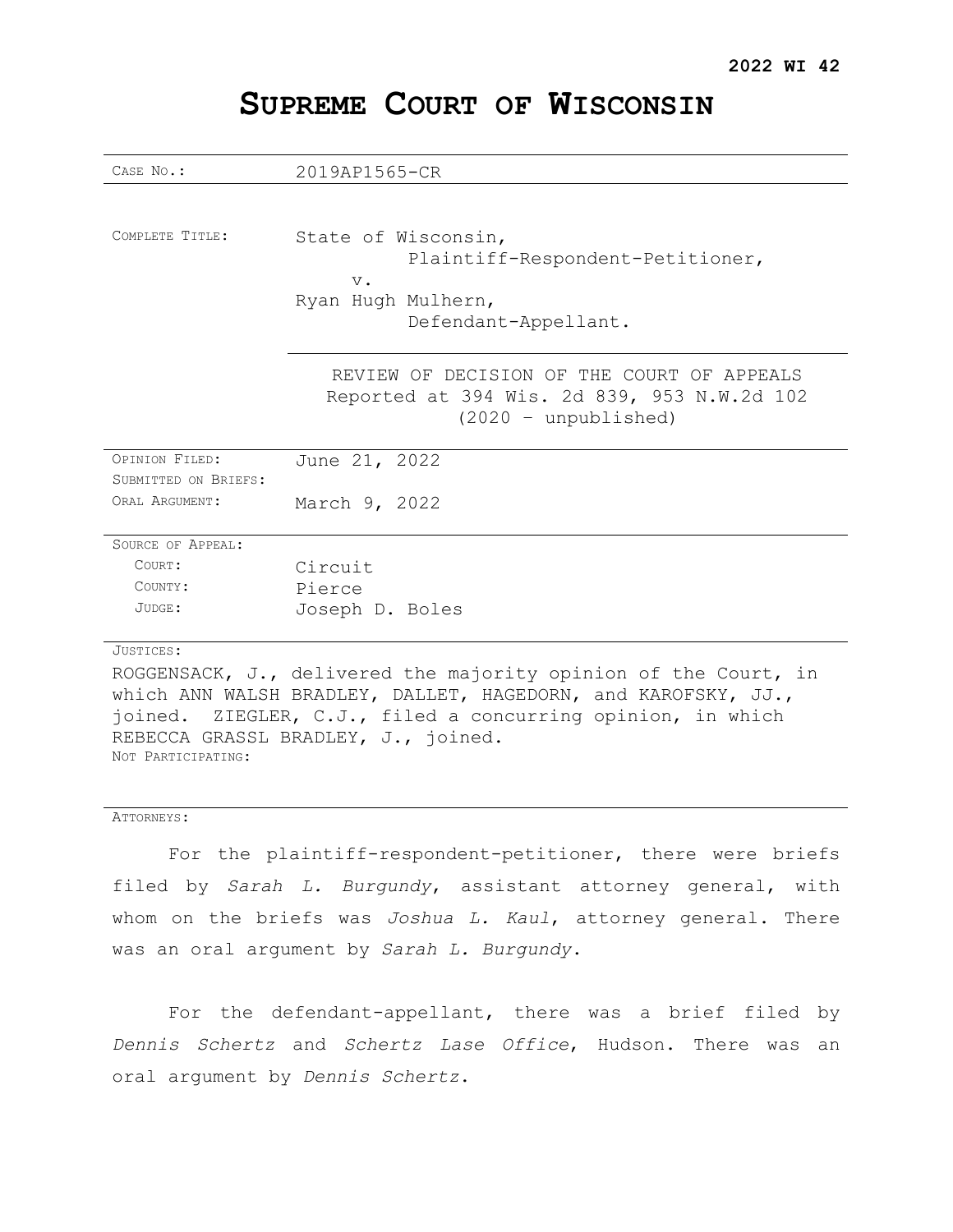### **2022 WI 42**

#### NOTICE

**This opinion is subject to further editing and modification. The final version will appear in the bound volume of the official reports.** 

No. 2019AP1565-CR (L.C. No. 2016CF255)

STATE OF WISCONSIN THE RESERVE STATE OF WISCONSIN

**State of Wisconsin,**

 **Plaintiff-Respondent-Petitioner,**

 **v.**

 $\overline{a}$ 

**Ryan Hugh Mulhern,**

 **Defendant-Appellant.**

**FILED**

**JUN 21, 2022**

Sheila T. Reiff Clerk of Supreme Court

which ANN WALSH BRADLEY, DALLET, HAGEDORN, and KAROFSKY, JJ., joined. ZIEGLER, C.J., filed a concurring opinion, in which REBECCA GRASSL BRADLEY, J., joined.

ROGGENSACK, J., delivered the majority opinion of the Court, in

REVIEW of a decision of the Court of Appeals. *Reversed.*

¶1 PATIENCE DRAKE ROGGENSACK, J. We review the court of appeals' decision<sup>1</sup> reversing the circuit court's<sup>2</sup> conviction of Ryan Mulhern for one count of second-degree sexual assault and one count of misdemeanor bail jumping. On appeal, the State

<sup>1</sup> State v. Mulhern, No. 2019AP1565-CR, unpublished slip op. (Wis. Ct. App. Oct. 6, 2020) (per curiam).

<sup>2</sup> The Honorable Joseph D. Boles of Pierce County Circuit Court presided.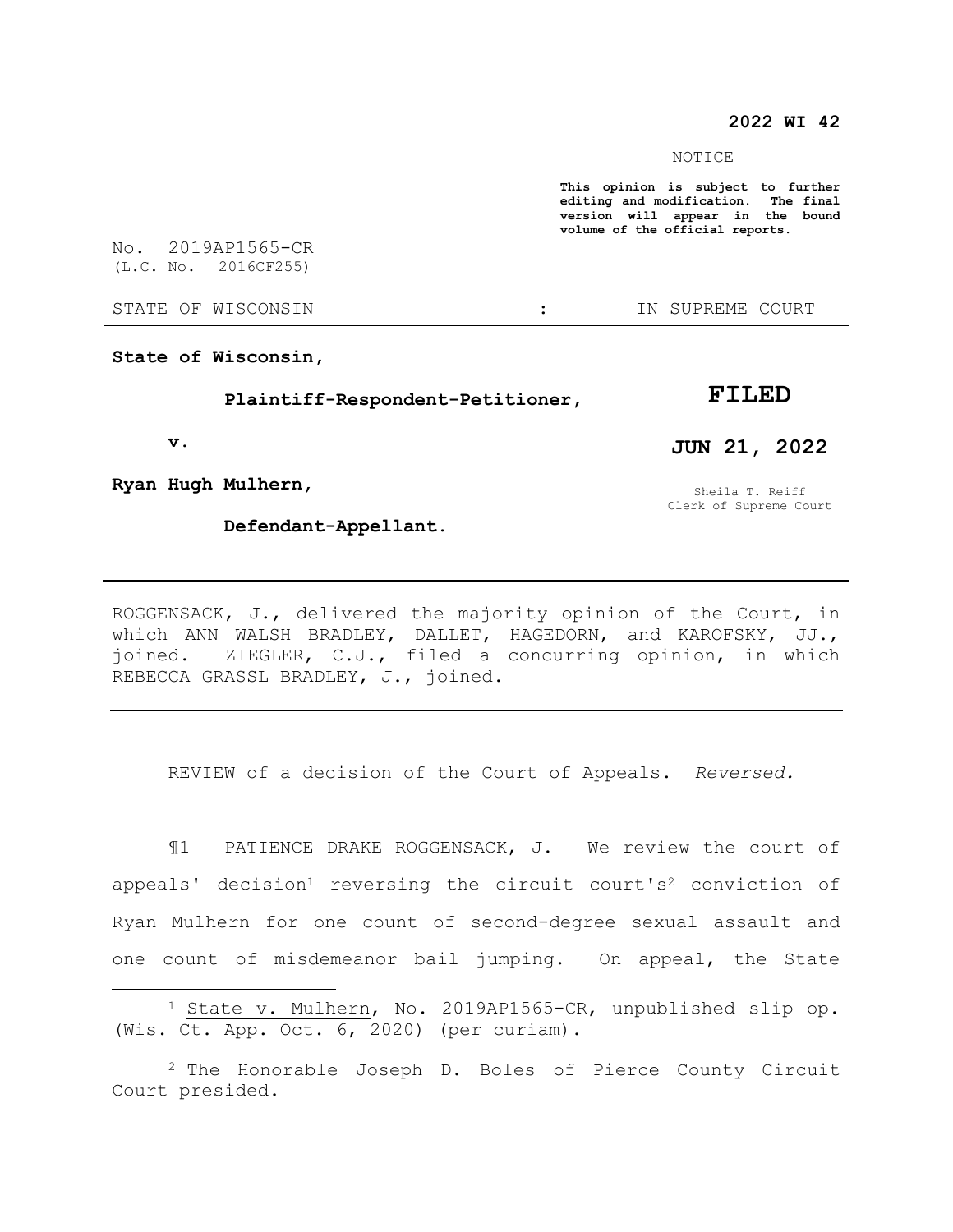asks us to reverse the court of appeals, arguing that evidence of the victim's lack of sexual intercourse is not prior "sexual conduct" pursuant to Wis. Stat. § 972.11(2)(a)-(b) (2017-2018)<sup>3</sup> (collectively referred to as the "rape shield" statute). Further, the State argues that, even if the victim's testimony was inadmissible, the error was harmless.

¶2 We conclude that the broad language used to define "sexual conduct" in the rape shield statute's prohibition includes evidence concerning the victim's lack of sexual intercourse. Therefore, the victim's testimony in this case regarding her lack of sexual intercourse in the week prior to the sexual assault was improperly admitted. However, we also conclude that, absent the rape shield evidence, a rational jury would have found Ryan Mulhern guilty of second-degree sexual assault beyond a reasonable doubt. Therefore, the circuit court's error in admitting the victim's testimony was harmless.

#### I. BACKGROUND

¶3 This case arises out of a sexual assault committed by Ryan Mulhern against his friend, "Lisa."4 The State charged Mulhern with one count of second-degree sexual assault, one count of strangulation and suffocation, and one count of misdemeanor bail jumping. The case proceeded to trial, during which, Lisa testified to the assault and the events that took

 $\overline{a}$ 

<sup>3</sup> All subsequent references to the Wisconsin Statutes are to the 2017-18 version unless otherwise indicated.

<sup>4</sup> Consistent with the policy underlying Wis. Stat. § (Rule) 809.86, we refer to the victim using a pseudonym.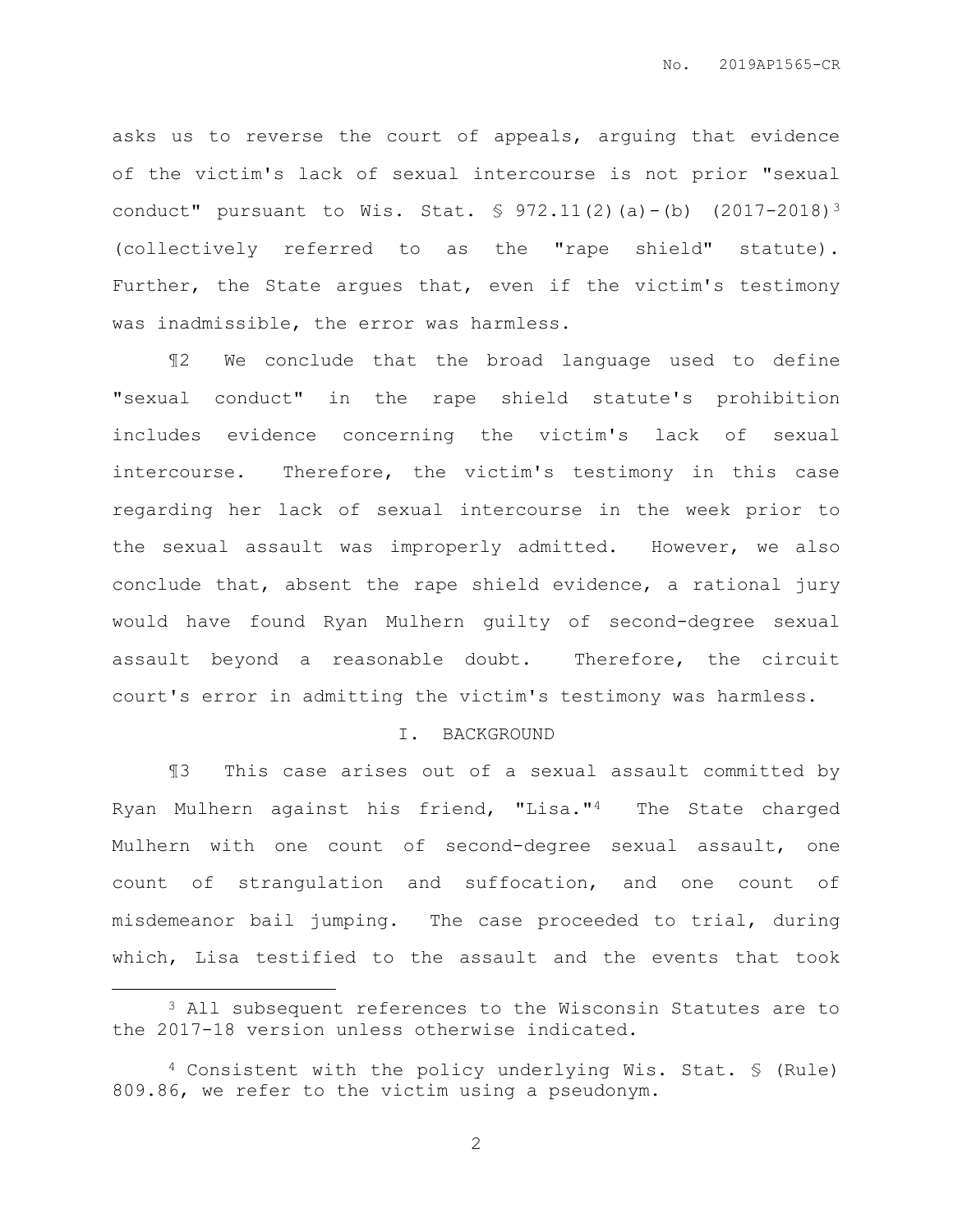place in its aftermath. She testified that in the late hours of November 21, 2016, Mulhern texted her and asked to come over to her house, claiming that he was having personal issues and sounded "upset" and "frantic." Lisa agreed to let Mulhern come over for the night, but told him that he would be sleeping on the futon and that she "would be there for him as a friend, and that would be all it was."

¶4 Mulhern arrived around midnight and, rather than speak to Lisa about the personal issues going on in his life, he continually turned the conversation to Lisa and her life. After a while, Lisa told Mulhern that she needed to go to sleep because she had an exam the next morning. She directed Mulhern to the futon in the living room. Lisa went upstairs to her bedroom, but Mulhern persisted.

¶5 Lisa got into bed and under the covers. Mulhern laid on top of the covers and put his arm around her. While Lisa tolerated this contact, she continued to try to make it "abundantly clear that [she] needed to get to [sleep and that she] was not interested in anything else."

¶6 Mulhern then began to kiss Lisa, who pushed him away, told him to stop, and reminded him that he was in a relationship. Mulhern relented and promised to leave if Lisa would give him a single kiss. Lisa gave him a peck on the lips and told him to leave. Instead, Mulhern became more aggressive. He held Lisa's head and shoulders down as he kissed her mouth, face, and neck. Mulhern got out of bed, removed his clothes, and got under the covers with Lisa.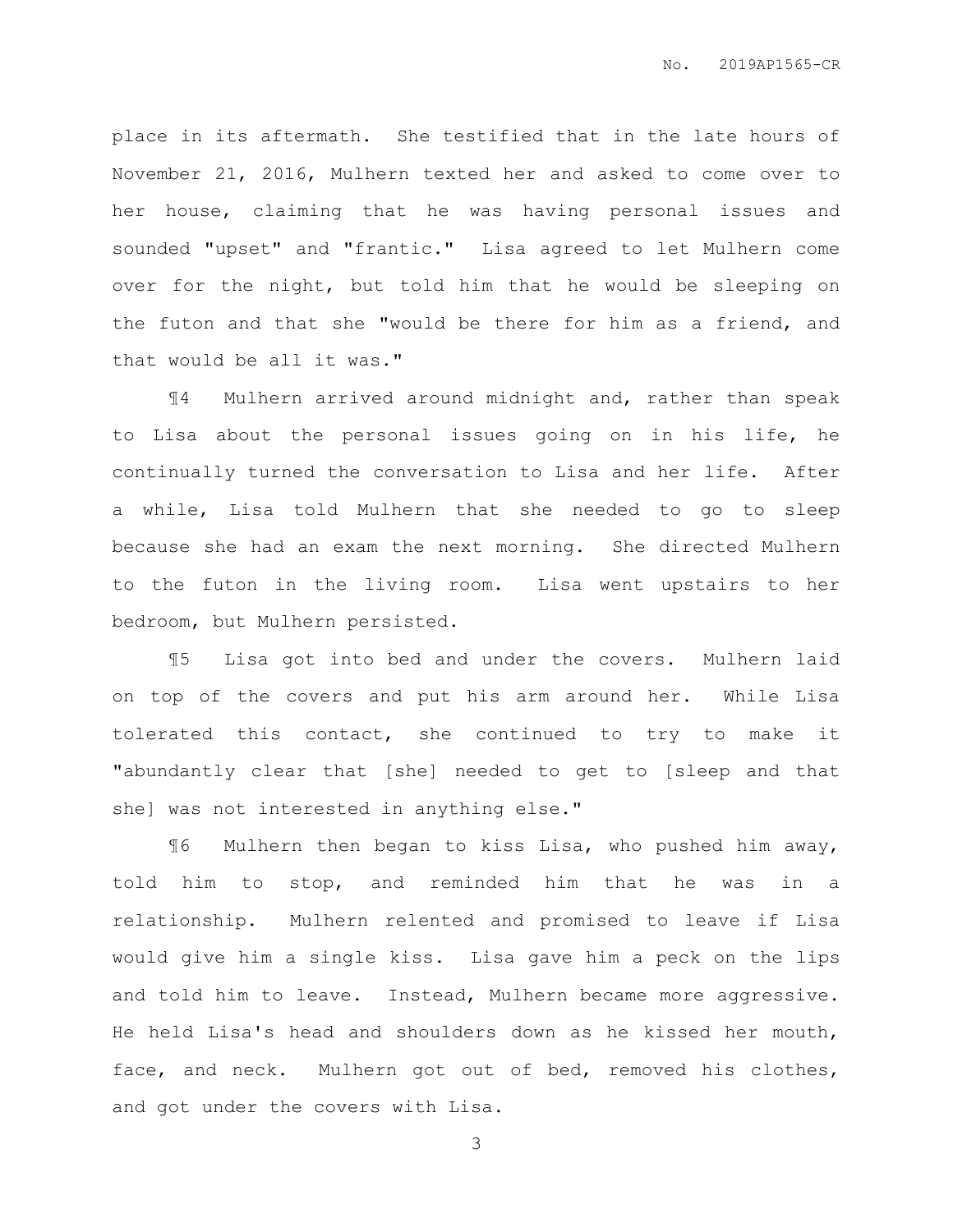¶7 Mulhern pressed his erect penis against her bottom and began trying to put his hands up her shirt and down her pants. When Lisa protested and tried to slap his hands away, Mulhern grew angrier and more forceful. He pinned her against the wall and removed her pants. Mulhern maneuvered between her legs and Lisa felt his penis enter her. As he did this, Lisa struggled to breathe. Mulhern pressed his forearm against her throat and her head lay over the edge of the bed. She tried to yell for a roommate, who was not home, but she "could barely get her name out." As she tried to scream, Mulhern covered her mouth and nose with his hand. She bit his hand and attempted to scream again.

¶8 Lisa's next recollection was being curled up on the bed and Mulhern standing at the end of the bed and looking "apologetic and concerned." He asked Lisa why she was so upset and offered to get her something to drink. He left only after Lisa threatened to call the police. As soon as Mulhern left, Lisa called a friend and told her what had happened with Mulhern.

¶9 Later that morning, Lisa called a local sexual assault resources team ("SART") and was told to meet them at the hospital for an examination. At the hospital, Lisa was examined by a SART nurse who testified that she had numerous injuries consistent with an assault. These injuries included tenderness and tightness on her neck, a sore throat, a semicircular wound on her right shoulder, and tenderness on her right chest wall, inner thighs, and inner calves. Additionally, the nurse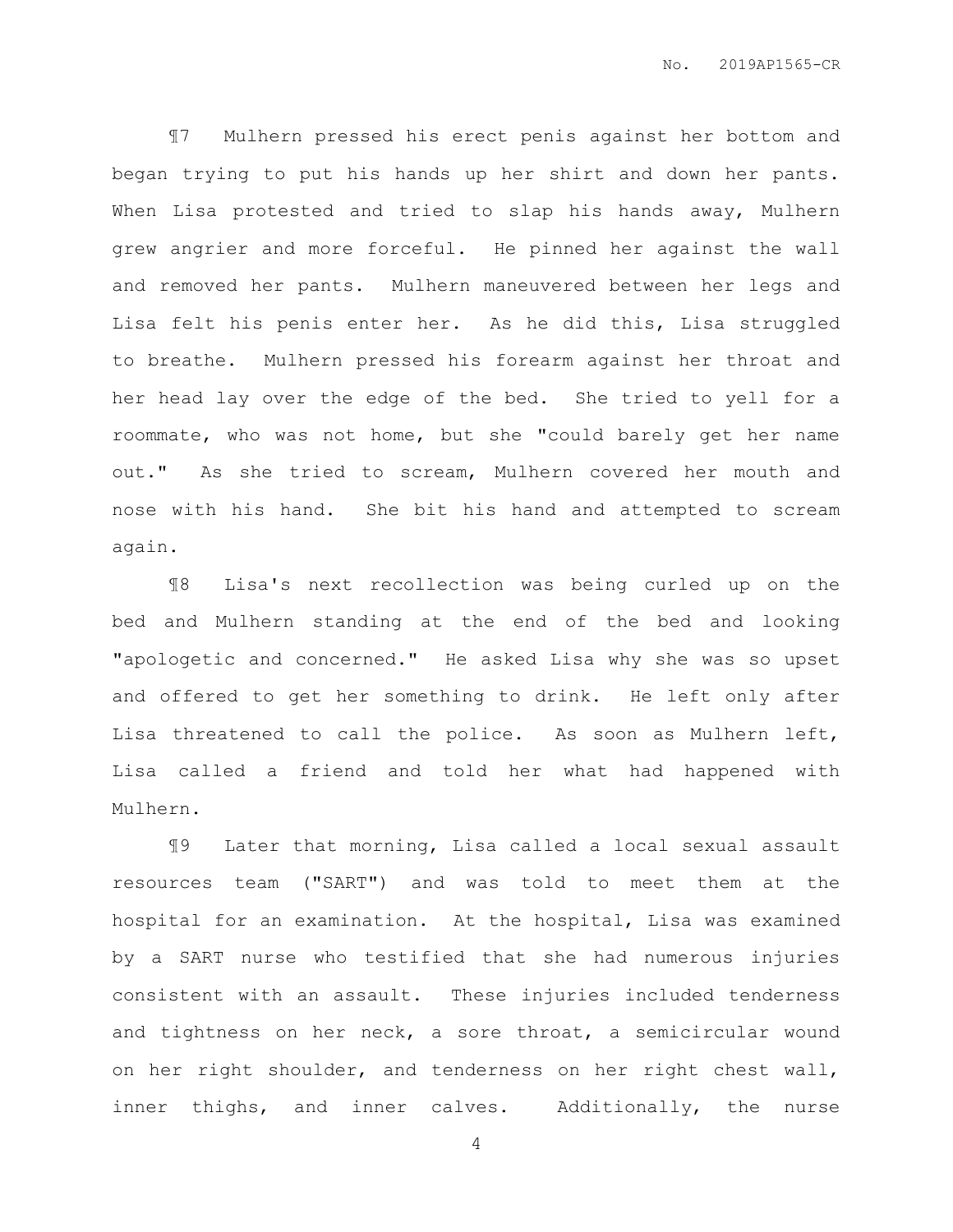detailed that Lisa had significant injuries to her genital area, including tenderness on her inner and outer labia, a linear tear to the left inner labia, an abrasion on her right vaginal wall, and redness on the left vaginal wall.

¶10 Shortly after leaving the hospital, Lisa saw a friend and told him about the assault. The friend later testified that Lisa was distraught and cried when she told him about it. Lisa further testified that the next day, she called the River Falls Police Department, interviewed with an officer, and told the officer what had occurred with Mulhern. Later that week, Lisa went home for Thanksgiving and told her mother about the assault.

¶11 Following Lisa's testimony, a DNA analyst from the State Crime Lab testified that he used DNA taken from Lisa's hospital visit and tested it for identification purposes. He tested a sample of saliva-based DNA taken from Lisa's neck and matched it to Mulhern. The analyst also tested a vaginal swab and found the presence of male DNA, but concluded that there was not a large enough sample to determine whose DNA it was. The analyst further testified that a body's natural processes will remove foreign DNA deposited into a vagina after a period of five days following an assault.

¶12 Following this testimony, the State, over defense counsel's objection, attempted to recall Lisa to the stand. It did so to ask Lisa whether she had sexual intercourse in the week prior to November 22, 2016. The circuit court allowed the question because, after reviewing the definition of "sexual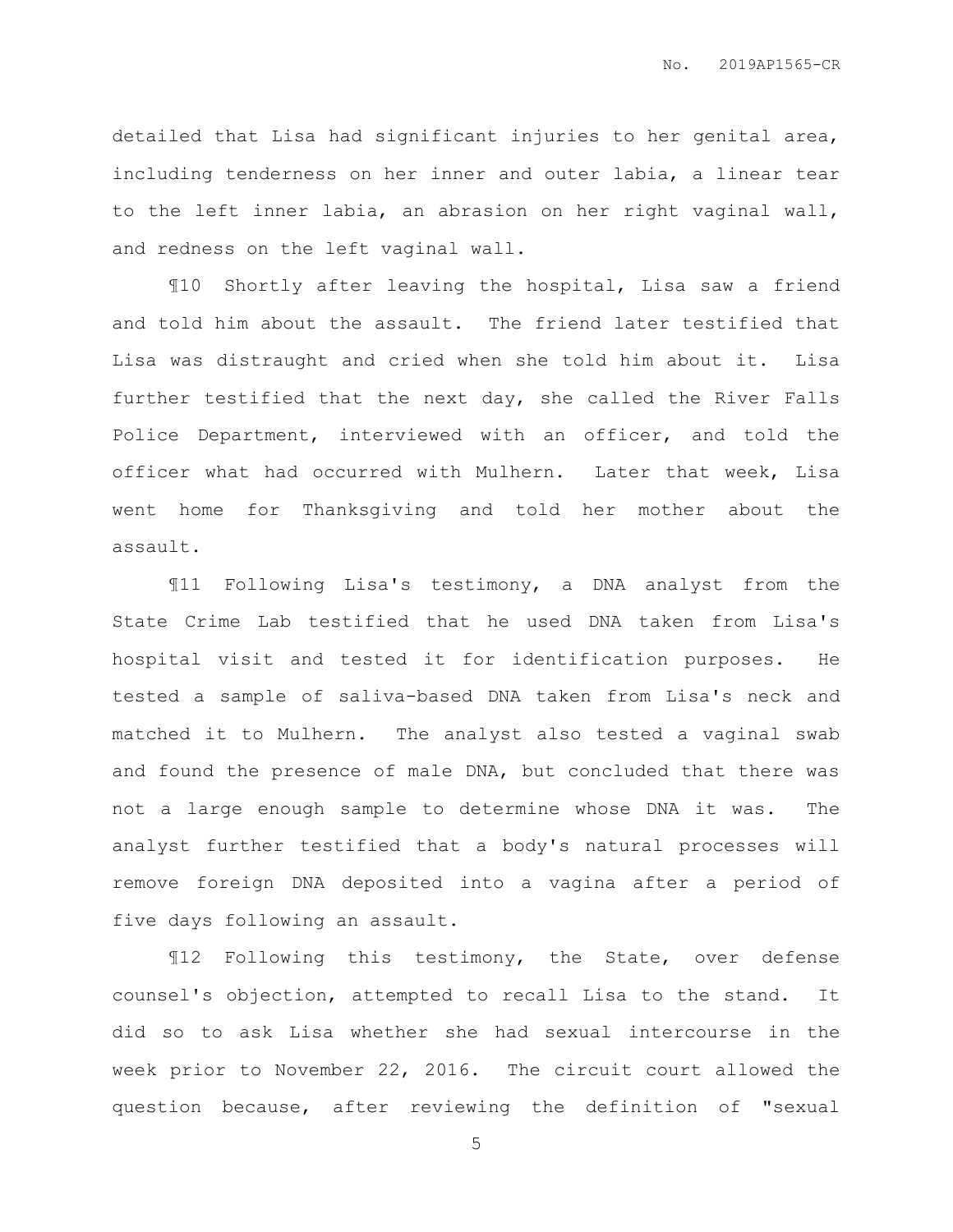conduct" under the rape shield statute, it determined that Wis. Stat. § 972.11(2)(a) was limited to affirmative acts and, therefore, the proposed testimony regarding Lisa's lack of sexual intercourse fell outside the rape shield statute. When Lisa was asked whether she had sexual intercourse in the prior week, she answered that she had not. Mulhern was not given the opportunity to re-cross examine Lisa.

¶13 Finally, Mulhern took the stand and told his version of the events of November 22. He testified that Lisa invited him over that night and he went over to talk and catch up. After he was confronted with his text messages to Lisa, he acknowledged that his testimony was not accurate and that it was he who had asked to come to Lisa's apartment because he was "about to have a nervous breakdown." Next, Mulhern stated that Lisa had never limited the interaction to just speaking "as friends" or that she told him to sleep on the futon downstairs. He was forced to also recant this testimony by his text messages to Lisa.

¶14 Mulhern also testified that, after talking for a while, they began to kiss consensually. He denied that Lisa ever voiced any resistance or told him to stop. Then, they both removed their own clothes and Mulhern began to kiss Lisa on her breasts, neck, collarbones, and hips. When Mulhern was about to insert his penis into Lisa's vagina, she suddenly yelled at him to stop and he left her home. Mulhern testified that Lisa had contacted him twice after the incident. The first time, she asked whether Mulhern had ejaculated inside of her, to which he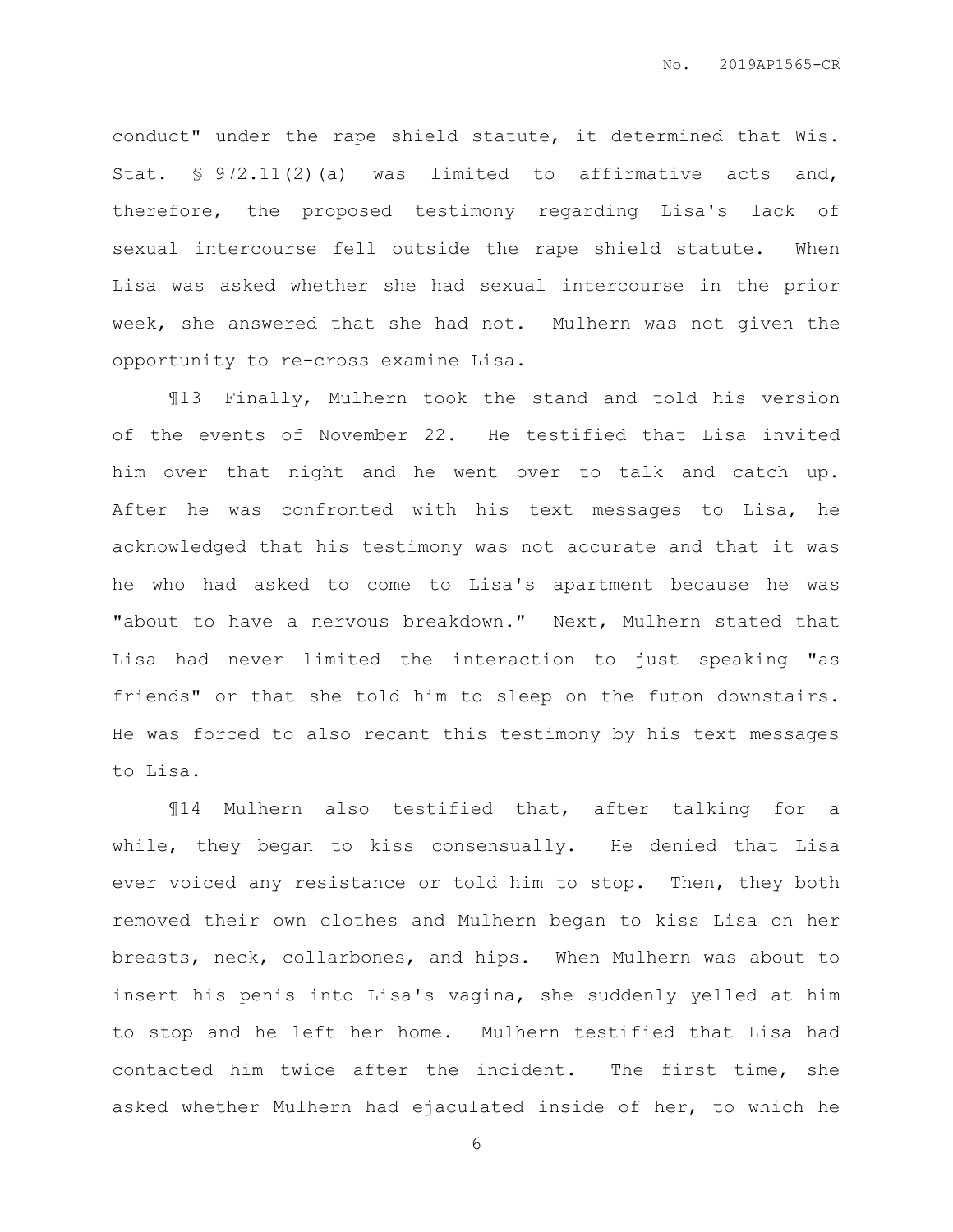denied penetrating her. After asking that question, Lisa told Mulhern never to contact her again.

¶15 Following testimony and closing arguments, in which the State referenced the analyst's five-day time period as well as Lisa's testimony regarding her lack of sexual intercourse in the week preceding the assault, the jury convicted Mulhern of second-degree assault. Based on the terms of a plea agreement, because Mulhern was found guilty of the sexual assault charge, he was also found guilty of the misdemeanor bail jumping charge. However, the jury acquitted him of the strangulation charge. Mulhern appealed his convictions.

¶16 The court of appeals reversed. State v. Mulhern, No. 2019AP1565-CR, unpublished slip op., ¶34 (Wis. Ct. App. Oct. 6, 2020) (per curiam). At the court of appeals, the State conceded that the circuit court erroneously exercised its discretion by admitting the challenged portion of Lisa's testimony, but asserted that the error was harmless. Id., ¶¶23- 24. The court of appeals disagreed and concluded that the State had not met its burden to prove beyond a reasonable doubt that a rational jury would have convicted Mulhern absent the circuit court's error. Id., ¶¶27, 34. Specifically, the court of appeals noted that the State relied heavily on Lisa's testimony and the DNA analyst's five-day window to construct a factual timeline that corroborated its theory of guilt in the case. Id., ¶33. This timeline was highlighted in its closing argument. Id. We granted the State's petition for review, and now reverse the court of appeals.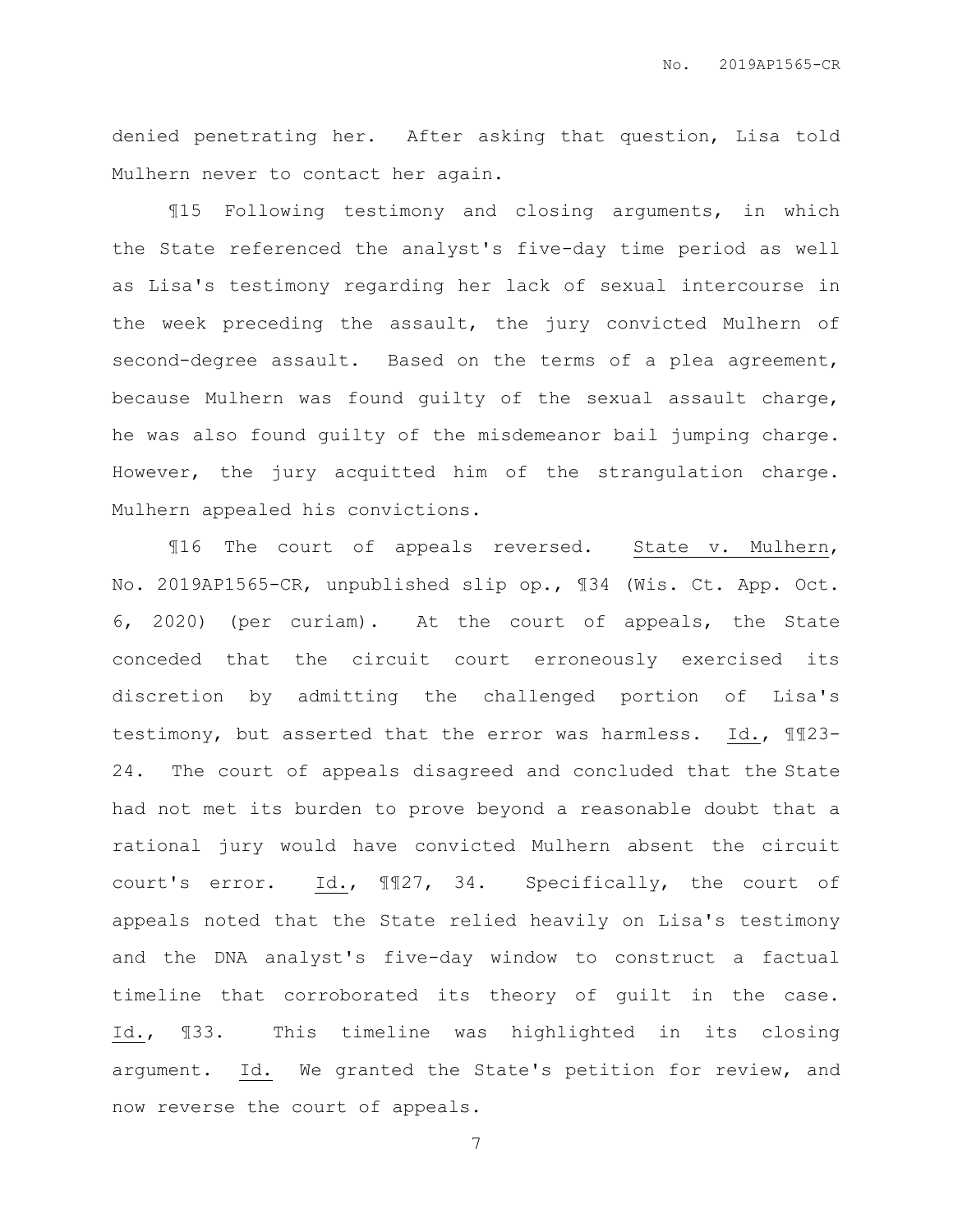### II. DISCUSSION

### A. Standard of Review

¶17 This case involves questions of statutory interpretation and application. Statutory interpretation and application present questions of law that we independently review, while benefitting from decisions of the circuit court and the court of appeals. Marder v. Bd. of Regents of the Univ. of Wis. Sys., 2005 WI 159, ¶19, 286 Wis. 2d 252, 706 N.W.2d 110.

¶18 We determine whether the circuit court's decision to admit evidence was an erroneous exercise of discretion. State v. Sullivan, 216 Wis. 2d 768, 780, 576 N.W.2d 30 (1998). "A circuit court erroneously exercises its discretion if it applies an improper legal standard or makes a decision not reasonably supported by the facts of record." Weborg v. Jenny, 2012 WI 67, ¶41, 341 Wis. 2d 668, 816 N.W.2d 191 (quoting Johnson v. Cintas Corp. No. 2, 2012 WI 31, ¶22, 339 Wis. 2d 493, 811 N.W.2d 756). A circuit court's erroneous exercise of discretion in admitting evidence is subject to the harmless error rule. State v. Hunt, 2014 WI 102, ¶21, 360 Wis. 2d 576, 851 N.W.2d 434 (citing State v. Harris*,* 2008 WI 15, ¶85, 307 Wis. 2d 555, 745 N.W.2d 397). Whether the error was harmless presents a question of law that we review independently. Hunt, 360 Wis. 2d 576, ¶21 (citing State v. Jackson, 2014 WI 4, ¶44, 352 Wis. 2d 249, 841 N.W.2d 791).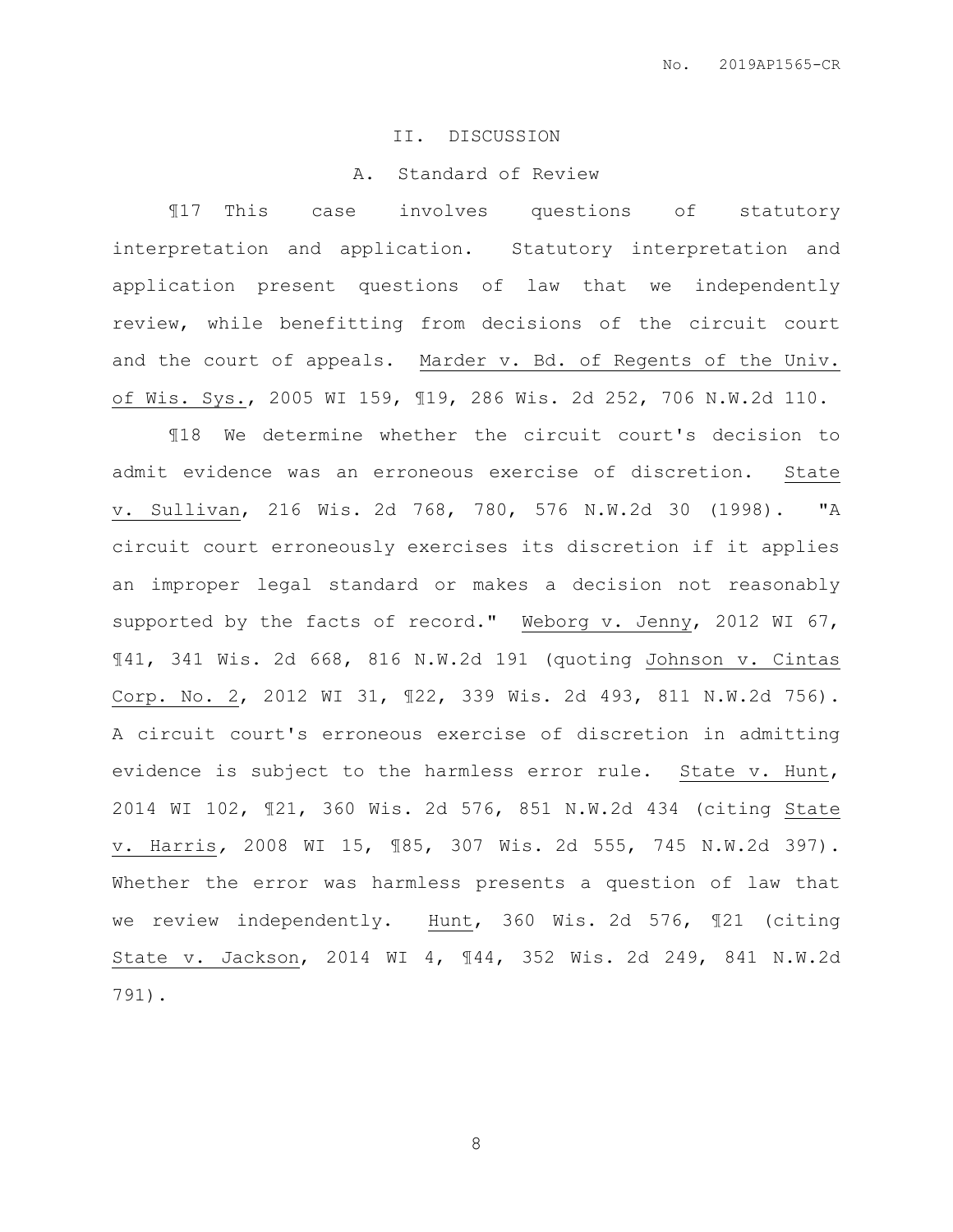# B. Wisconsin Stat. § 972.11(2)

¶19 The purpose of statutory interpretation is to determine what the words of the statute mean so that they may be given effect. State ex rel. Kalal v. Cir. Ct. for Dane Cnty., 2004 WI 58, ¶44, 271 Wis. 2d 633, 681 N.W.2d 110. Therefore, statutory interpretation must begin with the language of the statute. If the meaning of the words are plain and unambiguous, a court's inquiry ends and there is no need to consult extrinsic sources of interpretation, such as legislative history. Id., ¶¶45, 46. Statutory language is given its "common, ordinary, and accepted meaning, except that technical or specially-defined words or phrases are given their technical or special definitional meaning." Id., ¶45 (citing Bruno v. Milwaukee Cnty., 2003 WI 28, ¶¶8, 20, 260 Wis. 2d 633, 660 N.W.2d 656).

¶20 In addition to the plain meaning of statutory words, "[c]ontext is important to meaning. So, too, is the structure of the statute in which the operative language appears." Kalal, 271 Wis. 2d 633, ¶46. Therefore, "statutory language is interpreted in the context in which it is used; not in isolation but as part of a whole; in relation to the language of surrounding or closely-related statutes; and reasonably, to avoid absurd or unreasonable results . . . [and] read where possible to give reasonable effect to every word, in order to avoid surplusage." Id. When courts interpret a statute, they are not at liberty to disregard "plain, clear words of the statute." Id. Context also can include the factual setting in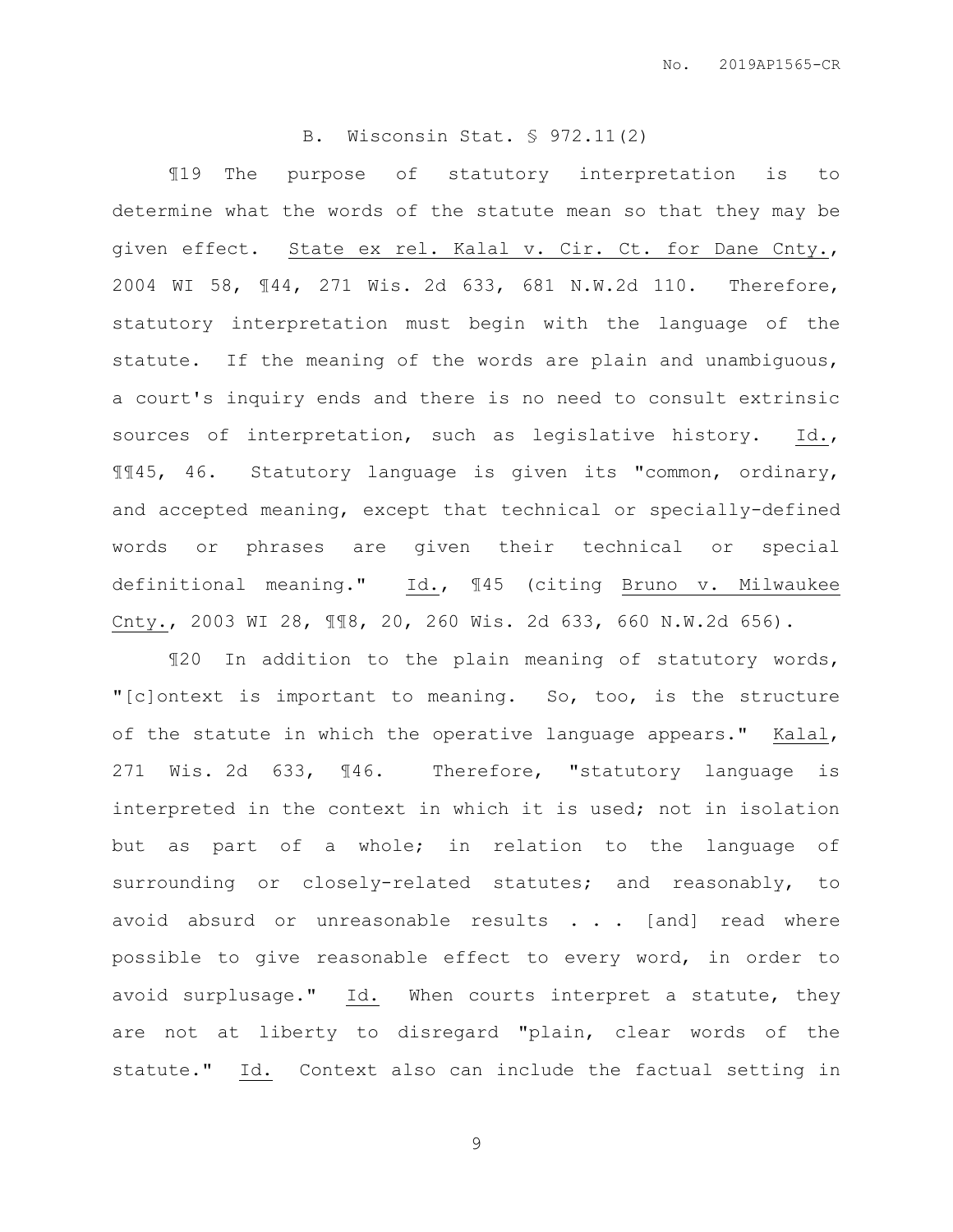which the statute is interpreted. Seider v. O'Connell, 2000 WI 76, ¶43, 236 Wis. 2d 211, 612 N.W.2d 659.

¶21 Turning then to the statute at issue here, Wis. Stat. § 972.11(2) provides:

(a) In this subsection, "sexual conduct" means any conduct or behavior relating to sexual activities of the complaining witness, including but not limited to prior experience of sexual intercourse or sexual contact, use of contraceptives, living arrangement and life-style.

(b) If the defendant is accused of a crime under s. 940.225, 942.09, 948.02, 948.025, 948.05, 948.051, 948.06, 948.07, 948.08, 948.085, 948.09, or 948.095, or under s. 940.302(2), if the court finds that the crime was sexually motivated, as defined in s. 980.01(5), any evidence concerning the complaining witness's prior sexual conduct or opinions of the witness's prior sexual conduct and reputation as to prior sexual conduct shall not be admitted into evidence during the course of the hearing or trial, nor shall any reference to such conduct be made in the presence of the jury, except the following, subject to s. 971.31(11):

1. Evidence of the complaining witness's past conduct with the defendant.

2. Evidence of specific instances of sexual conduct showing the source or origin of semen, pregnancy or disease, for use in determining the degree of sexual assault or the extent of injury suffered.

3. Evidence of prior untruthful allegations of sexual assault made by the complaining witness.

 $$972.11(2)(a)-(b)$ .

¶22 We examine the text of Wis. Stat. § 972.11(2)(a) and (b) to determine whether para. (a)'s definition of "sexual conduct" includes a lack of "sexual intercourse." If a lack of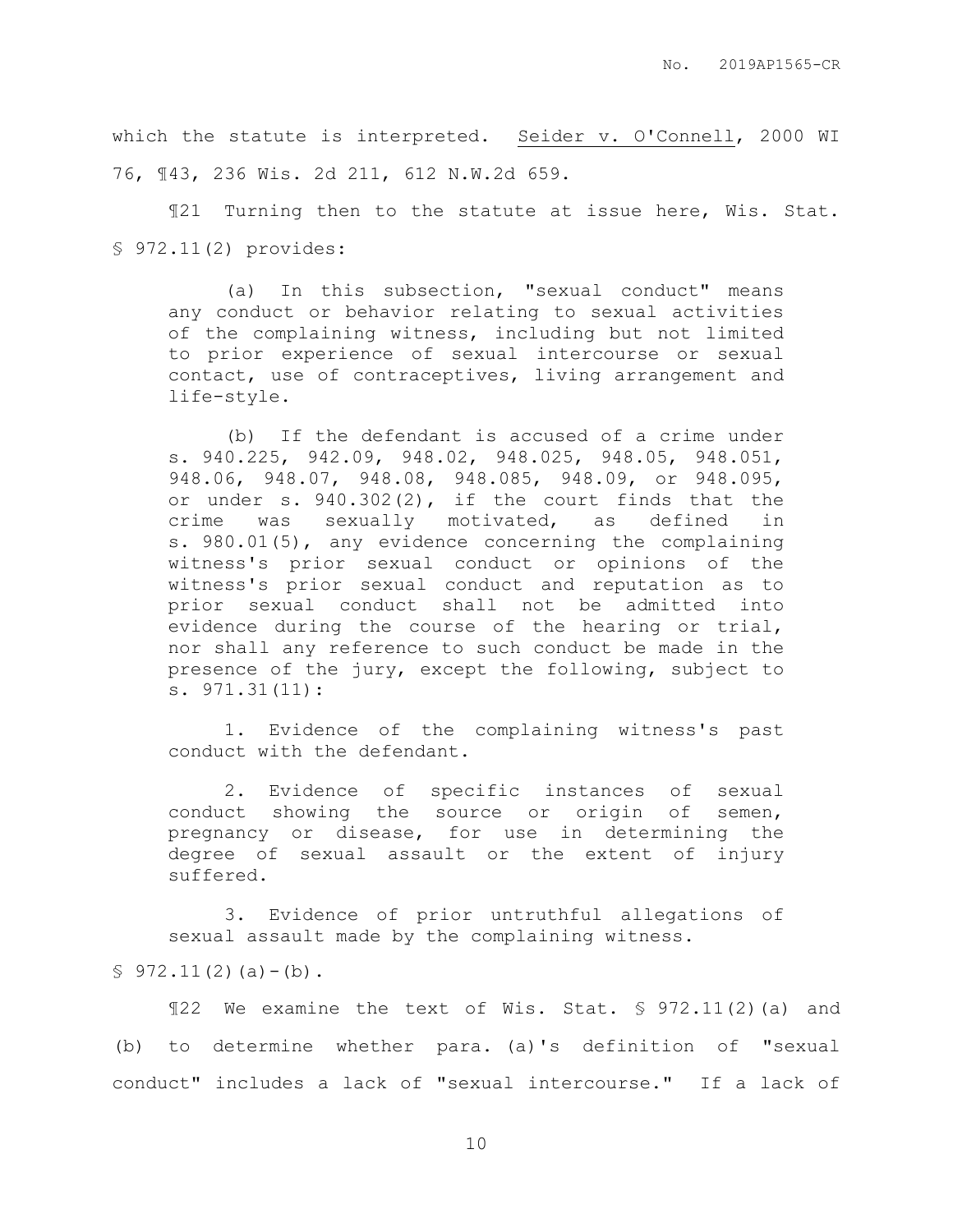"sexual intercourse" is included within the statutory definition, does evidence of a victim's lack of "sexual intercourse" qualify for admission under one of para. (b)'s exceptions. We address each of these questions in turn. In doing so, it is helpful to begin with a reexamination of our past decisions that have involved the question of whether the rape shield statute's definition of "sexual conduct" includes a lack of sexual conduct.

# 1. Rape shield decisions

¶23 Wisconsin's rape shield statute was enacted in 1976 and, apart from updated cross-references, the two relevant paragraphs, Wis. Stat. § 972.11(2)(a)-(b), remain unchanged today. Three years after its enactment, in State v. Clark, a fifteen-year-old victim of sexual assault was allowed to testify "that she never had intercourse with anyone before the incident in question." State v. Clark, 87 Wis. 2d 804, 810, 275 N.W.2d 715 (1979). Following a postconviction motion, the circuit court reviewed the rape shield statute and concluded it had erred by allowing that testimony. Id. at 813. On appeal, one question presented was whether "it was error to receive evidence concerning [a victim's] chastity[.]"5 Id. However, in briefing, the "state concede[d] that the trial court erred in admitting [the victim's] testimony that she did not have intercourse before the incident in question." Id. at 817. We accepted the

 $\overline{a}$ 

<sup>5</sup> The appeal in State v. Clark, 87 Wis. 2d 804, 275 N.W.2d 715 (1979), was filed before the court of appeals was part of Wisconsin's appellate procedure.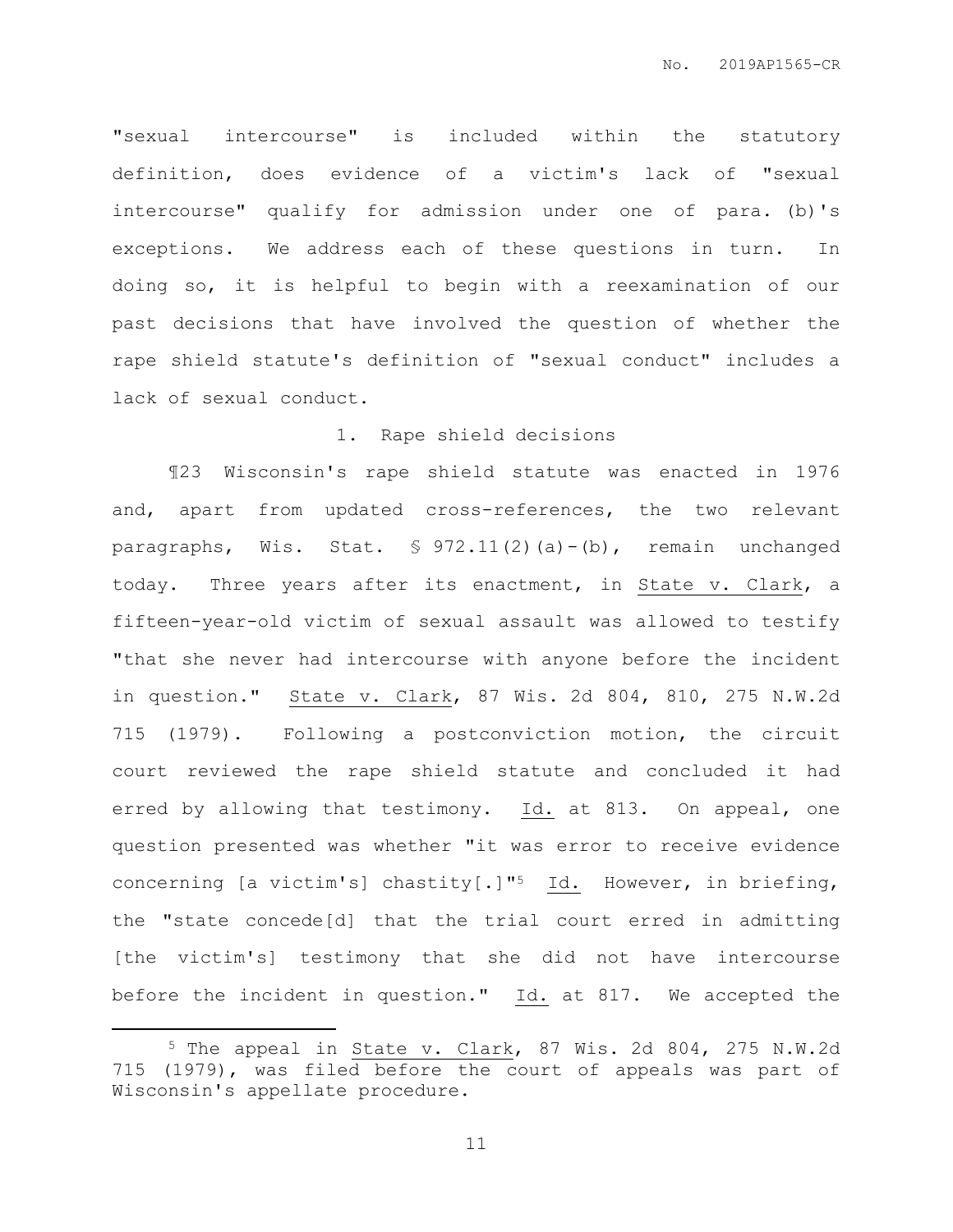concession and did not interpret § 972.11(2)(a). Instead, we proceeded directly to a harmless error analysis.

¶24 In Gavigan, we again accepted the State's concession that the circuit court erred in admitting testimony of the victim's virginity prior to being assaulted. State v. Gavigan, 111 Wis. 2d 150, 158, 330 N.W.2d 571 (1983). In accepting the State's concession, we noted that:

Sec. 972.11(2)(b), Stats., precludes the admission of "any evidence" pertaining to a complainant's prior sexual conduct or reputation. Nothing in the statute limits its applicability to prior affirmative acts. Rather, the plain meaning of the words "prior sexual conduct" includes the lack of sexual activity as well. Accordingly, we conclude a statement that a woman is a virgin is necessarily a comment on the woman's prior sexual conduct. The two references in question do not fall within any of the three exceptions listed in sec. 972.11(2)(b). Nor do they establish any fact independent of the complainant's prior sexual conduct which is relevant to an issue in the case. Therefore, the virginity testimony was inadmissible under the statute.

Id. at 158–59. However, despite this pronouncement that "the plain meaning of the words 'prior sexual conduct' includes the lack of sexual activity as well," id. at 159, we allowed evidence of the victim's virginity in regard to proof of lack of consent. Id. at 160.

¶25 We fashioned a test that would allow evidence to come in "only if" the evidence met the following conditions: (1) "[T]he evidence [] serve[d] to prove a fact independent of the complainant's prior sexual conduct which is relevant to an issue in the case." Id. at 157. (2) "[T]he probative value of the evidence [] outweigh[ed] any prejudice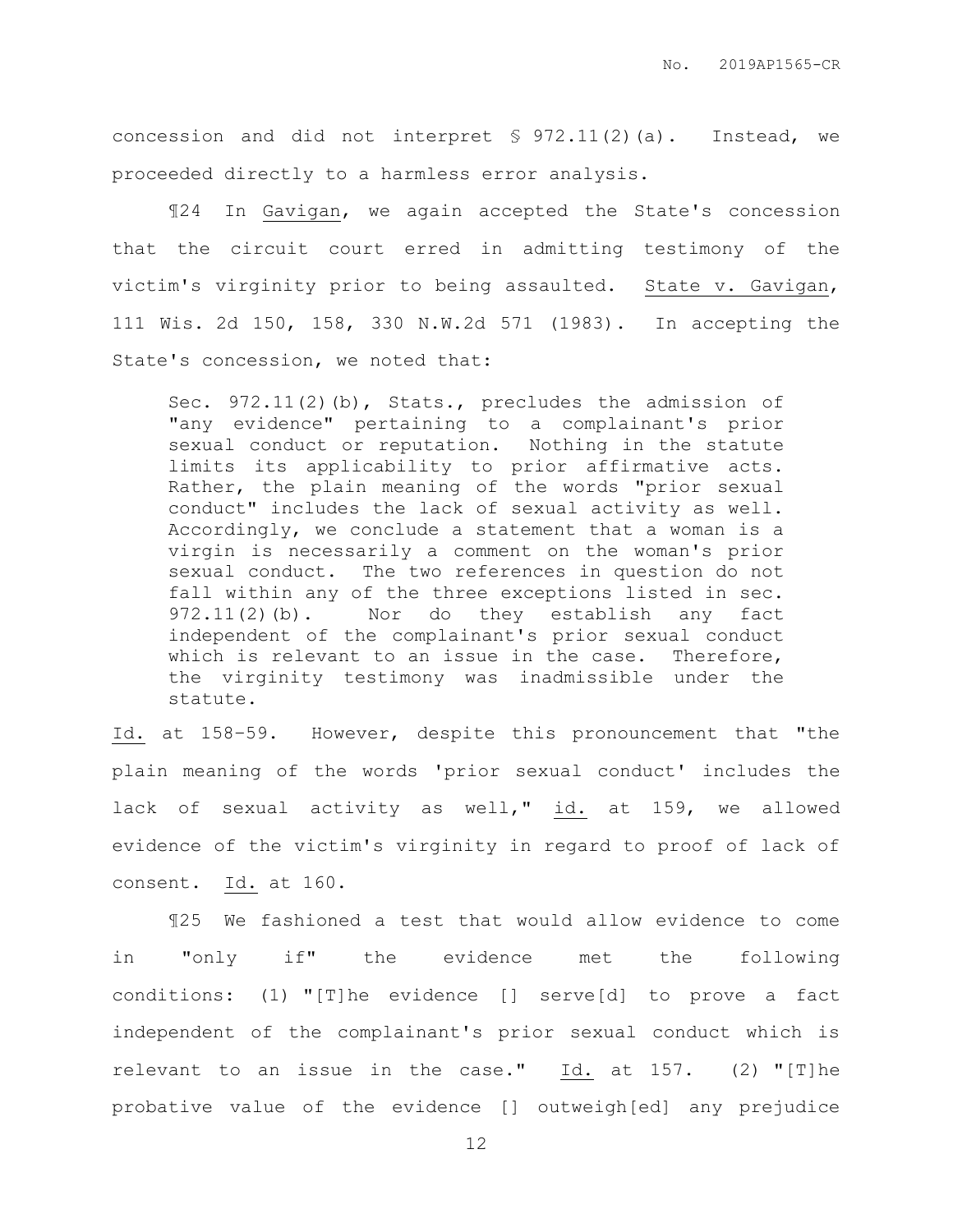caused by its relation to the complainant's prior sexual conduct." Id. (3) "[T]he jury's consideration of the evidence [] [was] limited to the purpose for which it was admitted." Id. at 157-58.

¶26 Following Gavigan's court-made exception, the legislature amended Wis. Stat. § 972.11(2) by adding para. (c). It provides:

Notwithstanding s. 901.06, the limitation on the admission of evidence of or reference to the prior sexual conduct of the complaining witness in par. (b) applies regardless of the purpose of the admission or reference unless the admission is expressly permitted under par. (b) 1., 2. or 3.

 $\S$  972.11(2)(c). This amendment limited the court from expanding the exceptions to  $\S 972.11(2)(a)$  beyond those provided by the legislature in § 972.11(2)(b).

¶27 Following the amendment that added para. (c), the State has continued its practice of conceding that, for the purposes of an appeal, evidence of a victim's lack of prior sexual conduct is inadmissible under the rape shield statute and has proceeded to arque for harmless error. See, e.g., State v. Mitchell, 144 Wis. 2d 596, 600, 609, 424 N.W.2d 698 (1988) ("The defendant and state agree that under our prior cases 'prior sexual conduct' includes lack of prior sexual conduct, that is, virginity.").

¶28 However, in the matter now before us, the State has changed course and does not concede that Lisa's testimony regarding her lack of sexual intercourse during the week before the alleged sexual assault was admitted in error. Therefore, we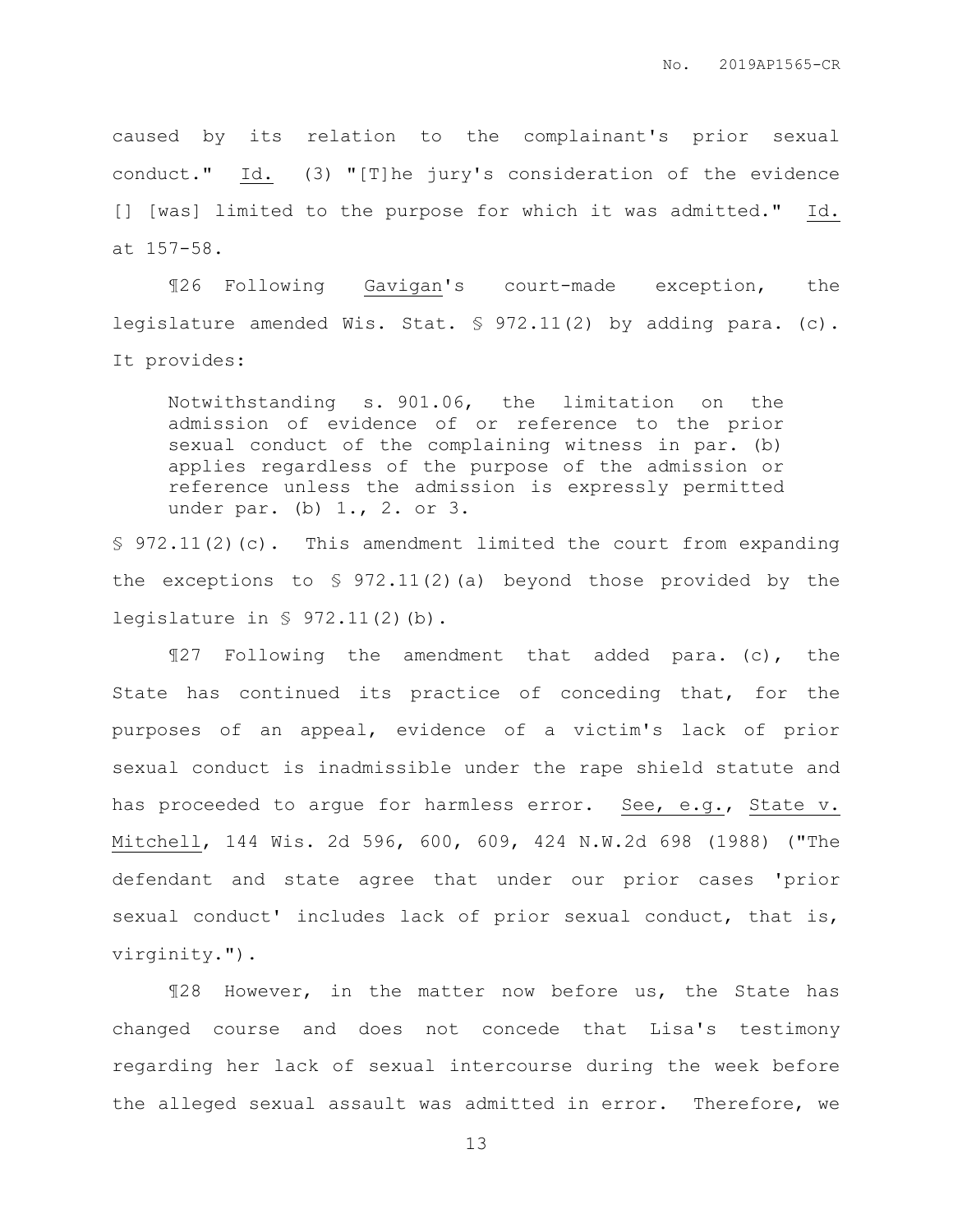have occasion to interpret the definition of "sexual conduct" in Wis. Stat. § 972.11(2)(a).

¶29 We recently held in State v. Bell that "[p]rior sexual conduct includes a lack of sexual conduct, meaning that evidence that a complainant had never had sexual intercourse is inadmissible." State v. Bell, 2018 WI 28, ¶63, 380 Wis. 2d 616, 909 N.W.2d 750. Seeking to escape from this statement, the State asserts that this language should be ignored because its "reasoning on that point was a reiteration of an adopted concession in a case decided over three decades ago."<sup>6</sup>

#### 2. Rape shield evidence

¶30 Wisconsin Stat. § 972.11(2)(a) defines "sexual conduct" as "any conduct or behavior relating to sexual activities of the complaining witness, including but not limited to prior experience of sexual intercourse or sexual contact, use of contraceptives, living arrangement and life-style." § 972.11(2)(a). We interpret and apply its provisions in regard to Lisa's testimony that she did not have sexual intercourse in the week preceding the assault.

¶31 First, we note that "sexual conduct" is linked in the statutory definition to "any conduct or behavior relating to sexual activities of the complaining witness." Wis. Stat. § 972.11(2)(a). "Sexual activities" are not required to include prior sexual intercourse, although they may do so. Also, "conduct" is an alternative to "behavior" ("conduct or

 $\overline{a}$ 

<sup>6</sup> Pet. Br. at 11.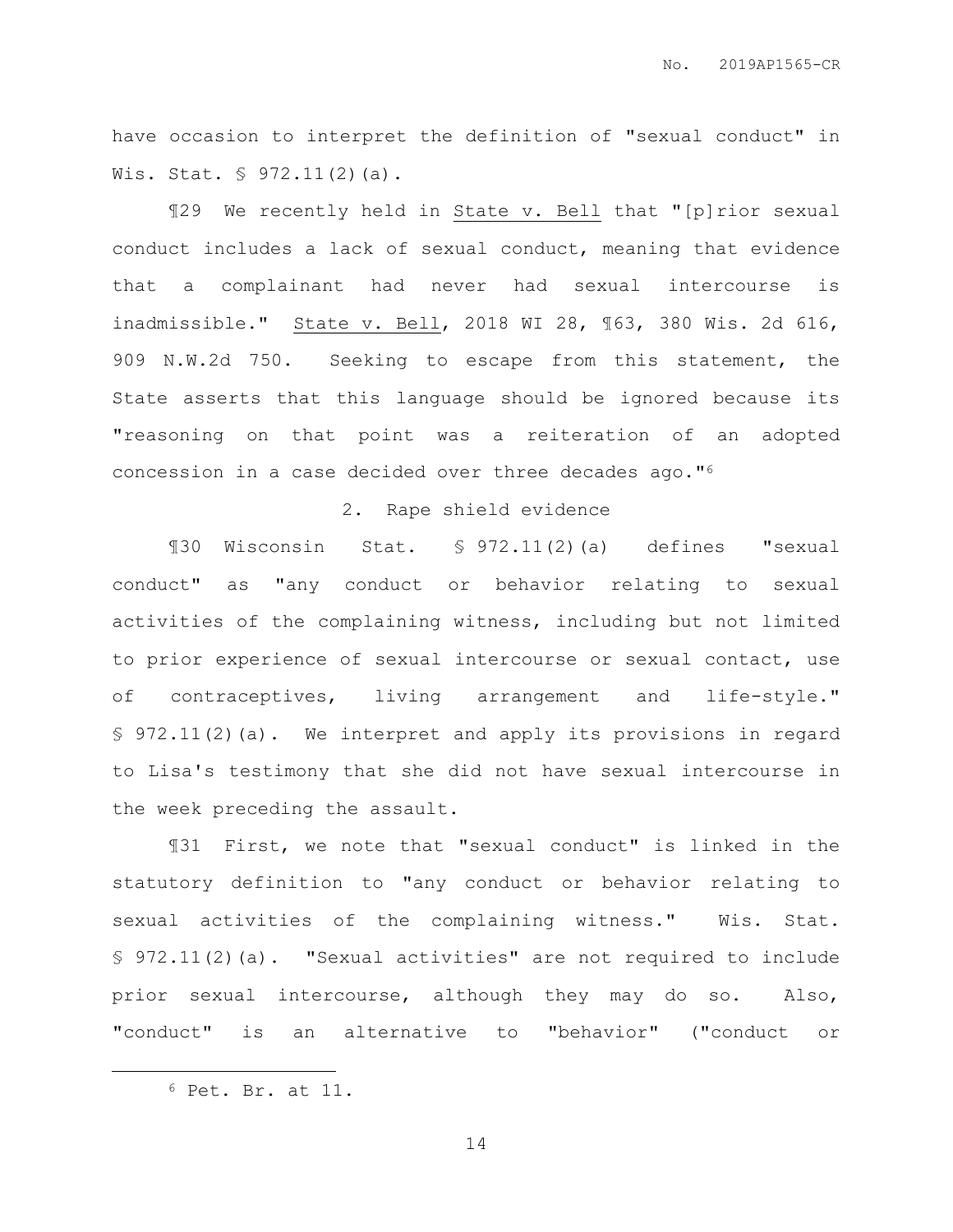behavior") so long as it relates to sexual activities of the victim.

¶32 Second, "sexual conduct" is defined in Wis. Stat. § 972.11(2)(a) to include "living arrangement" and "life-style" if they relate to sexual activities of the victim. Therefore, para. (a) employs very broad terms in its definition of "sexual conduct," so long as "living arrangement" and "life-style" have a connection to the "sexual activities of the complaining witness." § 972.11(2)(a).

¶33 Third, the legislature chose to modify "conduct" with the word "any." "Any" is not defined in Wis. Stat. § 972.11(2). A dictionary definition provides that "any" is "one, some, or all indiscriminately of whatever quantity" or "some without reference to quantity or extent."<sup>7</sup> Therefore, the plain meaning of "sexual conduct" as defined in § 972.11(2)(a) includes a broad range of evidence to which para. (b) precludes admission except as specifically excepted in para. (b).

¶34 Furthermore, "relating," the gerund form of "relate," which is defined as "to show or establish logical or causal connection between,"<sup>8</sup> indicates that the statutory definition

 $\overline{a}$ 

<sup>&</sup>lt;sup>7</sup> Any, Merriam-Webster Online Dictionary, https://www.merriam-webster.com/dictionary/any (last visited Mar. 23, 2022); see also State v. Sample, 215 Wis. 2d 487, 499, 573 N.W.2d 187 (1998) ("For purposes of statutory interpretation or construction, the common and approved usage of words may be established by consulting dictionary definitions.").

<sup>8</sup> Relate, Merriam-Webster Online Dictionary, https://www.merriam-webster.com/dictionary/relate (last visited Mar. 23, 2022).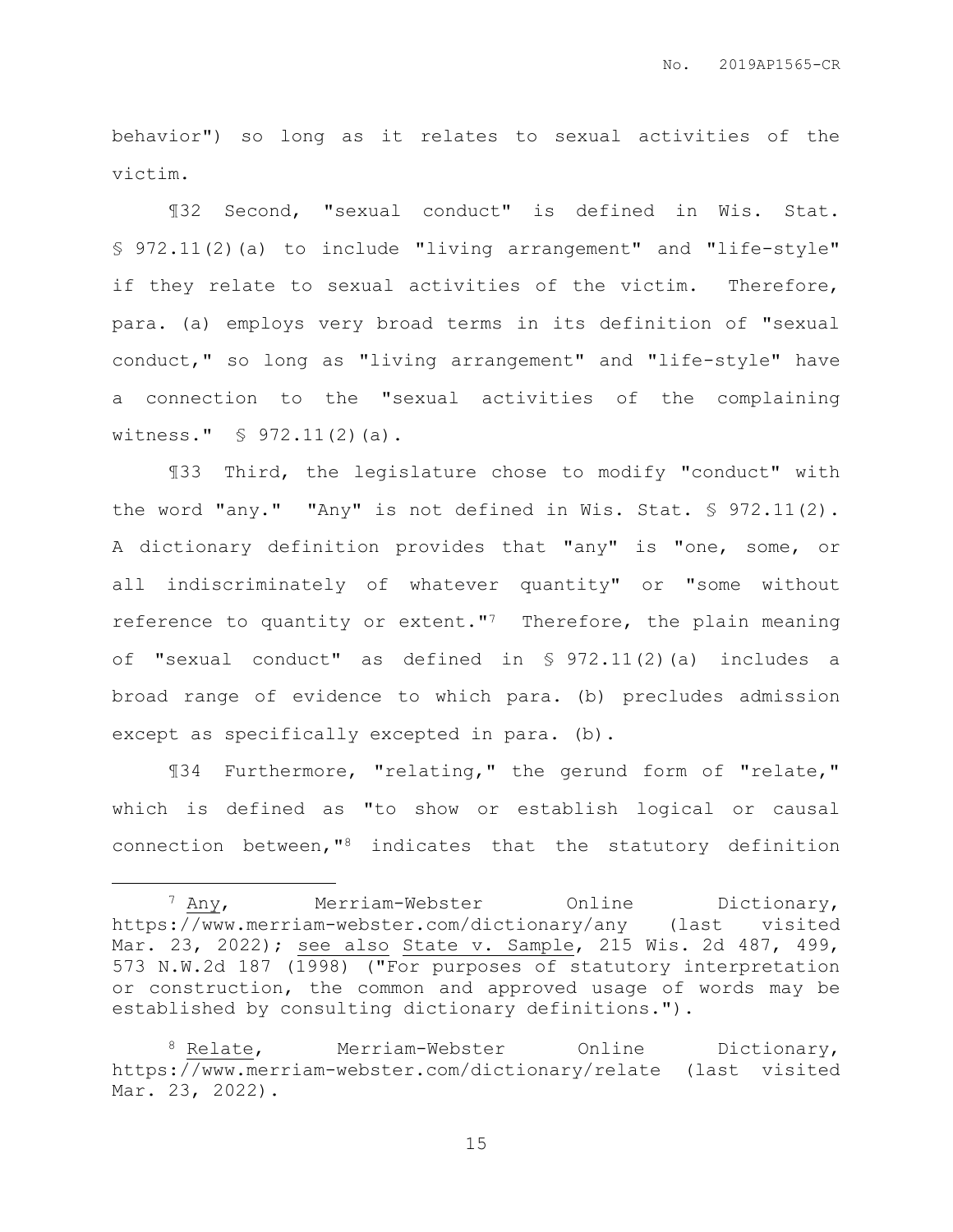does not narrowly limit the prohibition of evidence. Rather, it seeks to identify any evidence that has a causal or logical relationship to sexual conduct of a "complaining witness." The complaining witness's lack of sexual intercourse the week before the sexual assault at issue here bears a causal and logical connection to whether she participated in sexual conduct. Stated otherwise, Wis. Stat. § 972.11(2)(a)'s usage of "any" and "relating to" sets broad application that extends beyond a definition of evidence concerning affirmative acts. See Burbank Grease Servs., LLC v. Sokolowski, 2006 WI 103, ¶22, 294 Wis. 2d 274, 717 N.W.2d 781 ("'Any' is a very broad term."); Kalal, 271 Wis. 2d 633, ¶44.

¶35 In addition, the interpretation and application of statutory terms such as "life-style" and "living arrangement" under the particular facts of a given case, may cause para. (a) to be ambiguous. Seider, 236 Wis. 2d 211, ¶43 ("Permitting the facts of a case to gauge ambiguity simply acknowledges that reasonable minds can differ about a statute's application when the text is a constant but the circumstances to which the text may apply are kaleidoscopic."). That is, interpretations of Wis. Stat. § 972.11(2)(a) by reasonably well-informed persons may vary. Westmas v. Creekside Tree Serv., Inc., 2018 WI 12, ¶18, 379 Wis. 2d 471, 907 N.W.2d 68 (explaining that where a statute is capable of being understood by reasonably wellinformed persons in two or more senses, the statute is ambiguous). However, the facts presented herein involve testimony concerning only sexual intercourse, not "life-style"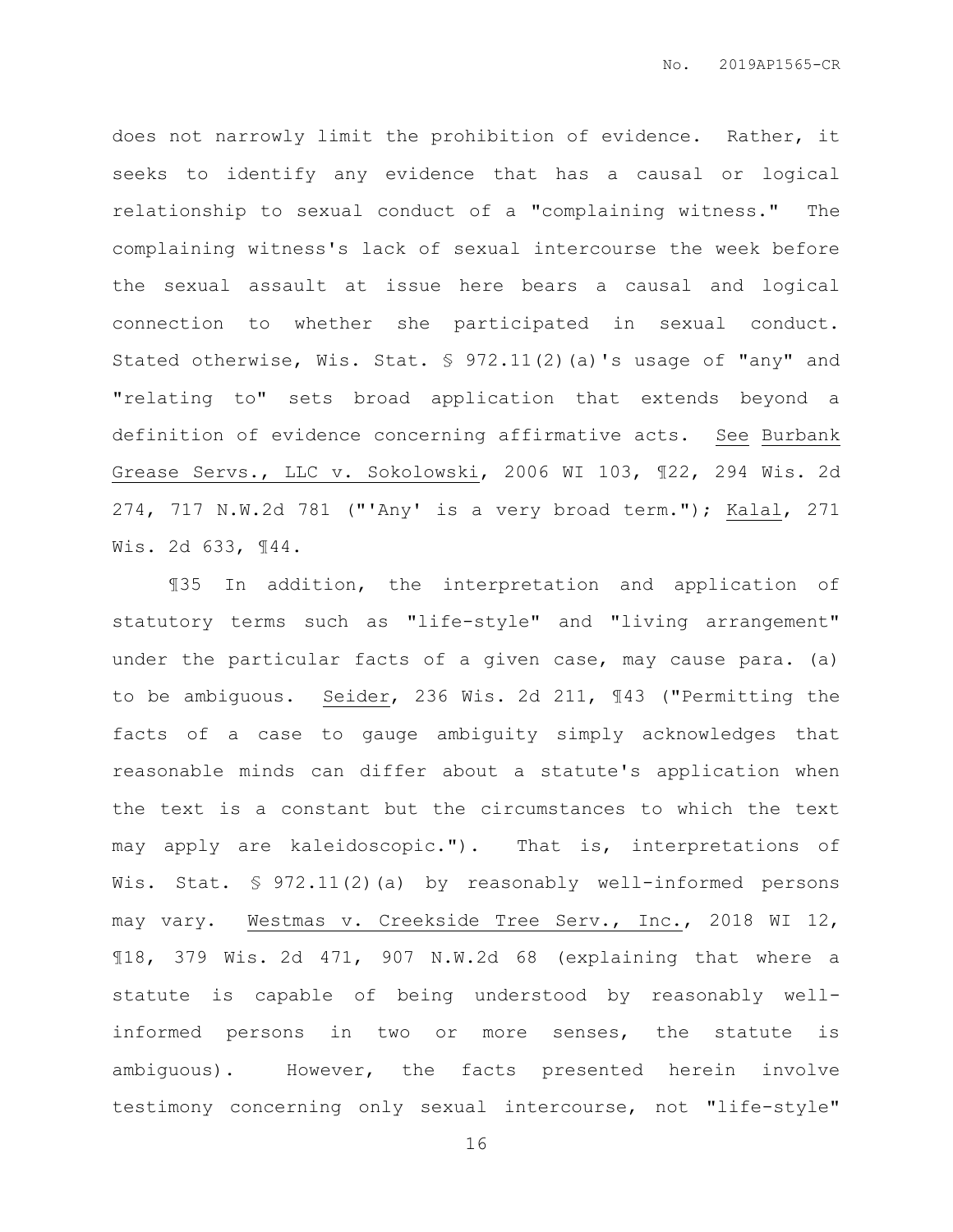or "living arrangement." Accordingly, we do not address lifestyle or living arrangement and rely on a plain meaning definition of sexual intercourse for our discussion and decision.

¶36 As a means of disputing the conclusion that Lisa's lack of sexual intercourse in the week prior to the assault is sexual conduct to which Wis. Stat. § 972.11(2)(b) prohibits admission, the State cites People v. Sharpe, 918 N.W.2d 504 (Mich. 2018). Sharpe interprets a similar, but not identical rape shield statute, which the State argues is entitled to our consideration as interpretive of § 972.11(2). Under Michigan's rape shield statute, "[e]vidence of specific instances of the victim's sexual conduct, opinion evidence of the victim's sexual conduct, and reputation evidence of the victim's sexual conduct shall not be admitted  $\ldots$  ." Mich. Comp. Laws § 750.520j  $(2017-18)$ .<sup>9</sup>

¶37 In Sharpe, the Michigan Supreme Court concluded that evidence that the victim "did not engage in other sexual intercourse in 2014 does not fall within the plain language of the rape-shield statute." Id at 513. It concluded that this "evidence demonstrate[d] an absence of conduct, not a 'specific

 $\overline{a}$ 

<sup>9</sup> As with the Wisconsin rape shield statute, Michigan's rape shield statute allows for evidence to be admitted under delineated exceptions if "the judge finds that the . . . proposed evidence is material to a fact at issue in the case and that its inflammatory or prejudicial nature does not outweigh its probative value." Mich. Comp. Laws § 750.520j (2017-18). Neither of those exceptions was applicable to the analysis at hand.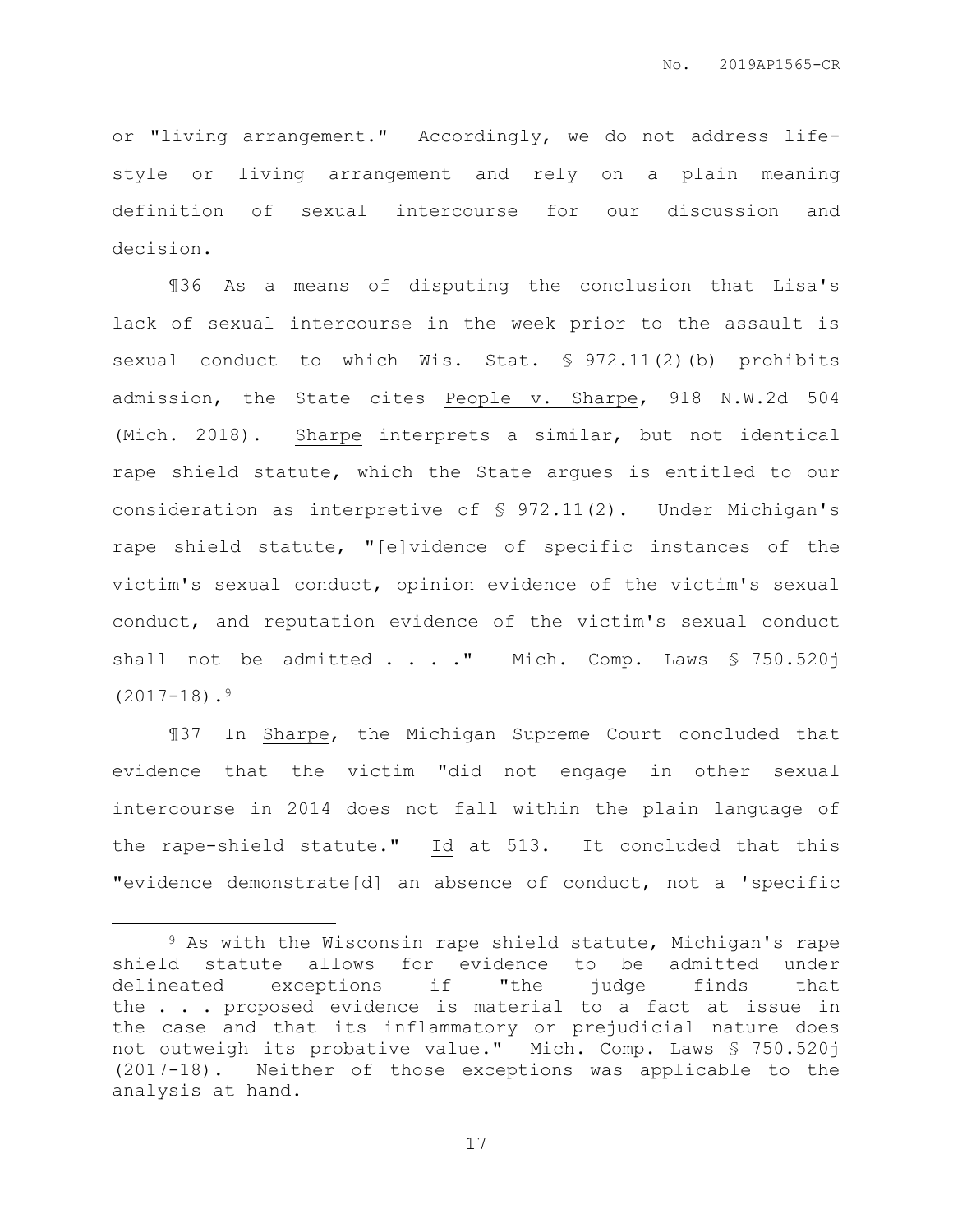instance' of sexual conduct. [And that to exclude] evidence of a lack of sexual partners under the rape-shield statute would render the phrase 'specific instances' meaningless." Id.

¶38 Importantly, in coming to this conclusion, the court distinguished words of the Michigan rape shield statute, which prohibit "specific instances" of a victim's prior sexual conduct from Wisconsin's rape shield statute, which prohibits "any evidence" of the victim's prior sexual conduct. Id. at 513 n.9 (comparing textual differences in state rape shield statutes).

¶39 The State, in disagreement with the Michigan Supreme Court, asserts that these are "distinctions [] without [a] difference."10 We agree with the Michigan Supreme Court that these are dissimilar statutes, and therefore, whether evidence of a victim's lack of sexual intercourse is included in the plain meaning of Wis. Stat. § 972.11(2)(a)'s definition of "sexual conduct" is not assisted by Sharpe or the Michigan statute.

¶40 Next, we examine Wis. Stat. § 972.11(2)(b). It begins with a prohibition on the admittance of "any evidence" "concerning the complaining witness's prior sexual conduct or opinions of the witness's prior sexual conduct and reputation as to prior sexual conduct" that is stated differently than simply repeating the definition of "sexual conduct" expressed in para. (a). This case does not involve the opinions of others or

 $\overline{a}$ 

<sup>10</sup> Pet. Br. 23.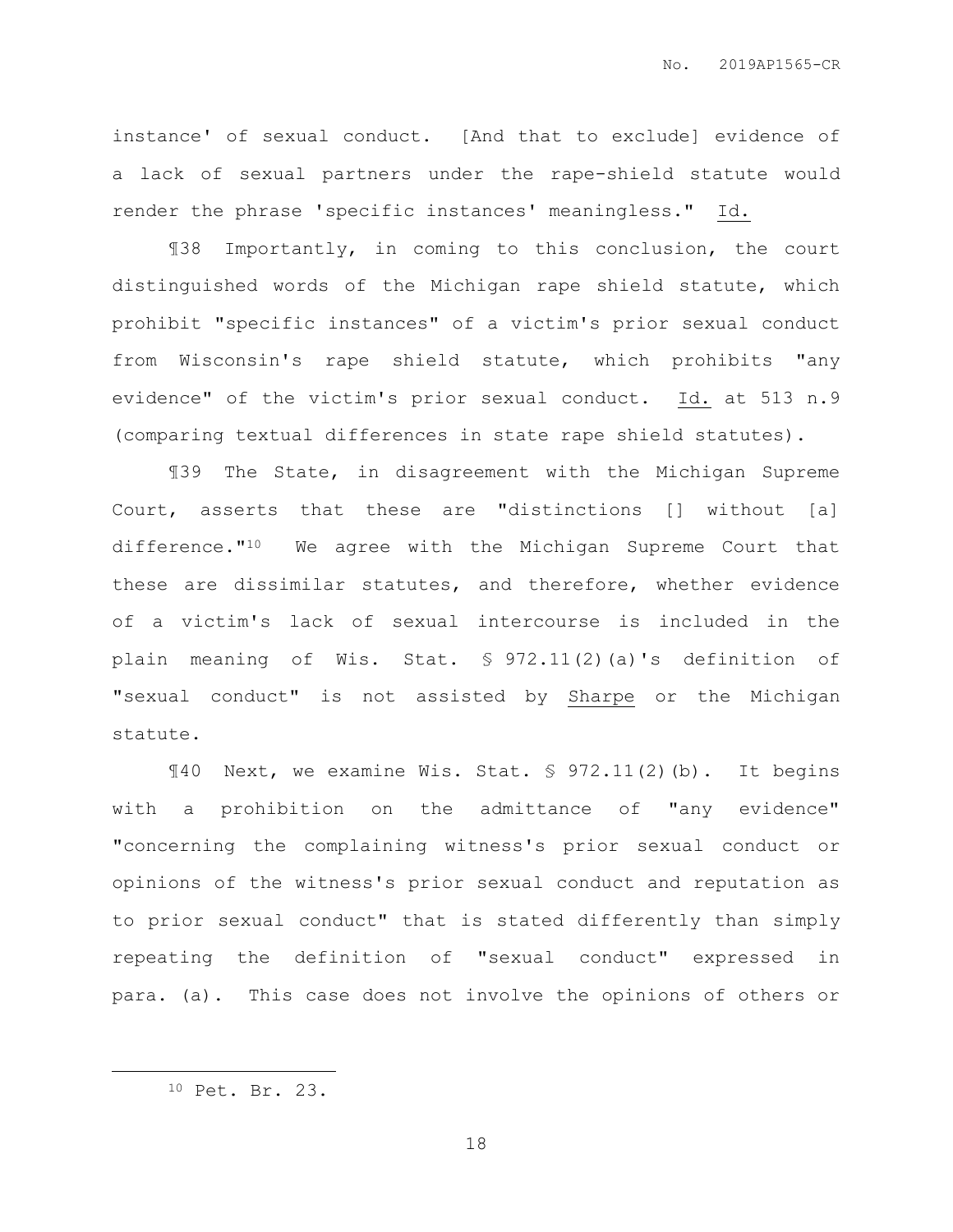Lisa's reputation as to prior sexual conduct. Therefore, we do not address those provisions.

¶41 Instead, we move from Wis. Stat. § 972.11(2)(b)'s initial prohibition of the admission of evidence, to its three legislative exceptions,  $\frac{1}{2}$  972.11(2)(b)1., 2. and 3. We do so to determine whether evidence of a victim's lack of sexual intercourse in the week prior to the sexual assault fits within a statutory exception to admission of evidence under the rape shield statute. Although para. (b) includes a prohibition of evidence of "sexual conduct" as defined in para. (a), the following evidence may be admissible:

1. Evidence of the complaining witness's past conduct with the defendant.

2. Evidence of specific instances of sexual conduct showing the source or origin of semen, pregnancy or disease, for use in determining the degree of sexual assault or the extent of injury suffered.

3. Evidence of prior untruthful allegations of sexual assault made by the complaining witness.

 $$972.11(2)(b).$ 

¶42 After examination of testimony at issue in this case, we conclude that none of these exceptions is applicable to Lisa's testimony regarding her lack of sexual intercourse in the week prior to the assault because the State did not use this evidence for a statutory purpose: i.e., to determine "the degree of sexual assault or the extent of injury suffered." Wis. Stat.  $\S 972.11(2)(b)2$ . Subsection (2) allows the use of "sexual conduct" evidence to discern the origin of semen,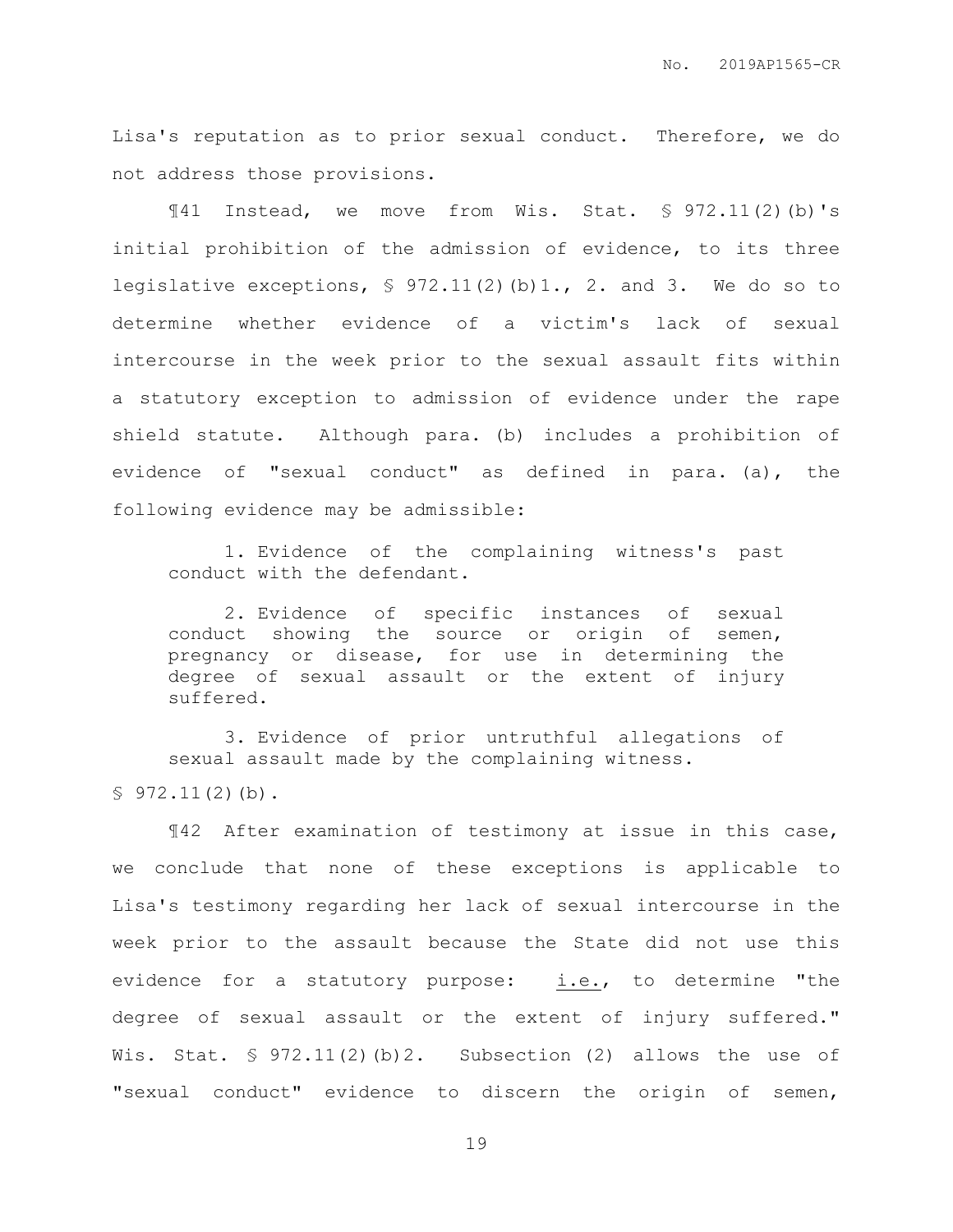pregnancy, or disease for purposes limited by statute. However, the State did not use the evidence obtained by vaginal swab for a listed statutory purpose. Rather, the State used it as proof that Lisa did not have sexual intercourse in the week prior to Mulhern's assault. Therefore, subsec. (2) cannot be a basis for the lawful introduction of Lisa's testimony.<sup>11</sup> Consequently, we conclude that Lisa's testimony, that she did not have sexual intercourse with anyone during the week preceding the assault, is barred by the broad language of the rape shield statute and, therefore, was erroneously admitted by the circuit court.

#### C. Harmless Error

¶43 Because Lisa's testimony was admitted in error, we consider whether the circuit court's admission of that testimony was harmless. The erroneous admission of evidence is subject to the harmless error rule. See State v. Fishnick, 127 Wis. 2d 247, 267, 378 N.W.2d 272 (1985) (concluding that testimony was erroneously admitted but affirming conviction on harmless error grounds). Harmless error requires us to examine the error's effect on the jury. Hunt, 360 Wis. 2d 576, ¶26. For an error to be harmless, the party that benefitted from the erroneous admission (in this case, the State), must prove beyond a reasonable doubt that "a rational jury would have found the

 $\overline{a}$ 

<sup>11</sup> We conclude that neither of the other exceptions in Wis. Stat. § 972.11(2)(b) is applicable to the facts presented herein. Additionally, we decline to create or recognize any other exceptions not already stated in the text according to the legislature's most recent amendment to § 972.11(2). Cf. Wis. Stat. § 972.11(2)(c).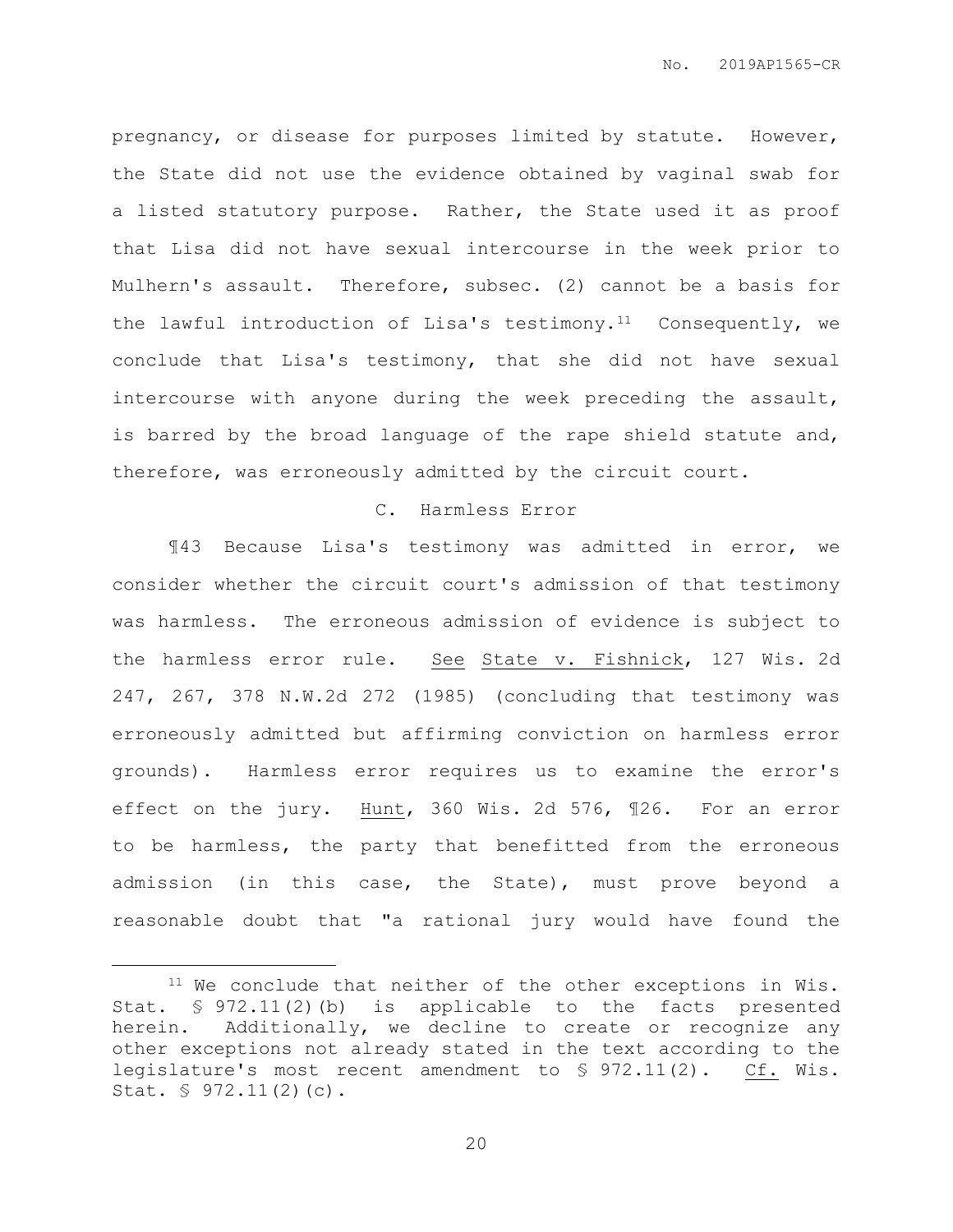defendant guilty absent the error." Id. (quoting State v. Harvey, 2002 WI 93, ¶49, 254 Wis. 2d 442, 647 N.W.2d 189). We previously have articulated several factors to assist in a harmless error analysis, including but not limited to: "the importance of the erroneously admitted or excluded evidence; the presence or absence of evidence corroborating or contradicting the erroneously admitted or excluded evidence; the nature of the defense; the nature of the State's case; and the overall strength of the State's case." Hunt, 360 Wis. 2d 576, ¶27.

¶44 Here, the State asserts that, even without the erroneous admission of Lisa's testimony, there is still overwhelming evidence that proves beyond a reasonable doubt that a rational jury would have found Mulhern guilty of second-degree sexual assault. Although we acknowledge that Mulhern was denied the opportunity to re-cross examine Lisa and that the State relied on Lisa's inadmissible testimony in its closing arguments; we nonetheless recognize the overall strength of the State's case and conclude that the circuit court's error was harmless.

¶45 The SART nurse's testimony was crucial evidence presented to the jury. She testified about her physical examination of Lisa and the injuries that Lisa's body evidenced. She testified that Lisa had numerous physical injuries, including significant injuries to her genital area. She said that Lisa suffered a linear tear to her left inner labia, tenderness on her inner and outer labia, an abrasion on her right vaginal wall, and redness on the left vaginal wall. She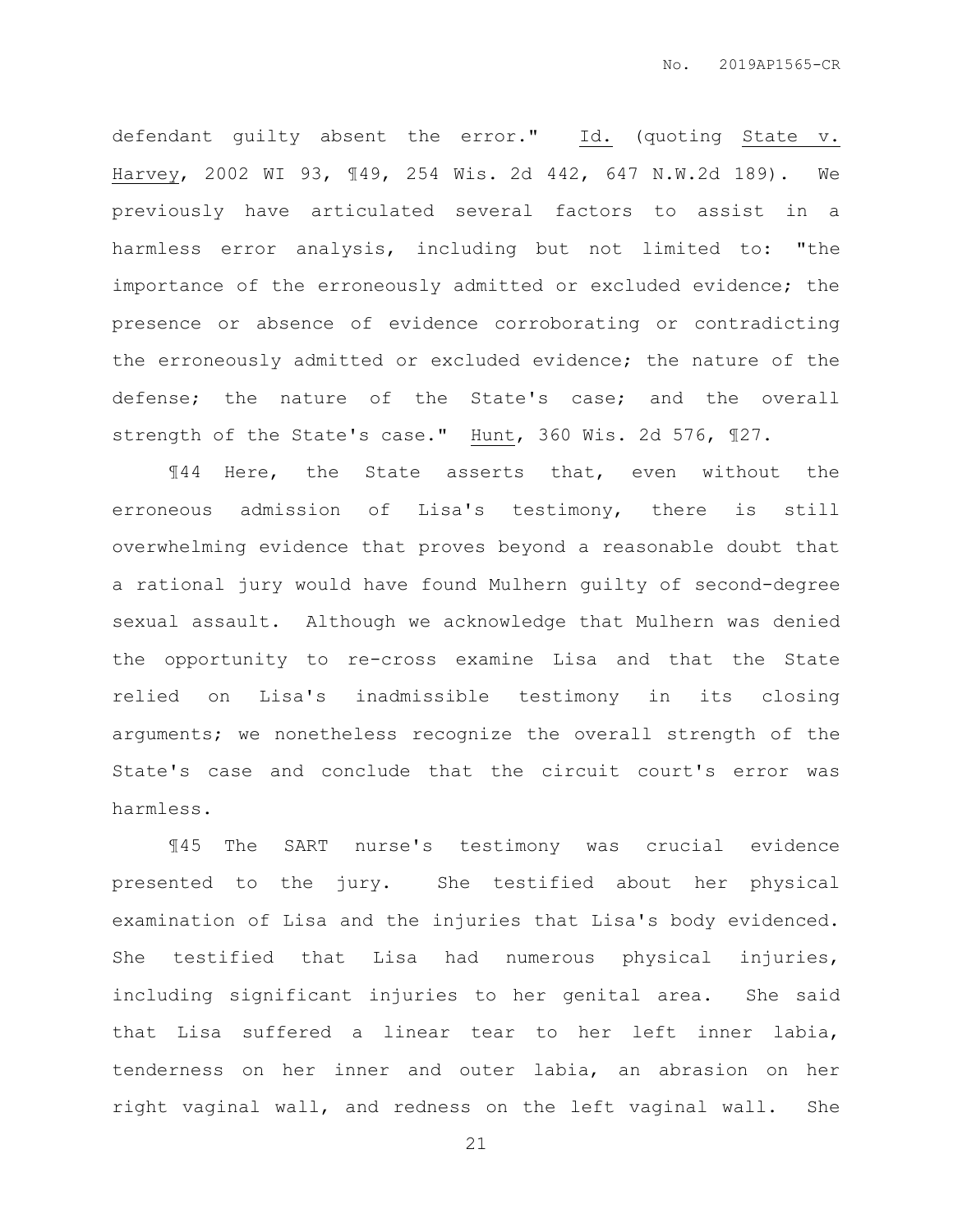also testified that Lisa had tenderness and tightness on her neck, a sore throat, a semicircular wound on her right shoulder, and tenderness on her right chest wall, inner thighs, and inner calves. The nurse confirmed that Lisa's injuries were consistent with sexual assault and Lisa's recounting of what had happened to her. In essence, Lisa's injuries provided physical evidence that corroborated her description of Mulhern's assault, and they also contradicted Mulhern's version of his interaction with Lisa.

¶46 A DNA analyst from the State Crime Laboratory used DNA taken from Lisa's hospital visit and tested it for identification purposes. He tested a sample of saliva-based DNA taken from Lisa's neck and matched it to Mulhern. This placed him in physical contact with Lisa. The analyst also tested a vaginal swab and found the presence of male DNA; however, there was not a large enough sample to determine whose DNA it was.

¶47 Lisa also made contemporaneous reports of the sexual assault. Although we recognize that contemporaneous reporting may not always be indicative of the veracity of an allegation, we observe that immediately after it happened, Lisa called her roommate to let her know. Later that same day, she reported the assault to the SART nurse and met her at a hospital for an examination. After leaving the hospital, Lisa told a friend about the assault. The friend testified that Lisa was distraught and crying. The next day, Lisa called the River Falls Police Department, interviewed with an officer, and told the officer what had occurred with Mulhern. Later that same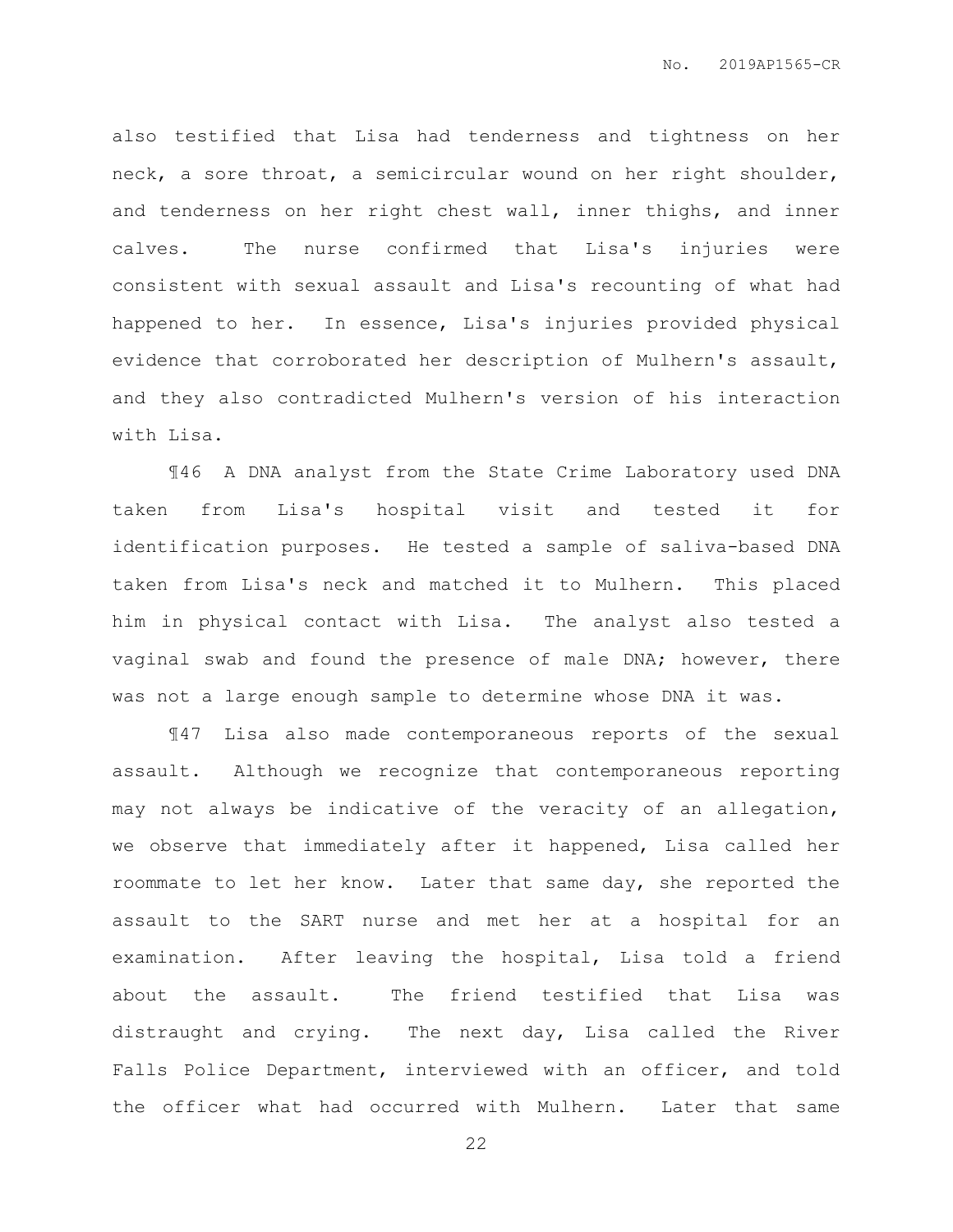week, Lisa told her mother about the assault while home for Thanksgiving.

¶48 Finally, Mulhern's own testimony, and his repeated retractions that were forced by his prior text messages, also support the jury's concluding beyond a reasonable doubt that he was guilty of sexual assault. For example, Mulhern was required to retract his assertions that Lisa had been the one to invite him over, that she had never limited the interaction to just speaking "as friends," and that she told him to sleep on the futon downstairs. Each of Mulhern's retractions made him less credible in the eyes of the jury and supported Lisa's report that he sexually assaulted her.

¶49 Attempting to discount the strength of the State's case and witness testimony, Mulhern argues that the jury's decision not to convict him of strangulation and suffocation casts doubt on Lisa's testimony as a whole. The court of appeals agreed saying that the acquittal "suggests that the jury had a reasonable doubt as to whether [Lisa's] testimony fully and accurately described Mulhern's actions."12 However, the different outcomes on the sexual assault and strangulation charges are more reasonably explained by the difference in elements needed to prove each crime.

¶50 To convict Mulhern of strangulation and suffocation, the State was required to prove that Mulhern (1) intentionally (2) impeded Lisa's normal breathing or circulation of blood;

 $\overline{a}$ 

<sup>12</sup> Mulhern, No. 2019AP1565-CR, at ¶31.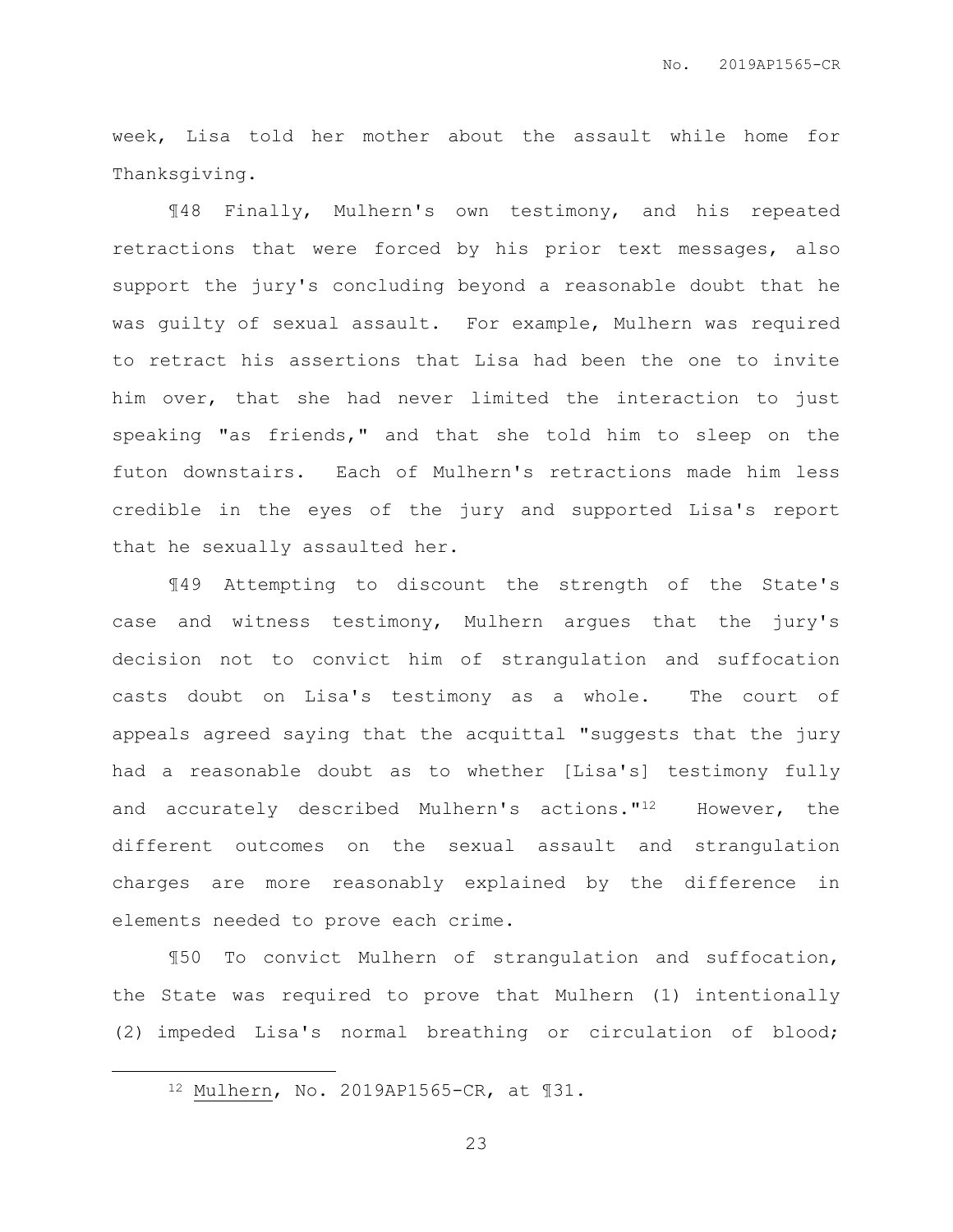(3) by applying pressure on the throat or neck or by blocking the nose or mouth. Wis. Stat.  $\frac{1}{2}$  940.235(1).<sup>13</sup> By contrast, to convict Mulhern of second-degree sexual assault, the State was required to prove that Mulhern (1) had sexual intercourse (2) with Lisa (3) without consent (4) by use or threat of force or violence.<sup>14</sup>

¶51 Based on the required elements for each crime, it is reasonable that the jury concluded that there was enough evidence to convict Mulhern on the sexual assault charge and not on the strangulation charge. This is so because strangulation requires that the State prove that Mulhern acted with the "mental purpose to impede normal breathing or circulation of blood or was aware that [the] conduct was practically certain to cause that result." State v. Christel, Nos. 2020AP1127-CR & 2020AP1128-CR, unpublished slip op., ¶45 n.7, (Wis. Ct. App. Dec. 8, 2021) (quoting Wis JI—Criminal 1255 (2014)). The jury could have concluded that Mulhern used force to assault Lisa, but did not intend to stop her from breathing; rather, his covering her mouth was to limit her screams. The elements of

 $\overline{a}$ 

<sup>13</sup> In full, Wis. Stat. § 940.235(1) provides that "[w]hoever intentionally impedes the normal breathing or circulation of blood by applying pressure on the throat or neck or by blocking the nose or mouth of another person is guilty of a Class H felony."

<sup>14</sup> In full, Wis. Stat. § 940.225(2)(a) provides that whoever "[h]as sexual contact or sexual intercourse with another person without consent of that person by use or threat of force or violence" is guilty of a Class B Felony.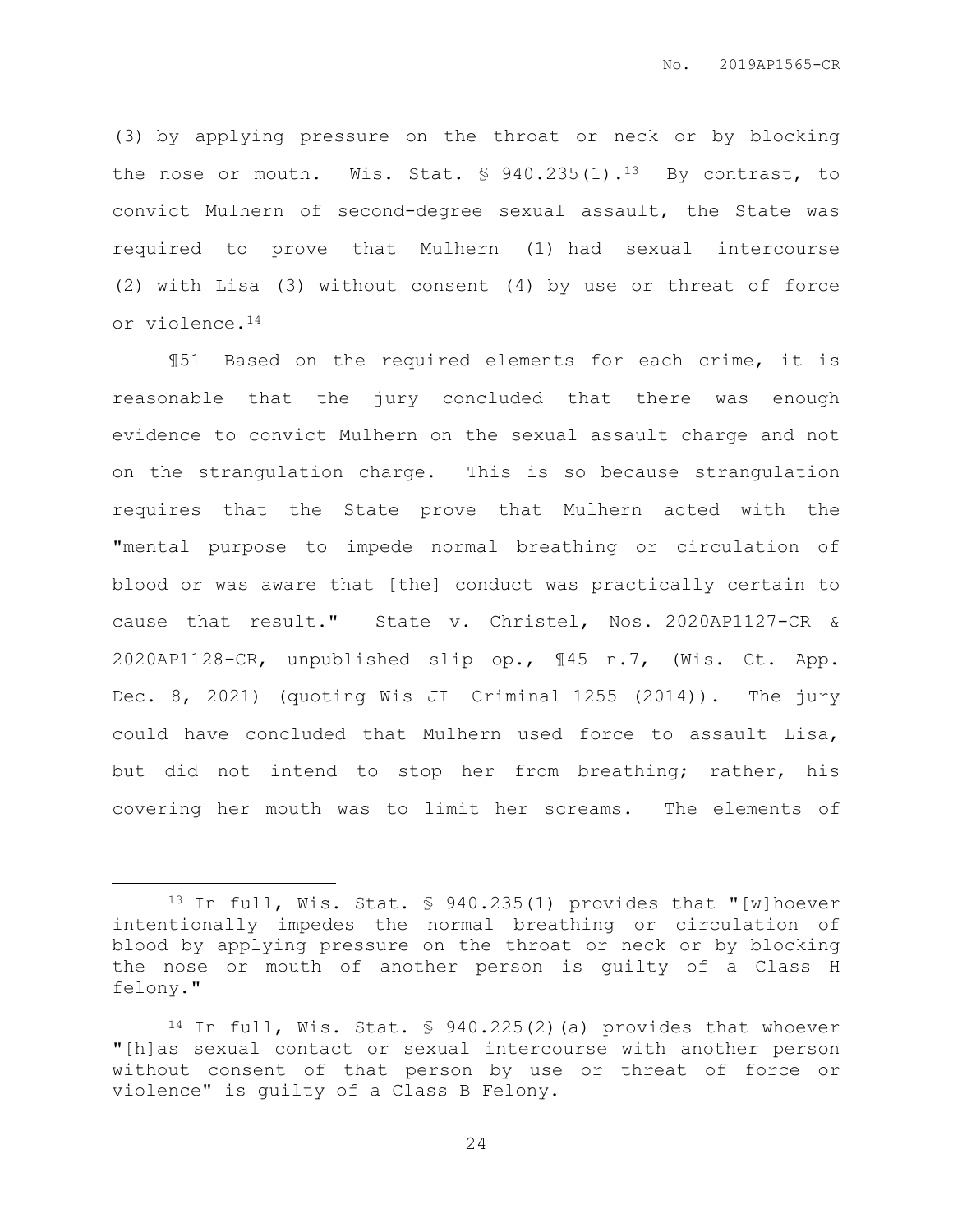the two crimes are distinct; they do not overlap in regard to the facts needed to prove each crime.

¶52 Additionally, if we were to agree with Mulhern and the court of appeals that the jury may have doubted Lisa's testimony regarding strangulation, it does not follow that it would then simultaneously doubt her testimony regarding the sexual assault. This case was not simply a straightforward assessment of both parties' credibility. Instead, the inconsistencies inherent in Mulhern's testimony, combined with the consistency between Lisa's testimony and the physical evidence of bodily injury that Lisa suffered, prove beyond a reasonable doubt that a rational jury would have found Mulhern guilty of second-degree sexual assault without Lisa's testimony that she did not have sexual intercourse in the week before the assault. Therefore, we conclude that the circuit court's error in admitting that testimony was harmless.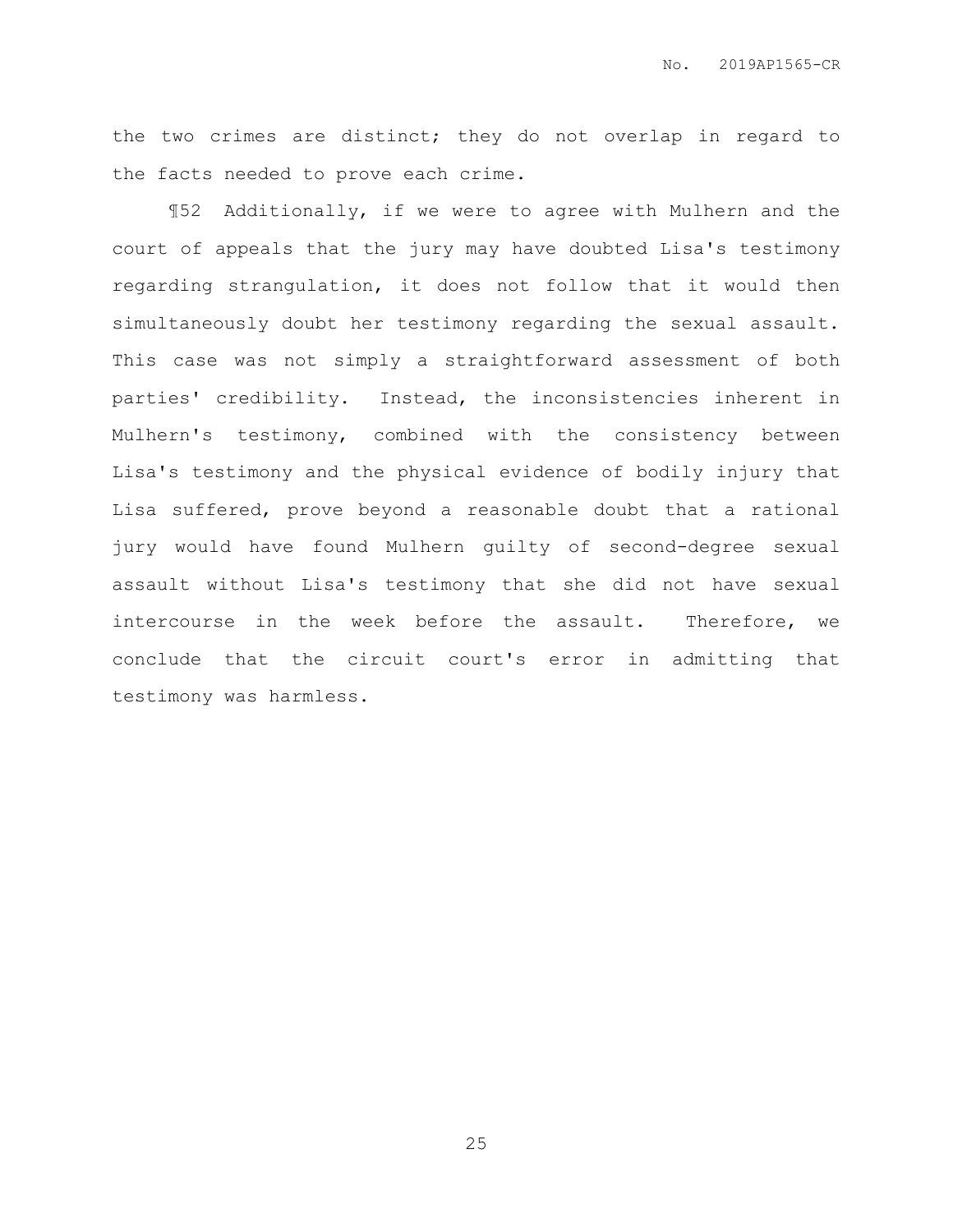# III. CONCLUSION

¶53 We conclude that the broad language used to define "sexual conduct" in the rape shield statute's prohibition includes evidence concerning the victim's lack of sexual intercourse. Therefore, the victim's testimony in this case regarding her lack of sexual intercourse in the week prior to the sexual assault was improperly admitted. However, we also conclude that, absent the rape shield evidence, a rational jury would have found Ryan Mulhern guilty of second-degree sexual assault beyond a reasonable doubt. Therefore, the circuit court's error in admitting the victim's testimony was harmless.

*By the Court.*—The decision of the court of appeals reversed.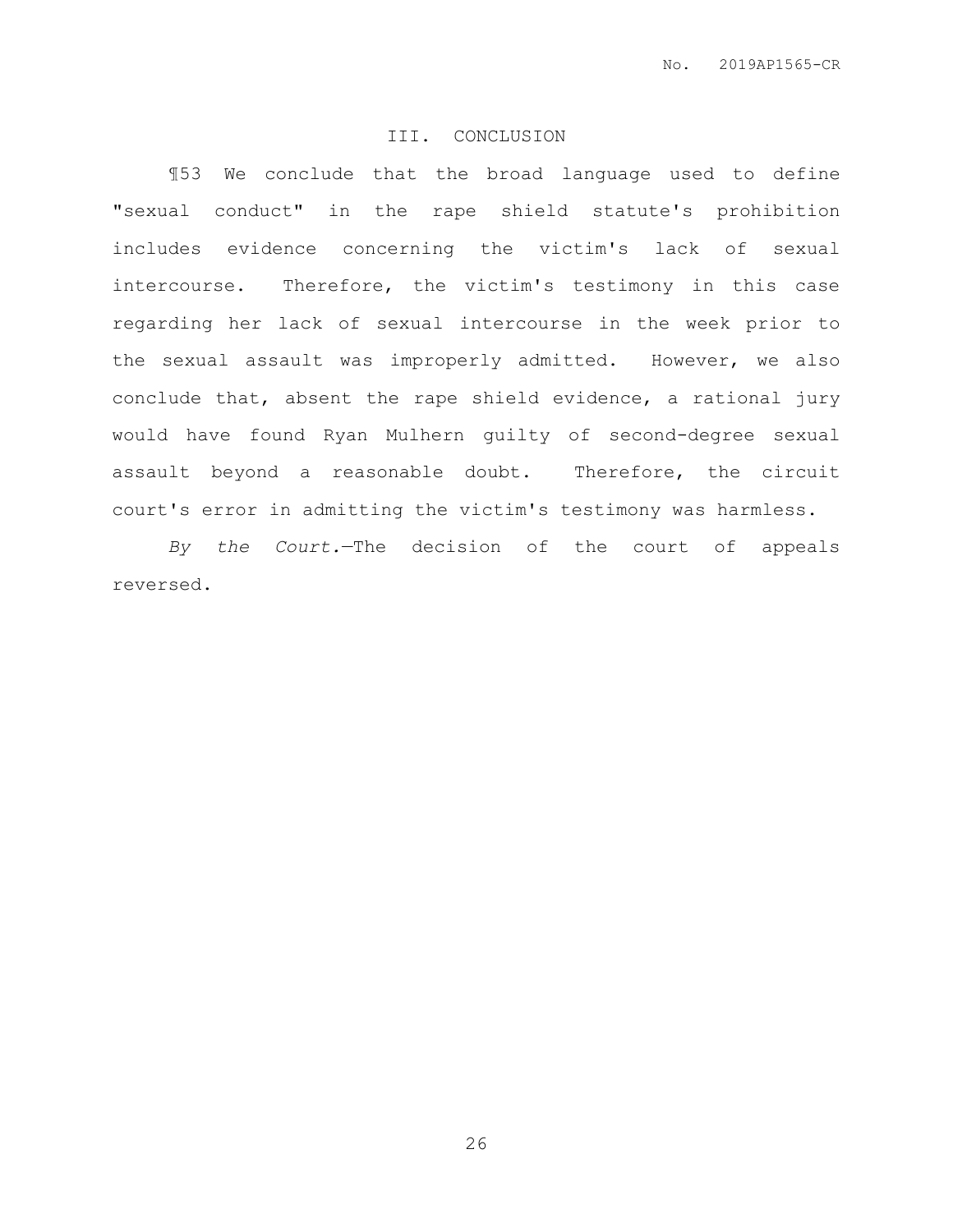¶54 ANNETTE KINGSLAND ZIEGLER, C.J. *(concurring).* Ryan Mulhern was convicted of second-degree sexual assault. He now appeals claiming that because of the rape shield law, it was error for the victim, Lisa, to testify that she did not have intercourse with another individual the week prior to the assault. The majority agrees with Mulhern that admission of that testimony was in error, but the majority concludes that the error was harmless. I concur because the lack of sexual conduct is not sexual conduct, and the rape shield statute does not apply to Lisa's testimony. Lisa's testimony directly related to the defense asserted and the DNA expert's testimony. At a minimum, that testimony "opened the door" to the response she wished to offer. It was not error for the circuit court to admit Lisa's testimony into evidence.

¶55 Lisa testified that Mulhern sexually assaulted her on November 21, 2016. She reported the sexual assault shortly after it occurred, and physical evidence was collected soon thereafter. Mulhern's DNA was found on Lisa's neck. In addition, male DNA was found in her vagina, but the sample was not large enough to determine whose DNA it was.

¶56 At trial, Mulhern defended himself and asserted that Lisa was not telling the truth. He denied having sexual intercourse with Lisa. According to Mulhern, Lisa and he kissed and took off their clothes, but before they were about to have sex Lisa emotionally and without any warning yelled and demanded that he leave. Mulhern asserted that any male DNA found inside her vagina was not his, and therefore the DNA must have come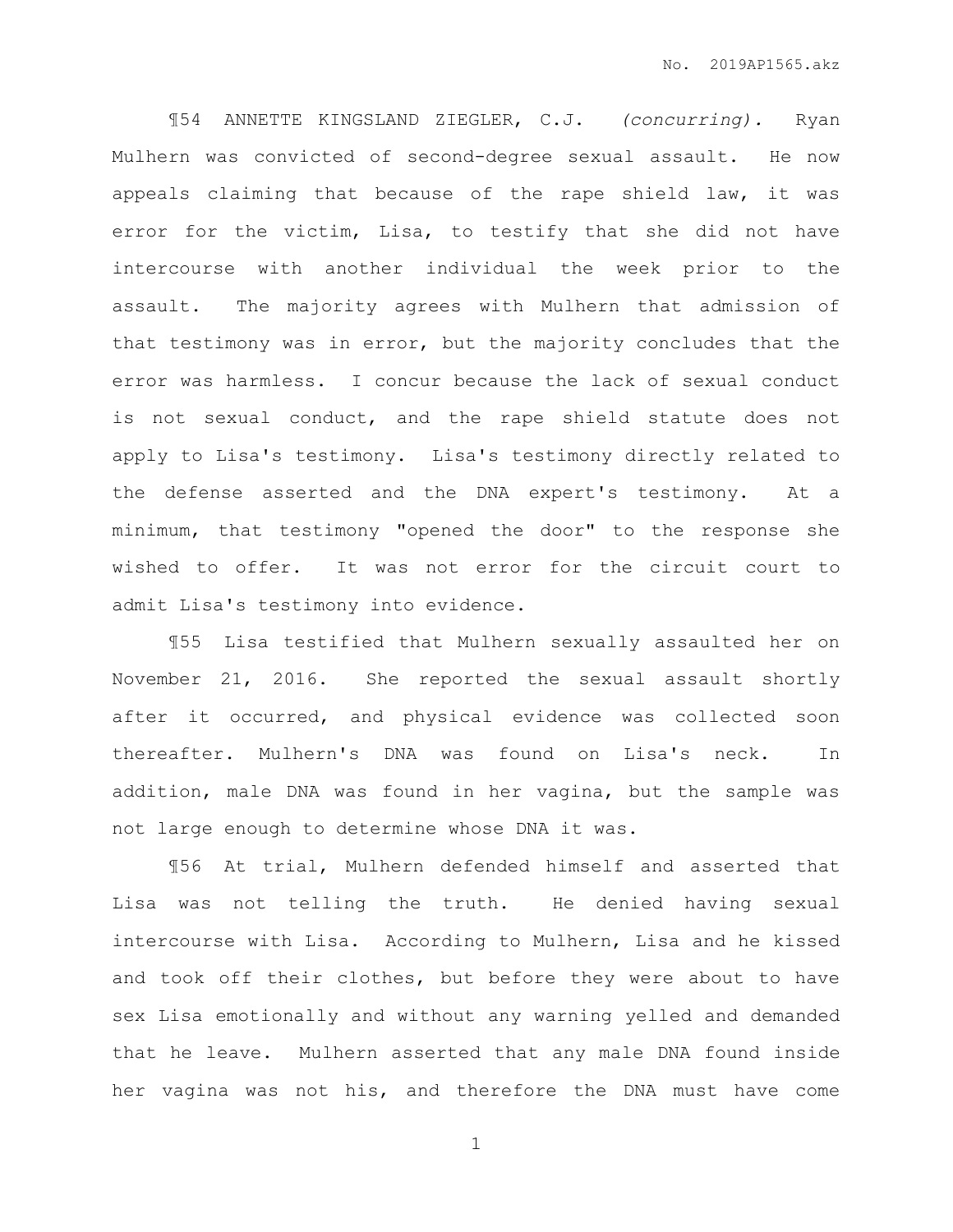from someone else. Mulhern argued to the jury that "the only place they found DNA that they can attribute to [him] is on the back of her neck," and the accusations from "the State and [Lisa]" that accuse Mulhern "of having sexual intercourse . . . did not occur." In cross-examination of Lisa, Mulhern's counsel asked Lisa if she was "always completely truthful." Defense counsel then cross-examined the State's DNA expert and pointed out that, other than the DNA on Lisa's neck, there was "nothing else that [the DNA report] can attribute to Ryan Mulhern." Mulhern's counsel emphasized during the crossexamination that the DNA samples do not prove Mulhern's guilt. Specifically, Mulhern's counsel stated that "the samples [taken from Lisa's vagina] had a male contribute" but the expert "[did not] know whether it's Ryan or not." In other words, Mulhern's defense was that while they had certain contact, Lisa must have had intercourse with someone else.

¶57 With Mulhern arguing unambiguously that he did not have sex with Lisa and thereby any male DNA must have come from a different source, the prosecution called Lisa back to the stand. Lisa testified that she had not had sex with any other person in the week prior to the assault. After receiving this testimony, the State called back its DNA expert, who testified that the male DNA would generally remain in the vagina only five days after sexual contact. After hearing all the available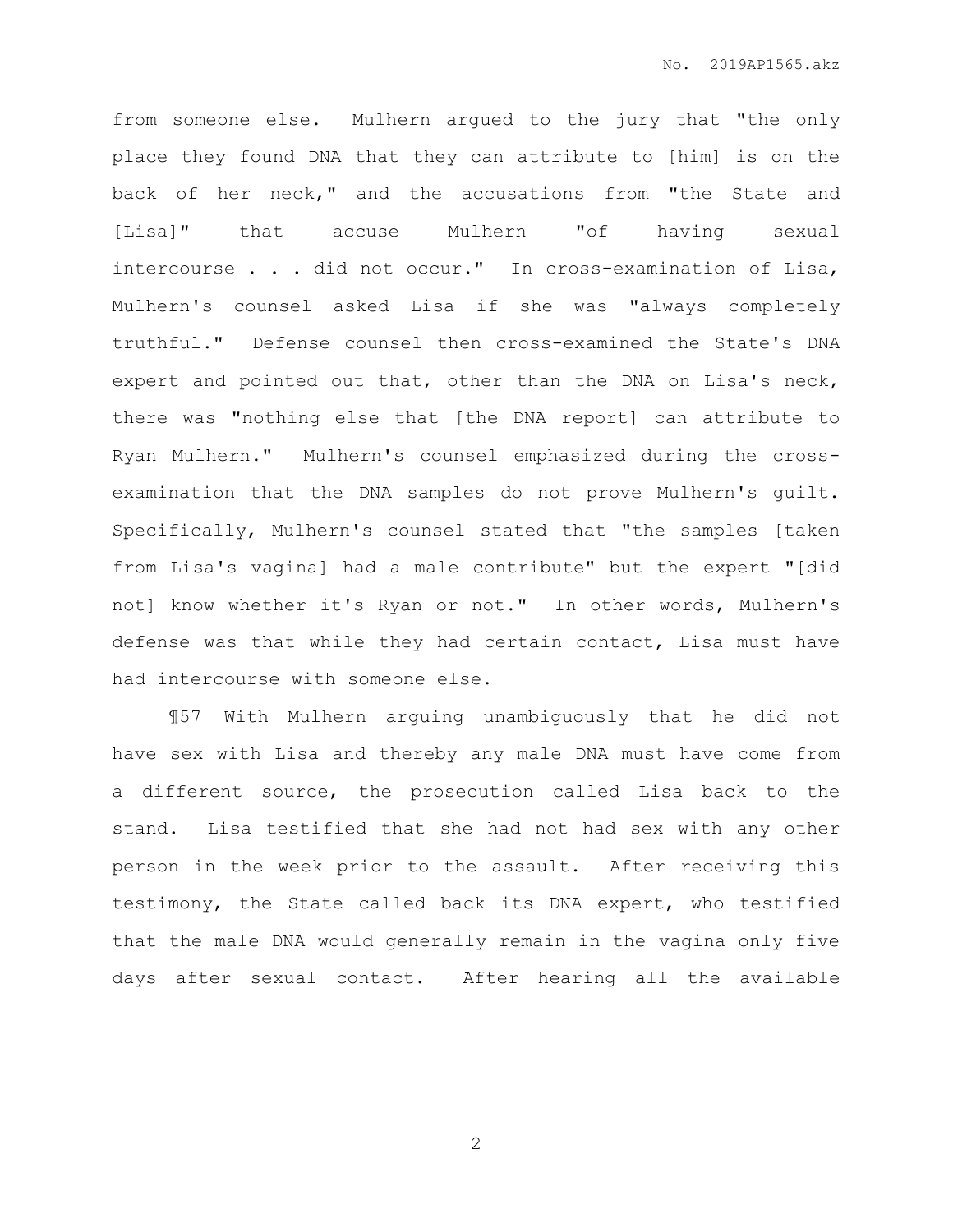evidence, Mulhern was convicted of second-degree sexual assault.<sup>1</sup> Wis. Stat. § 940.225(2)(a) (stating that it is a Class C felony for anyone who has "sexual contact or sexual intercourse with another person without consent of that person by use or threat of force or violence").

¶58 The majority here errs in concluding that Lisa's testimony concerning the lack of sexual activity the week before the attack is barred under Wisconsin's rape shield statute, Wis. Stat. § 972.11. See majority op., ¶42. Specifically, the majority errs in concluding that it is Mulhern who is protected under the rape shield statute. According to the majority's reading of the rape shield statute, the statute protects the perpetrator of the assault from the inculpatory testimony of the victim. The testimony, if believed, would be evidence that Mulhern was the source of DNA found on Lisa's body. The majority applies the rape shield statute in a manner that harms rather than shields the victim. At a minimum, the defense that was offered "opened the door" to allowing Lisa to testify about the lack of an alternative source.

¶59 Quite often in sexual assault cases, juries have to weigh and consider competing versions of events and determine, in their search for the truth, which portion of the testimony they find more appealing to their good judgment and common sense. In other words, they have to decide who they believe.

 $\overline{a}$ 

<sup>&</sup>lt;sup>1</sup> As part of the same criminal complaint, Mulhern was acquitted of a charge of strangulation, Wis. Stat. § 940.235(1), and was found guilty to misdemeanor bail jumping, Wis. Stat.  $$946.49(1)(a)$ .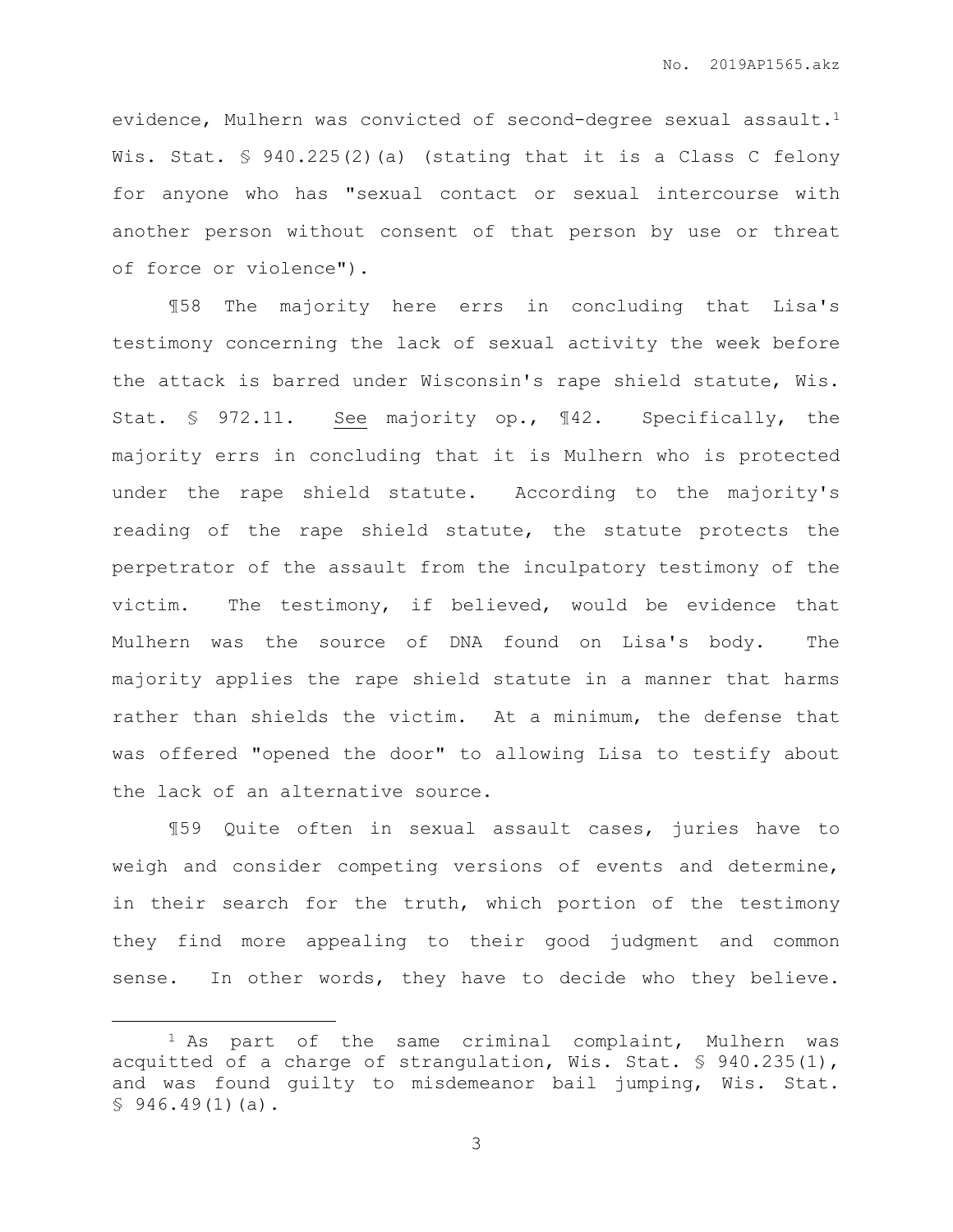Given the intimate nature of these offenses, victims of rape and sexual assault often provide very personal evidence to the police and assist in the prosecution of their assailants. Many times, sexual assault victims know their assailant and in fact may have had prior sexual relations.<sup>2</sup> See The Centers for Disease Control and Prevention, The National Intimate Partner and Sexual Violence Survey 22-23 (2011) (reporting that between 14% and 15% of rape victims were assaulted by a stranger and upward toward 50% of rapes are committed by friends and intimate

 $\overline{a}$ 

<sup>2</sup> The vast majority of rapes and sexual assaults are not reported. See U.S. Department of Justice, Criminal Victimization, 2018 8 (Sept. 2019) (stating that in 2017 and 2018 between 25% to 40% of sexual assaults and rapes were reported to police); National Sexual Violence Resource Center, Statistics About Sexual Violence 2 (2015) ("Rape is the most under-reported crime; 63% of sexual assaults are not reported to police."). Victims often do not want to make known details of how they were violated and publicly recount the extraordinarily traumatic events in their lives. Even when sexual assaults and rapes are reported, a minority lead to arrests. E.g., compare U.S. Department of Justice, supra 4, 8 (stating that there were 183,000 reported sexual assaults or rapes in 2018), with Federal Bureau of Investigation, Crime in the United States: 2018, https://ucr.fbi.gov/crime-in-the-u.s/2018/crime-in-the-u.s.- 2018/tables/table-29 (last visited June 6, 2022) (explaining that there were 72,142 arrests for sexual assault and rape in the United States in 2018); Rape, Abuse, & Incest National Network, The Criminal Justice System: Statistics, https://www.rainn.org/statistics/criminal-justice-system (last visited June 6, 2022) (stating that out of 1,000 sexual assaults, 310 are reported to police and 50 reports lead to an arrest). Even when a victim reports a sexual assault or rape, and even when the State proceeds with prosecution, conviction rates are low. See U.S. Department of Justice, Felony Defendants in Large Urban Counties 22 (2013) (finding that "[t]he probability that a defendant would eventually be convicted of the original felony charge" was the "lowest . . . for charged with rape  $(35%)$  and assault  $(33%)$ "); Rape, Abuse, & Incest National Network, supra (stating that 2.8% of sexual assaults or rapes lead to a conviction).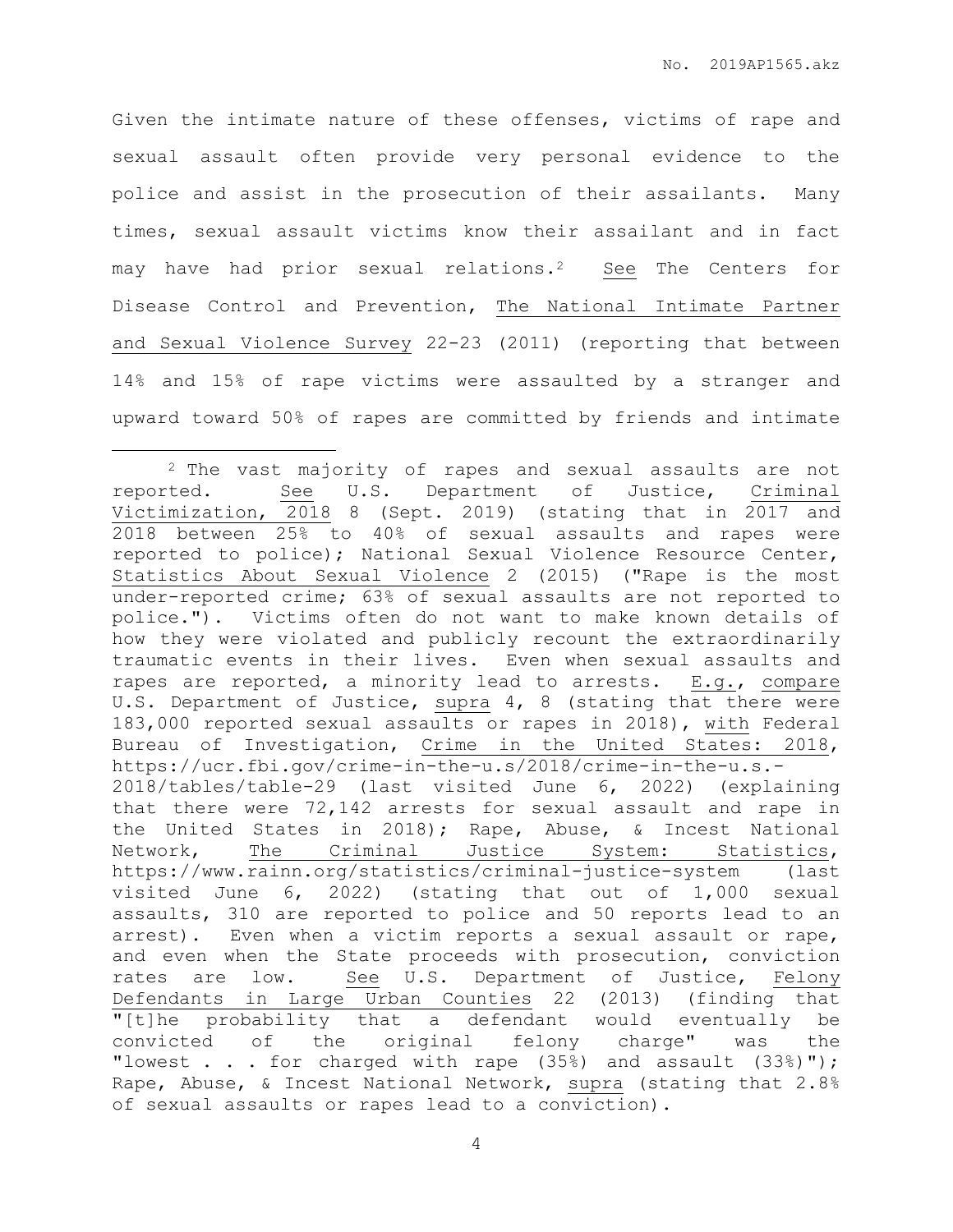partners). Often times, cases come down to a credibility determination between the victim and the defendant. See State v. Hurley, 2015 WI 35, ¶81, 361 Wis. 2d 529, 861 N.W.2d 174 (explaining in the context of a child sexual assault that many cases "boiled down to a credibility determination" in which the prosecution relies "on a single witness . . . frequently unsupported by physical evidence").

¶60 Before rape shield legislation, defendants in sexual assault cases would use a victim's sexual history to attack the credibility of the victim and the victim's story. Rape shield legislation was written to stop the practice. See State v. Vonesh, 135 Wis. 2d 477, 484, 401 N.W.2d 170 (Ct. App. 1986) (reasoning that the "objective of the [rape shield] reformers was to reverse the long-standing common law doctrine that permitted a defendant accused of rape to inquire into the complainant's 'character for unchastity,'" and was designed to "increase . . . the number of rape prosecutions by removing some of the potential for embarrassment or humiliation which inhibits victims from reporting crimes" (quoting Rape Law Review: A Brief Summary of State Action, Legislative Reference Bureau, Informational Bulletin 75-1B-1, at 6 (1975)); Wright & Miller, Federal Practice and Procedure, § 5372 (2d ed. 2022) (explaining that prior to rape shield legislation in the United States, "the defense in a rape case operated under few constraints" with respect to "evidence concerning the character of a rape victim and her prior sexual conduct," which made it "difficult to obtain convictions of rapists"); Sandoval v. Acevedo, 996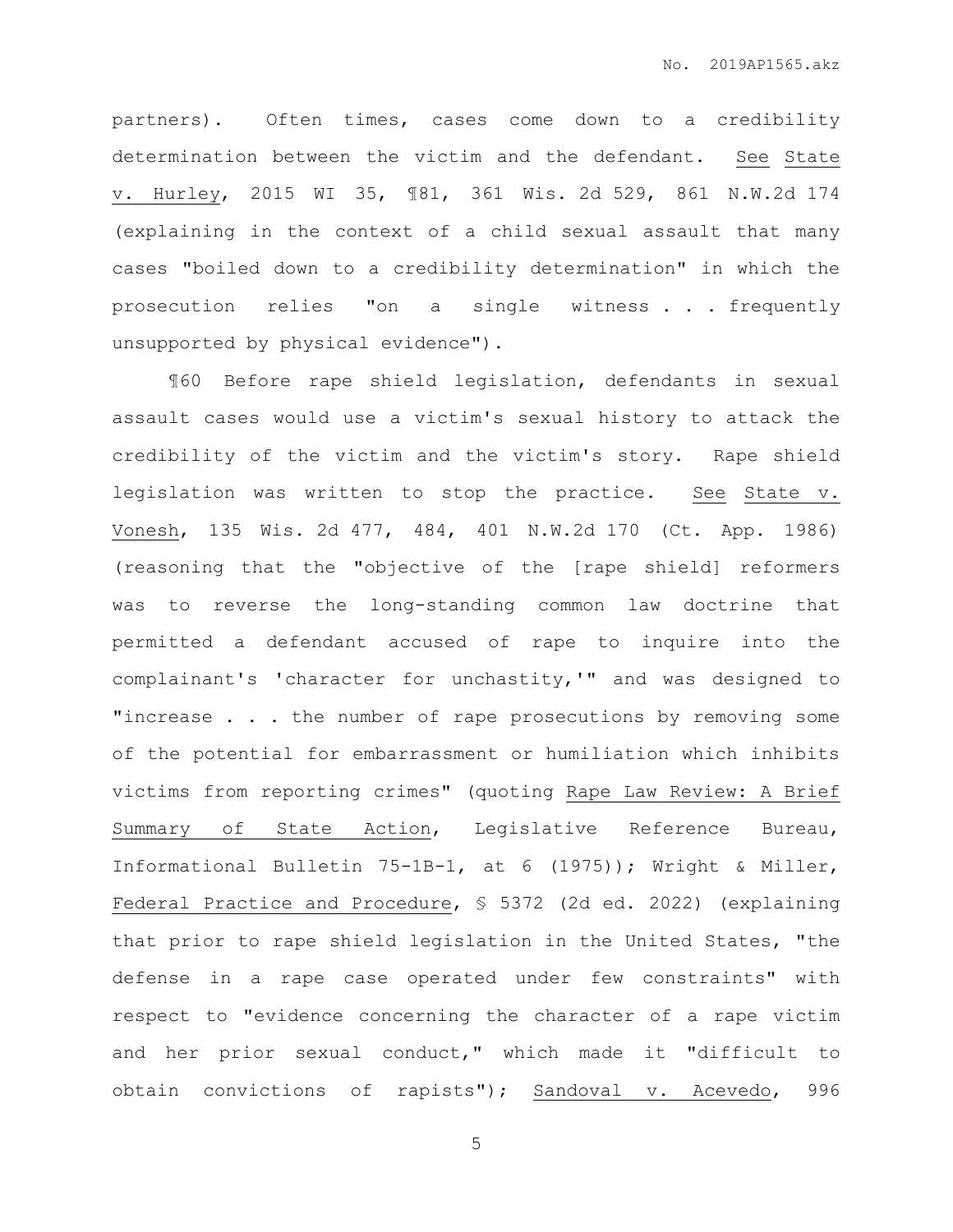F.2d 145, 149 (7th Cir. 1993) (stating the origins of the rape shield laws, explaining that many rape and sexual assault victims had engaged in sex in the past, and "allowing defense counsel to spread the details of a woman's sex life on the public record not only causes embarrassment to the woman but by doing so makes it less likely that victims of rape will press charges").

¶61 Before the rape shield statute, a common argument was that "a woman of previous unchaste character is more likely to consent to an act of sexual intercourse than is a woman who is strictly virtuous." Kaczmarzky v. State, 228 Wis. 247, 249, 280 N.W. 362 (1938). A classic example of this defense tactic was addressed by the Indiana Supreme Court in Williams v. State, 681 N.E.2d 195 (Ind. 1997). In that case, the defendant, with the help of an accomplice, pulled the victim into a car, pointed a gun at the victim, and demanded the victim have sex with the defendant. Id. at 198. The victim escaped by grabbing the gun and opening the car door. Id. The defendant was convicted of attempted deviate conduct and criminal confinement. Id. On appeal, the defendant argued that the trial court wrongfully excluded evidence that "on prior occasions the victim had committed acts of prostitution in exchange for money or cocaine." Id. at 200. The defendant claimed this evidence "support[ed] his defense that the victim consented and accompanied the men because they had promised to obtain drugs for her." Id. The Indiana Supreme Court correctly concluded that this defense was barred by the rape shield law, reasoning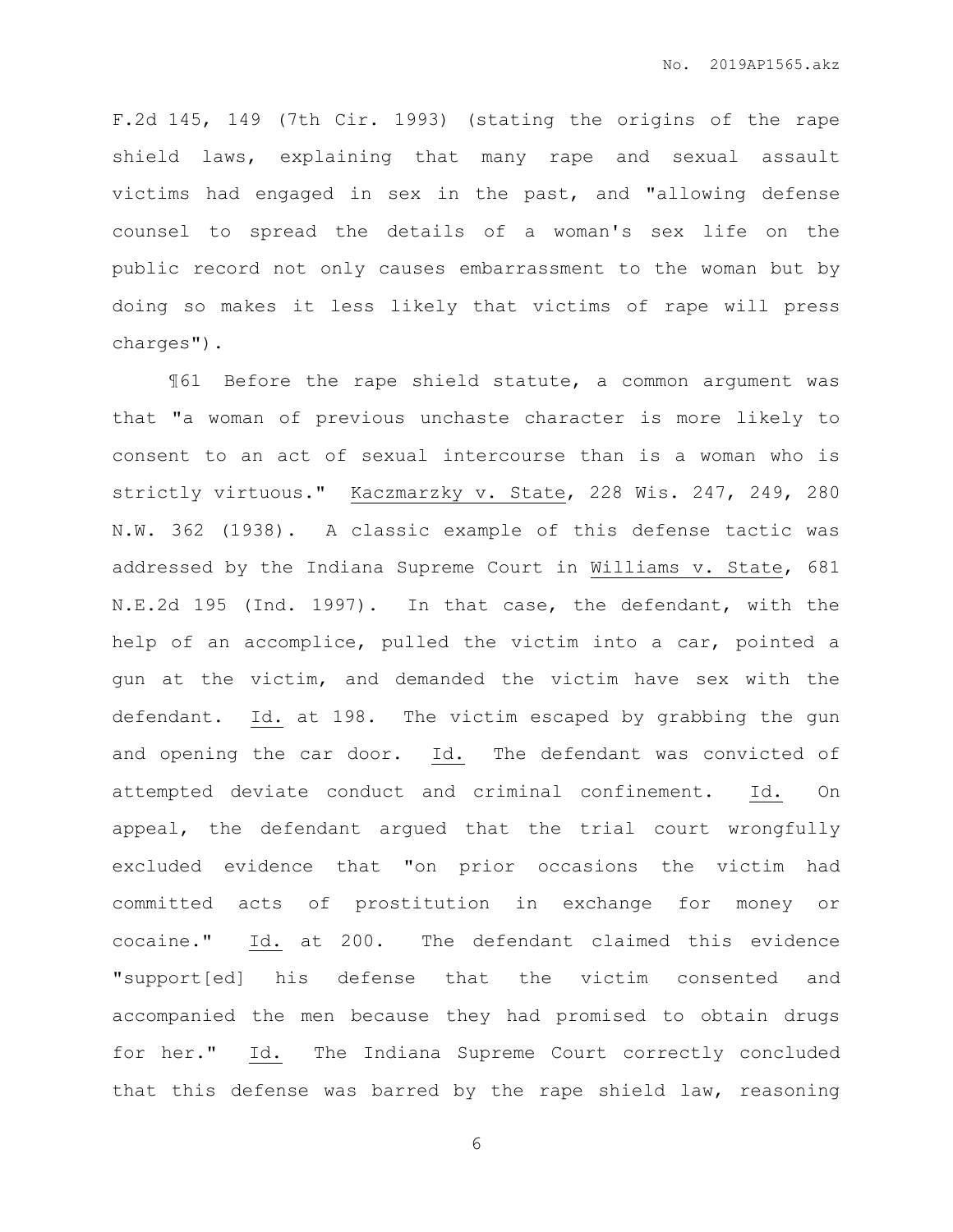that "purported incidents with other men at other times [are] offered simply to show that the victim had consented in the past in the hope the inference will be drawn that she consented here." Id.

¶62 Here, the evidence produced is not that from a defendant who seeks to prove that Lisa's prior sexual acts or reputation are a form of propensity evidence. That would be protected by the rape shield law. In fact, the defendant is not introducing the evidence at issue, whether to embarrass or intimidate the victim or for any other reason. Instead, the State is introducing the victim's testimony in order to answer the defense that the DNA in the victim's vagina was from someone other than the defendant. Lisa reported her assault, assisted the police and prosecution, and testified in a public trial against her assailant. No testimony was elicited as to her reputation, character, or her predisposition to engage in sexual activity; it was offered in answer to the defense. The evidence provided was tailored in time and content, was highly relevant, and was fundamentally legitimate. If the jury instead concluded that the State had not proven that Mulhern had sexually assaulted Lisa, her responsive testimony was of no consequence.

¶63 Stated differently, non-conclusive DNA evidence was found in Lisa's vagina. Mulhern contends it is not his and must be someone else's because he did not have intercourse with her. Lisa answers that defense by stating that there can be no alternate sources because she did not have intercourse in the prior week. The DNA expert testified that DNA evidence of this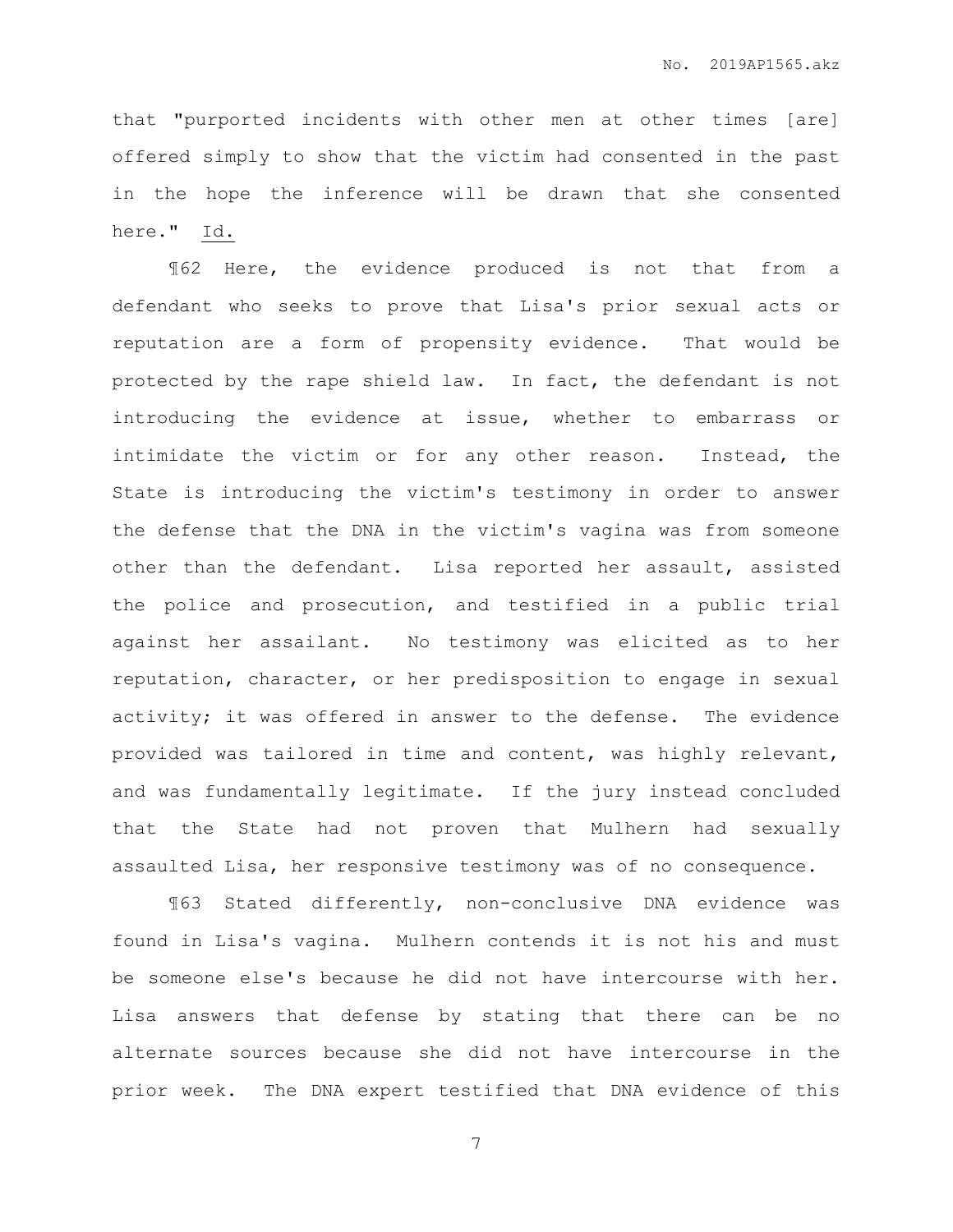type does not last longer than five days. If the jury believed Mulhern's defense, her testimony would have been of no consequence. The jury believed Lisa, and Mulhern was convicted.

¶64 The plain text of Wisconsin's rape shield statute does not protect criminal defendants from evidence of the victim's lack of sexual activity. In sex crime prosecutions, "any evidence concerning the complaining witness's prior sexual conduct or opinions of the witness's prior sexual conduct and reputation as to prior sexual conduct shall not be admitted into evidence." Wis. Stat. § 972.11(2)(b). "Sexual conduct" is defined as "conduct or behavior relating to sexual activities of the complaining witness, including but not limited to prior experience of sexual intercourse or sexual contact, use of contraceptives, living arrangement and life-style." § 972.11(2)(a). This statute is well in line with rape shield statutes throughout the country, which prohibit introduction of the victim's prior sexual acts and the victim's sexual reputation and predispositions. See, e.g., Fed. R. Evid. 412(a) (prohibiting evidence "that a victim engaged in other sexual behavior" and evidence of "a victim's sexual predisposition"); Fed. R. Evid. 404(a)(2) (allowing criminal defendants to introduce character evidence showing "the victim's pertinent trait," but subjecting that provision to "the limitations in Rule 412 [the federal rape shield]"); Ohio Rev. Code § 2907.02(D) ("Evidence of specific instances of the victim's sexual activity, opinion evidence of the victim's sexual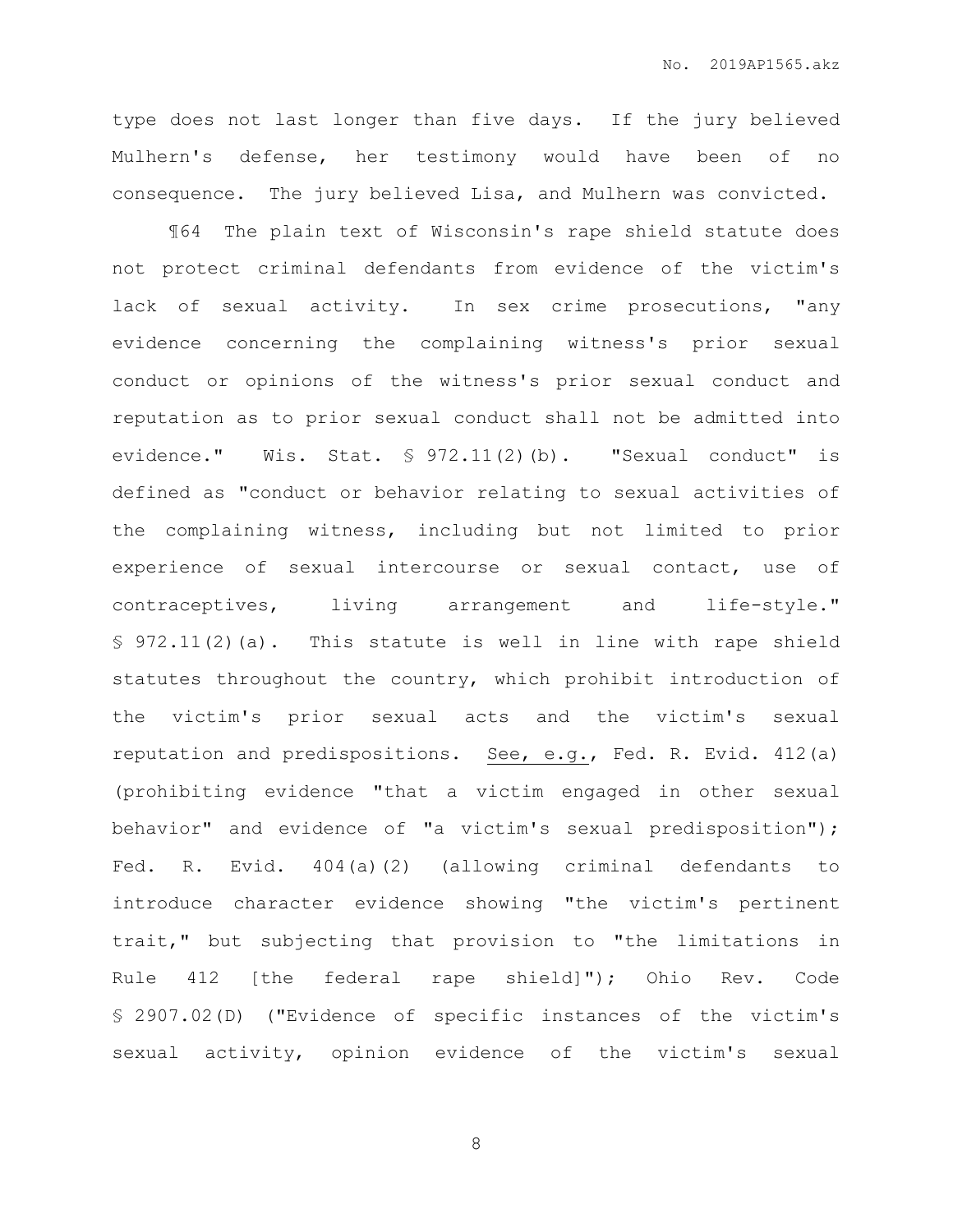activity, and reputation evidence of the victim's sexual activity shall not be admitted under this section . . . . ").

¶65 "Conduct" is defined as the "[m]anner of conducting oneself or one's life; behaviour; usually with more or less reference to its moral quality (good or bad)." Conduct, Oxford English Dictionary (2021). The definition includes how one behaves or acts; it does not include behavior or activity not attributed to the individual. Thus, "sexual conduct" cannot include conduct that is not sexual. Under the majority's reading, not engaging in sexual conduct is sexual conduct.

¶66 The statutory explanation of "sexual conduct" further supports this conclusion. Wisconsin Stat. § 972.11(2)(a) states that sexual conduct includes "conduct or behavior relating to sexual activities." "Sexual activities" makes it even clearer that the statute is referring to actions of the victim that are sexual in nature. "Activity" is defined as "[t]he state of being active; the quality or condition of being an agent or of performing an action or operation; the exertion of energy, force, or influence." Activity, Oxford English Dictionary (2021). Thus, "sexual activity" is the state of a being active and engaging in sex or sexual behavior. The definition and plain meaning of sexual activity does not encompass the lack of action or behavior. It is commonly understood that sexual "activity" and sexual "acts" involve engaging in sexual behavior, not abstaining or engaging in non-sexual behavior. See, e.g., Sexual Activity and Satisfaction in Healthy Community-dwelling Older Women, U.S. National Library of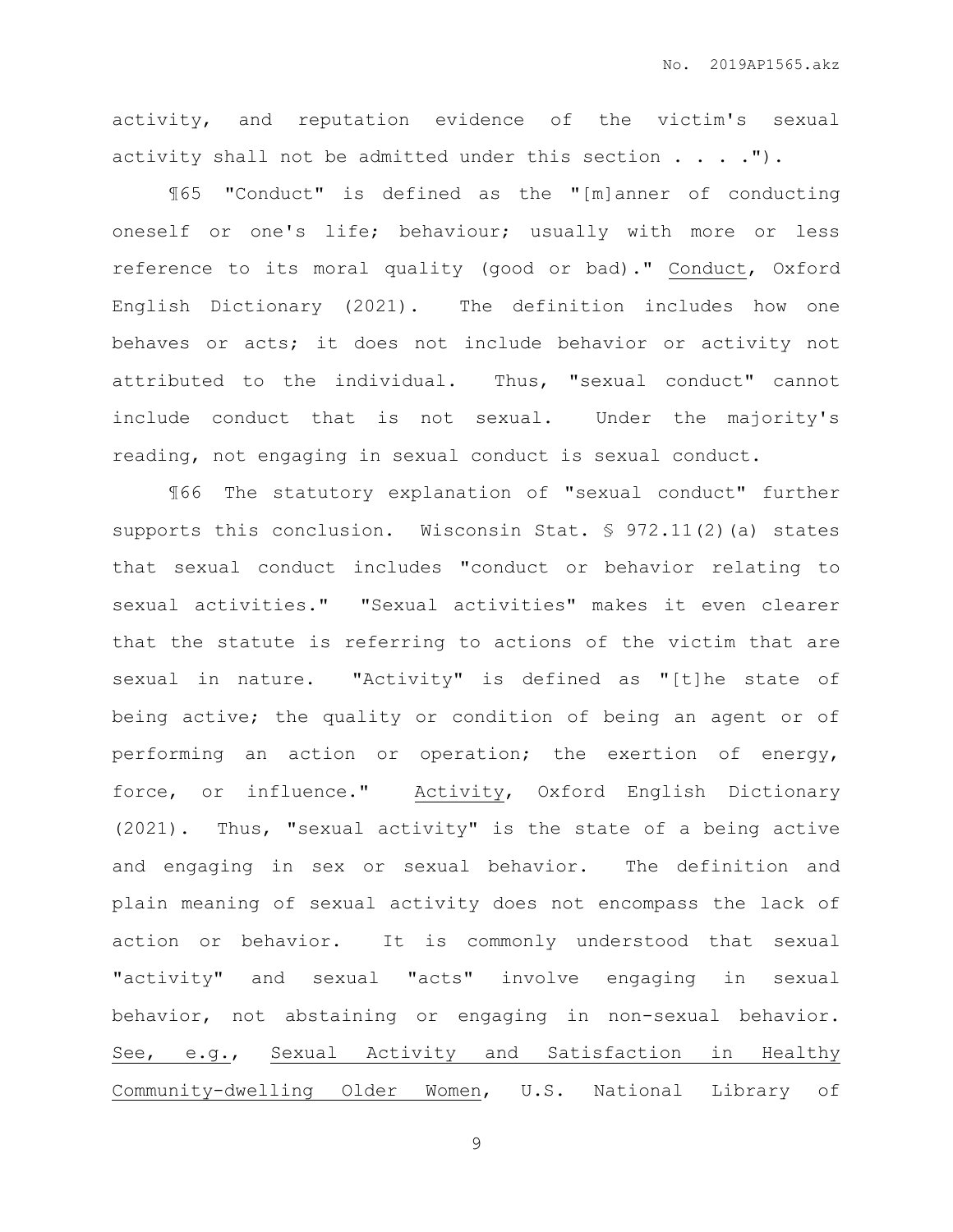Medicine, https://www.ncbi.nlm.nih.gov/pmc/articles/PMC3246190/ (study testing the existence of "sexual activity" by asking whether the subjects engaged in sexual acts or intercourse); Trends in Frequency of Sexual Activity and Number of Sexual Partners Among Adults Aged 18 to 44 Years in the US, 2000-2018, JAMA Network, https://jamanetwork.com/journals/jamanetworkopen/ fullarticle/2767066 (measuring "sexual activity" in the United States by inquiring into "sexual frequency and number of sexual partners"); see also Sexually Active, Merriam-Webster (2021) ("[E]ngaging in sexual relations." (Emphasis added.)). When a doctor asks whether a patient has been sexually active, no rational patient would answer "yes" when the patient has abstained from sex.

¶67 The statutory context of Wisconsin's rape shield law supports this meaning. State ex rel. Kalal v. Cir. Ct. for Dane Cnty., 2004 WI 58, ¶46, 271 Wis. 2d 633, 681 N.W.2d 110 ("[S]tatutory language is interpreted in the context in which it is used."). Wisconsin's rape shield statute includes three exceptions. In conformity with the plain meaning of sexual conduct and activities, all three exceptions involve some form of sexual behavior or activity. Evidence of sexual activity can be admitted to show "complaining witness's past conduct with the defendant"; "specific instances of sexual conduct showing the source or origin of semen, pregnancy or disease, for use in determining the degree of sexual assault or the extent of injury suffered"; and "prior untruthful allegations of sexual assault made by the complaining witness." Wis. Stat. § 972.11(2)(b)1.-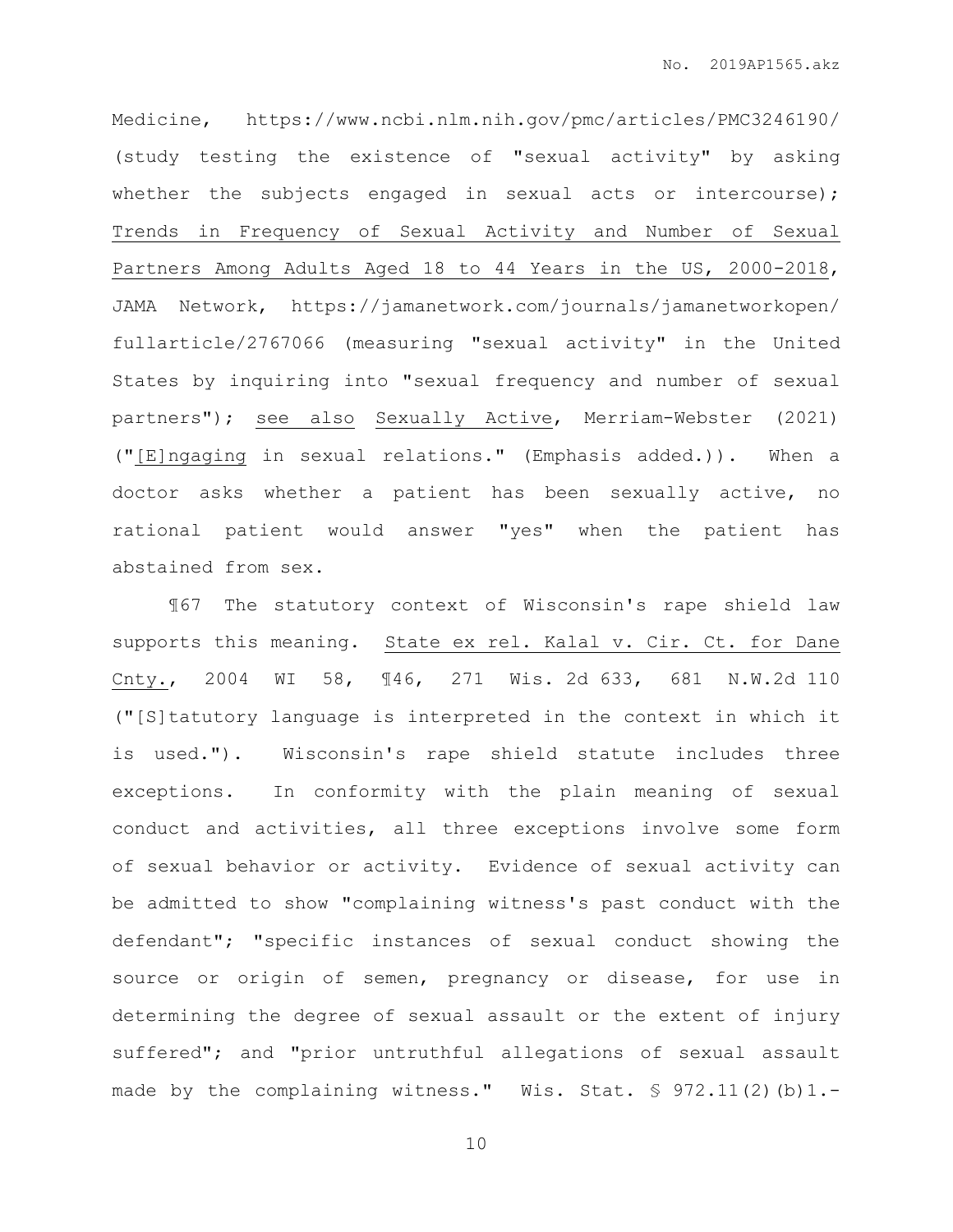3. The first exception applies only if there is sexual conduct with the defendant to introduce; evidence that the victim never met the defendant is not included in the first exception. The second exception involves sexual conduct where there is a dispute over the origin of physical evidence. This exception facially would have no relevance if the victim did not engage in sexual activities or behaviors. Finally, the third exception includes accusations of sexual conduct the victim made in the past. The exception does not cover victim allegations that no sexual activity occurred. Therefore, the plain text of § 972.11(2) supports the conclusion that Lisa's testimony that she did not engage in sexual activities in the week prior to Mulhern's assault was admissible and proper.

¶68 But is it practicable to have a rule whereby the lack of sexual conduct is admissible under the rape shield statute? Absolutely, in particular when the victim wishes to introduce it as an answer to a defense. While a victim need not so testify, it could be offered to complete the facts for the jury.

¶69 Other states have adopted that position, some for many years. See, e.g., Forrester v. State, 440 N.E.2d 475, 479 (Ind. 1982) (holding that evidence of the victim's virginity in proving the victim's hymen was recently torn was not barred by the rape shield statute, reasoning that "[i]t is the victim, not the accused, that the statute was designed to shield"); People v. Johnson, 671 P.2d 1017, 1020 (Colo. App. 1983) (explaining that the rape shield statute "protect[s] rape and sexual assault victims from humiliating public fishing expeditions into their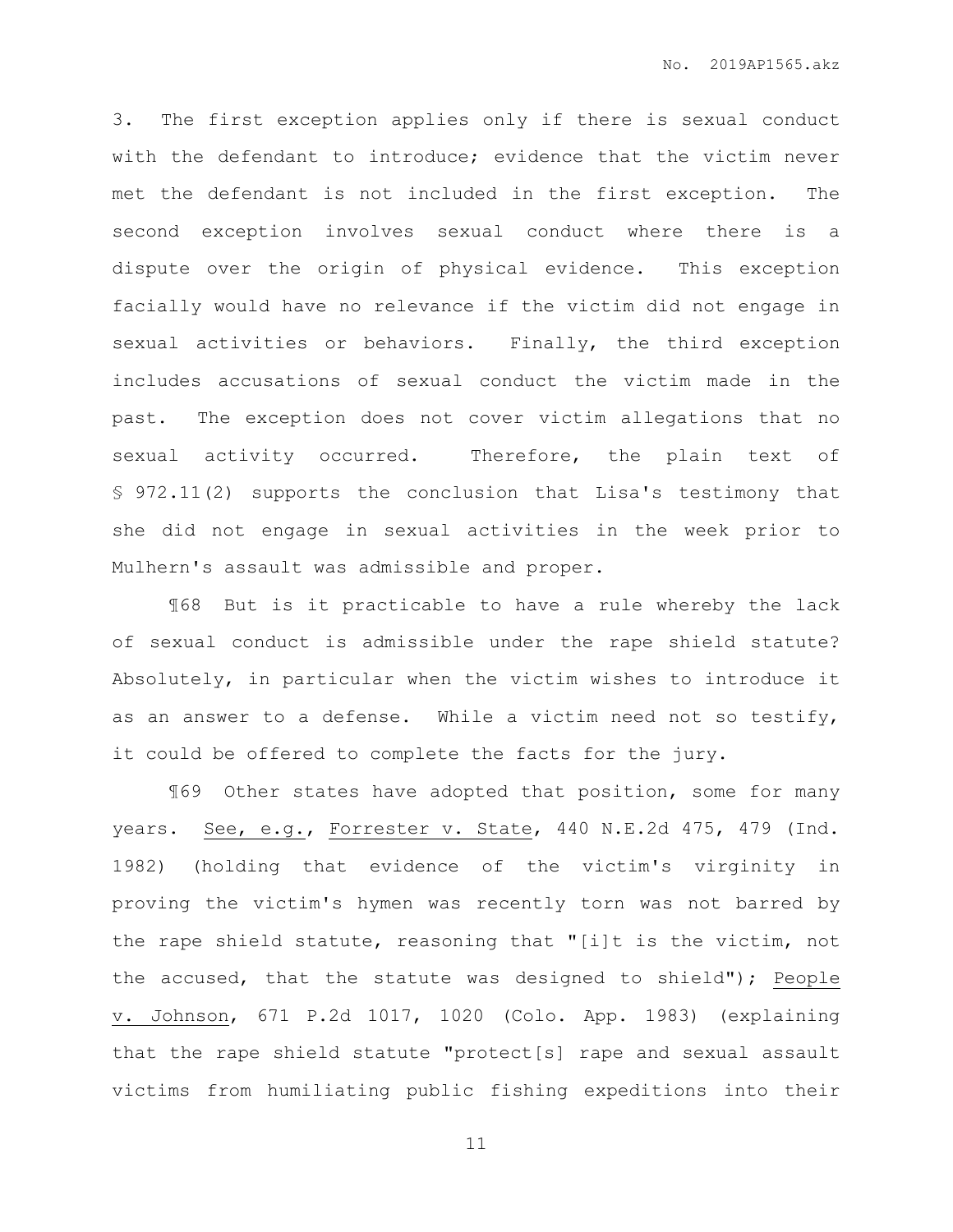past sexual conduct," but it does not prohibit "the victim from testifying as to the lack of prior sexual activity"); People v. Sharpe, 918 N.W.2d 504, 513 (Mich. 2018) (holding that evidence that the victim did not engage in sex with a man other than the defendant during the relevant period, in conjunction with evidence of pregnancy, was not barred by the rape shield statute, explaining that the statute did not apply where the victim "has voluntarily offered evidence of her pregnancy, abortion, and lack of sexual history to bolster her allegations of criminal sexual conduct"); see also State v. Boggs, 588 N.E.2d 813, 816-17 (Ohio 1992) (distinguishing false statements of a victim where no sexual activity was involved, thus falling outside the rape shield, from those statements where sexual conduct did in fact take place, which would be covered by the rape shield).

¶70 The majority states that rape shield statutes from other states like Michigan have different meanings because they include the words "specific instances." See majority op., ¶¶37- 39. The Michigan rape shield statute prohibits evidence of "specific instances of the victim's sexual conduct." Mich. Comp. Laws § 750.520j(1). But the addition of "specific instances" only emphasizes the plain meaning of "sexual conduct." If, as the majority holds, "sexual conduct" includes the lack of sexual conduct, why would that meaning change if the words "specific instances" are included before it? The inclusion of "specific instances" does not materially change the meaning of "sexual conduct."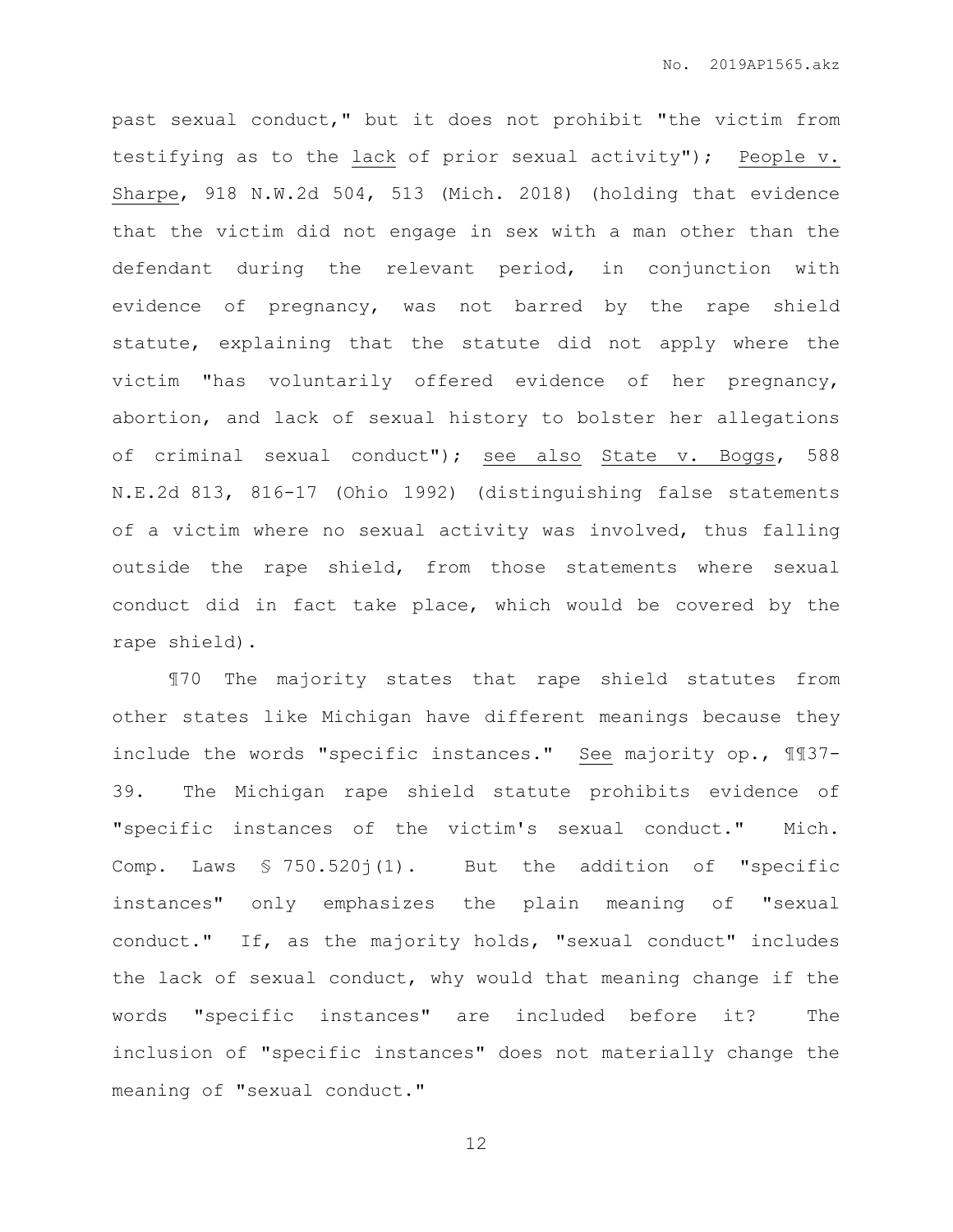¶71 Sexual activity does not include the lack of sexual activity. And the lack of sexual behavior does not become sexual behavior simply because the scope of consideration is widened from a specific instance to a longer period of time. The inclusion of the words "specific instances" brings to the fore just how detached non-sexual activity is from sexual activity. This analysis lends weight to the conclusion that the lack of sexual activity is not covered by the rape shield law. Just as in Michigan, the Wisconsin rape shield law does not prohibit a victim from "voluntarily offer[ing] evidence of her . . . lack of sexual history to bolster her allegations of criminal sexual conduct against defendant." Sharpe, 918 N.W.2d at 513.<sup>3</sup>

 $\overline{a}$ 

<sup>3</sup> Under the majority's reasoning, the term "specific instances" supports the conclusion that the lack of sexual conduct is excluded from the definition. See majority op., ¶¶38-39 (stating, "[w]e agree" that the inclusion of the words "specific instances" is a distinguishing feature of the Michigan rape shield statute). If that is true, the second exception to the rape shield statute unambiguously does not apply to the lack of sexual activity. Wis. Stat. § 972.11(2)(b)2. (stating that "[e]vidence of specific instances of sexual conduct showing the source or origin of semen, pregnancy or disease" may be used to determine "the degree of sexual assault or the extent of injury suffered" (emphasis added)). Therefore, if the DNA found in Lisa's vagina were derived from semen, under the statute, Mulhern would be able to introduce evidence showing that the source of the semen was from another man with whom Lisa had sex (which in this case did not exist). Because the majority holds that the lack of sexual conduct is covered under the rape shield statute and reasons that the words "specific instances" incorporate conduct alone, Lisa and the prosecution would not be able to introduce evidence that she did not engage in sex with another man.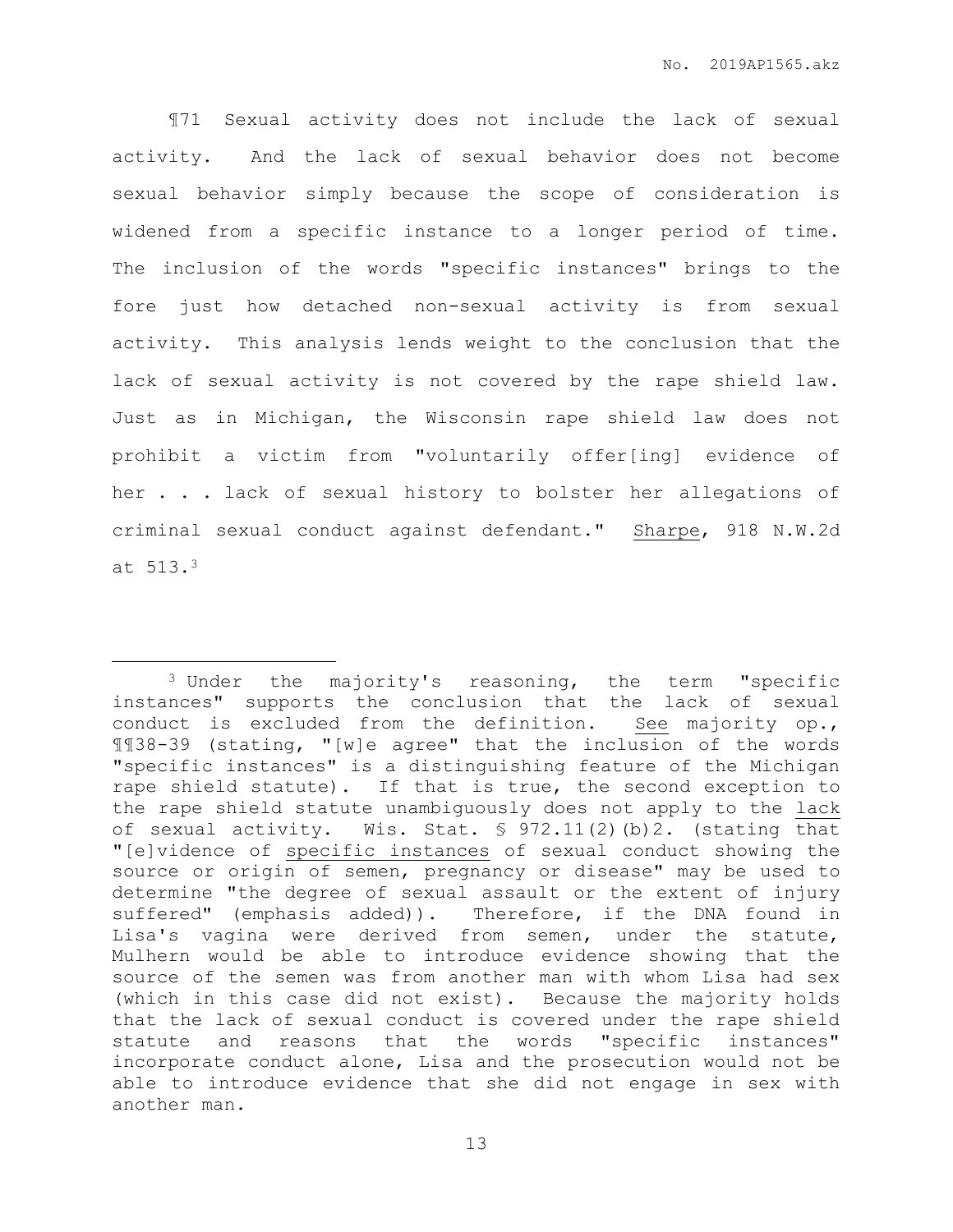¶72 Would permitting the victim to present evidence on the lack of sexual history unjustifiably prejudice the defendant? No. It provides an answer to the defense presented in this case. The defense here was responded to by Lisa offering to testify about her lack of sexual activity in the relevant timeframe for this assault.

¶73 All testimony admitted into evidence must be relevant and cannot be unduly prejudicial. See Wis. Stat. §§ 904.02, 904.03. No party contends that Lisa's testimony here was irrelevant, unfairly prejudicial, or duplicative. In fact, the testimony was immensely relevant to a central issue in the case: whether the DNA evidence was derived from Mulhern or another man. Furthermore, Lisa's testimony only had weight to the extent that the jury found her credible. Lisa's testimony merely supplemented expert testimony that male DNA would not remain in the vagina longer than five days. Regardless of Lisa's testimony, the jury could have concluded that the male DNA was derived from someone other than Mulhern.

¶74 No one argues that the admission of this evidence prevented Mulhern from presenting a full defense. Further, the rape shield statute has an exception that allows defendants such as Mulhern to introduce evidence of prior sexual history to prove the "source or origin of semen, pregnancy or disease." Wis. Stat. § 972.11(2)(b)2.; see also Sandoval, 996 F.2d at 149 ("[A] rape shield statute cannot constitutionally be employed to deny the defendant an opportunity to introduce vital evidence."); Gagne v. Booker, 680 F.3d 493, 514 (6th Cir. 2012)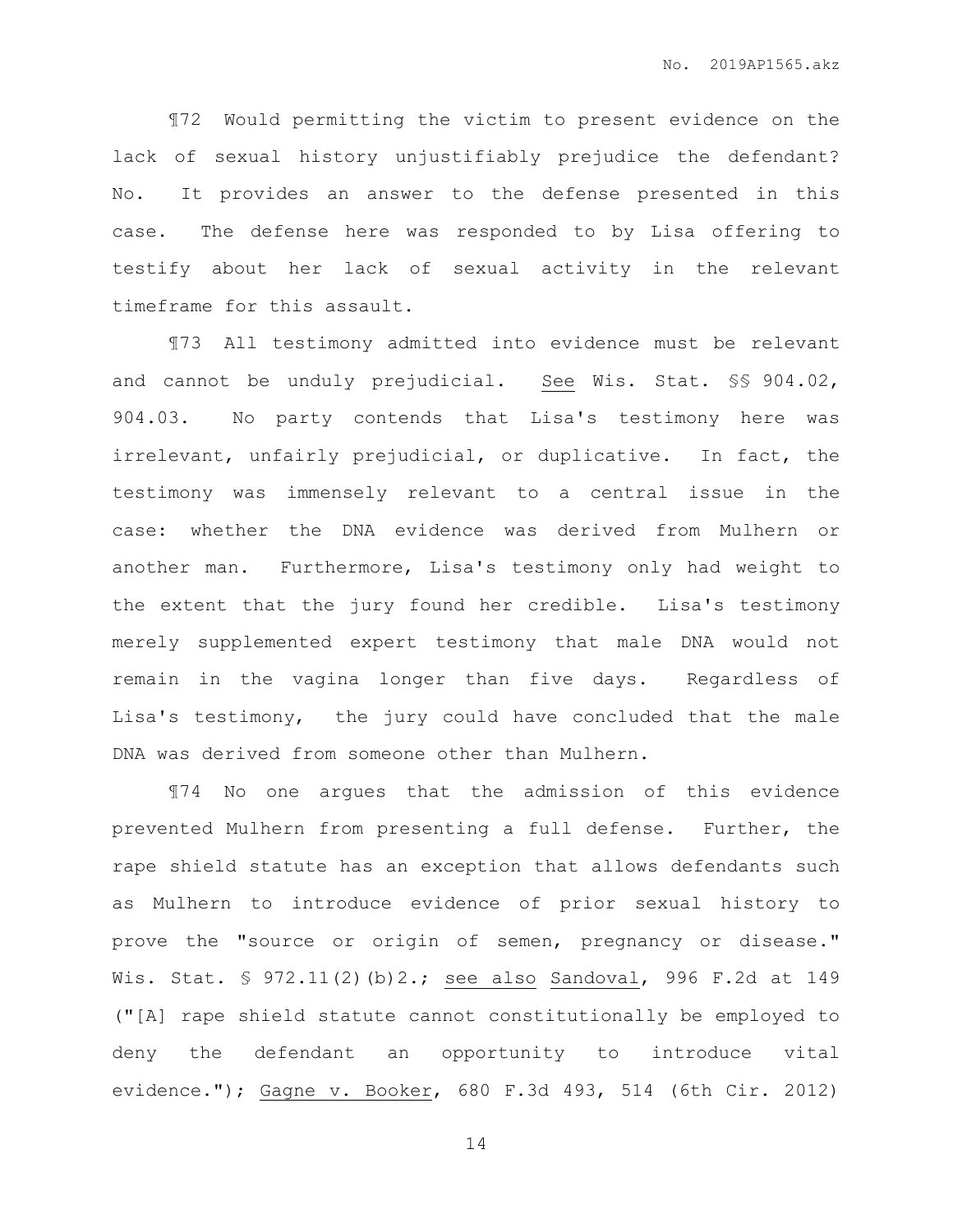(explaining under established United States Supreme Court precedent, "the Constitution guarantees criminal defendants a meaningful opportunity to present a complete defense——such that the court may not exclude competent, reliable evidence central to the defendant's claim of innocence, in the absence of any valid state justification" (cleaned up)); Sharpe, 918 N.W.2d at 513 n.10 ("[Under the Constitution] [t]he admission of [the lack of sexual conduct] may open the door to the introduction of evidence whose admission may otherwise have been precluded by the rape-shield statute.").

¶75 Under existing law, Mulhern already had the right to introduce evidence proving that physical evidence of the crime came from another individual. The unfortunate result of the majority's holding is that sexual assault victims are prohibited from fully contesting that defense even if they wish to so testify.

¶76 Wisconsin rape shield caselaw has stated that victims are barred from presenting testimony on the lack of their sexual history. See State v. Clark, 87 Wis. 2d 804, 810, 275 N.W.2d 715 (1979); State v. Gavigan, 111 Wis. 2d 150, 159, 330 N.W.2d 571 (1983); State v. Mitchell, 144 Wis. 2d 596, 600, 609, 424 N.W.2d 698 (1988); State v. Bell, 2018 WI 28, ¶63, 380 Wis. 2d 616, 909 N.W.2d 750. However, this conclusion was based on the State's concessions. Instead of precedent based on concessions, we should rely on the existence of strong adversarial briefing and litigation. See State ex rel. First Nat'l Bank of Wis. Rapids v. M&I Peoples Bank of Coloma, 95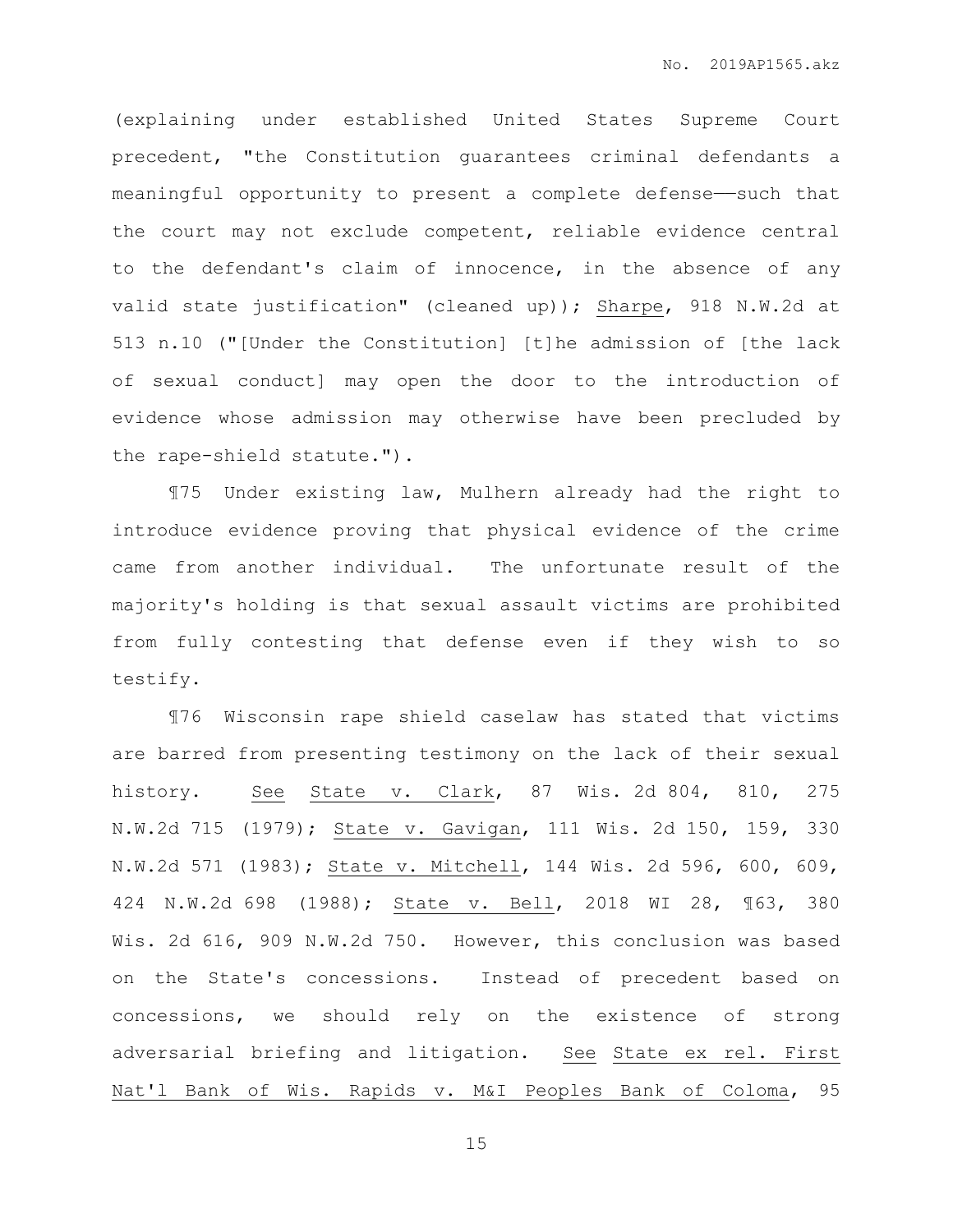Wis. 2d 303, 309, 290 N.W.2d 321 (1980) (reasoning that the whole premise of standing in court is to "insure that the dispute sought to be adjudicated will be presented in an adversary context and in a form historically viewed as capable of judicial resolution"). Because the State conceded these points in prior cases, the Wisconsin Supreme Court did not provide detailed or thorough analysis. See Clark, 87 Wis. 2d at 810; Gavigan, 111 Wis. 2d at 159; Mitchell, 144 Wis. 2d at 600, 609; Bell, 380 Wis. 2d 616, ¶63. Prosecutors have an obligation to fully and zealously represent the interests of the State, just as defense attorneys must fully represent their clients. See In re Disciplinary Proceedings Against Kraemer, 200 Wis. 2d 547, 557, 547 N.W.2d 186 (1996) ("The attorney-client relationship is grounded in trust: the client's justifiable expectation that the lawyer retained will act in the client's best interests."). While the State's newly asserted legal arguments are correct, for a majority of this court the State's positions are too little, too late. The State's concessions of the past should not impact our full analysis of the statutory language at issue.

¶77 We should not be bound by our prior precedents, which were the product of party concessions and did not involve thorough vetting and analysis. Compare State v. Roberson, 2019 WI 102, ¶¶51-57, 389 Wis. 2d 190, 935 N.W.2d 813 (overturning a decision from this court when it was not legally supported by United States Supreme Court precedent upon which the decision was based), with Hennessy v. Wells Fargo Bank, 2022 WI 2, ¶32,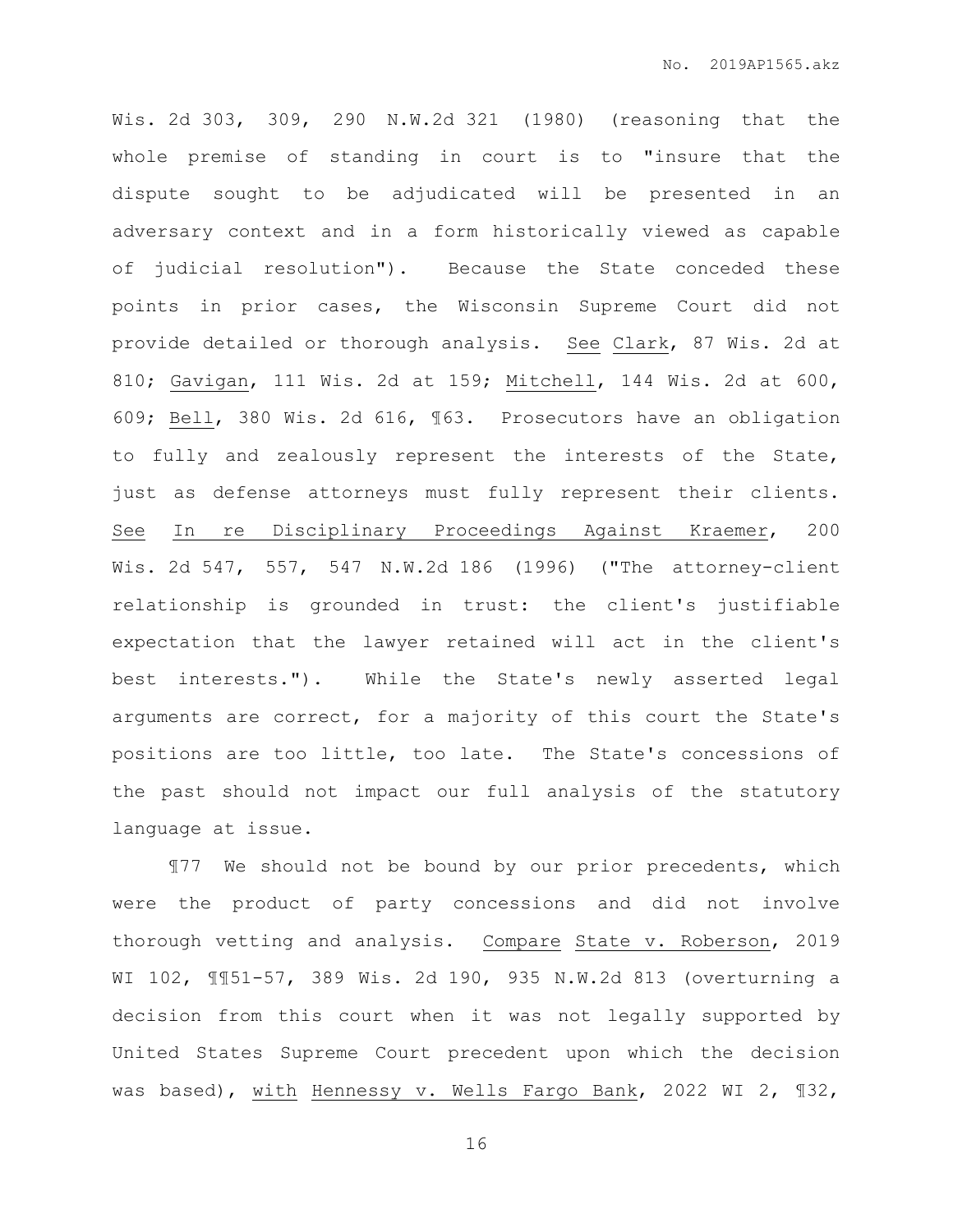400 Wis. 2d 50, 968 N.W.2d 684 ("There is no indication that the prior decisions were wrongly decided, unsound in principle, or subject to change due to newly ascertained facts."); see also State v. Jackson, 2011 WI App 63, ¶14, 333 Wis. 2d 665, 799 N.W.2d 461 (agreeing that "a concession for the sake of argument, which is adopted by the supreme court and is not thereafter the subject of studied discussion, cannot be considered as a holding worthy of precedential value").

¶78 Instead, the majority should apply the plain language of Wis. Stat. § 972.11 and conclude here that the lack of sexual conduct is not sexual conduct when the victim wishes to counter a defense such as the one here. The rape shield statute protects victims from harassment and intimidation. Vonesh, 135 Wis. 2d at 484; Wright & Miller, supra ¶60 § 5372; Sandoval, 996 F.2d at 149; see Kaczmarzky 228 Wis. at 249; Williams, 681 N.E.2d at 200. It should not protect sexual assailants from having their victims provide relevant testimony against them.

¶79 Of course, it is within the province of the Legislature to consider whether Wis. Stat. § 972.11 should be amended so that victims can provide willing and relevant evidence at sexual assault trials. The rape shield statute should not hinder victims' ability to assist in the prosecution of their assailants. It is written to be a shield for the victim, not a sword used by the defense.

¶80 I agree with the majority that the evidence in this case is overwhelming. I disagree that there was error. As the majority correctly concludes, the exclusion of Lisa's testimony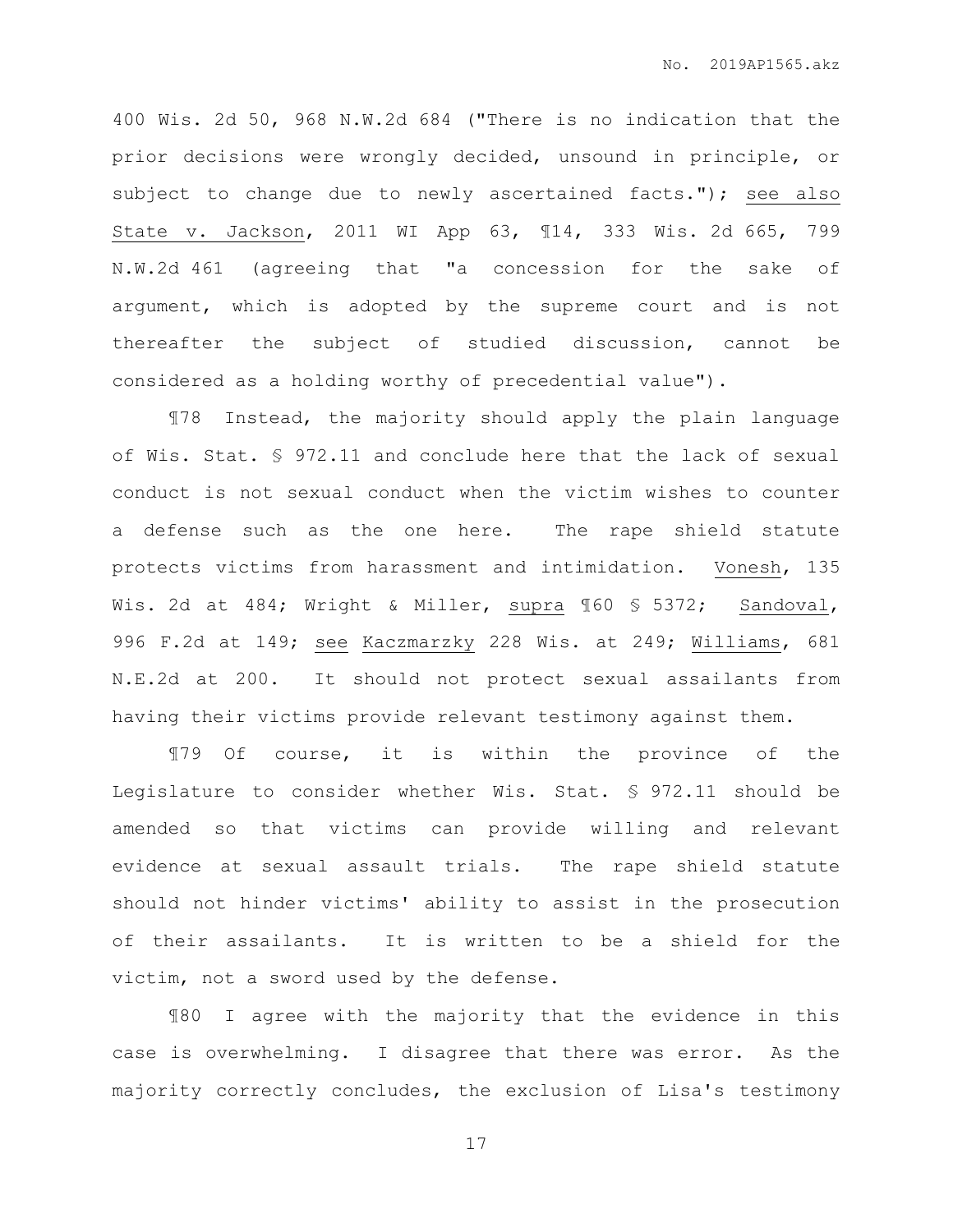as to the lack of her sexual conduct was in this case harmless. Majority op.,  $\mathbb{I}143-52$ . That will not always be the case. And under the majority's reading of the rape shield law, the prosecution and victim will be prohibited from fully contesting the defense. In the process, truth will be a casualty, and justice with it.

¶81 Because the rape shield statute does not always prohibit victims from testifying against their assailants regarding the lack of sexual conduct, I respectfully concur.

¶82 I am authorized to state that Justice REBECCA GRASSL BRADLEY joins this concurrence.